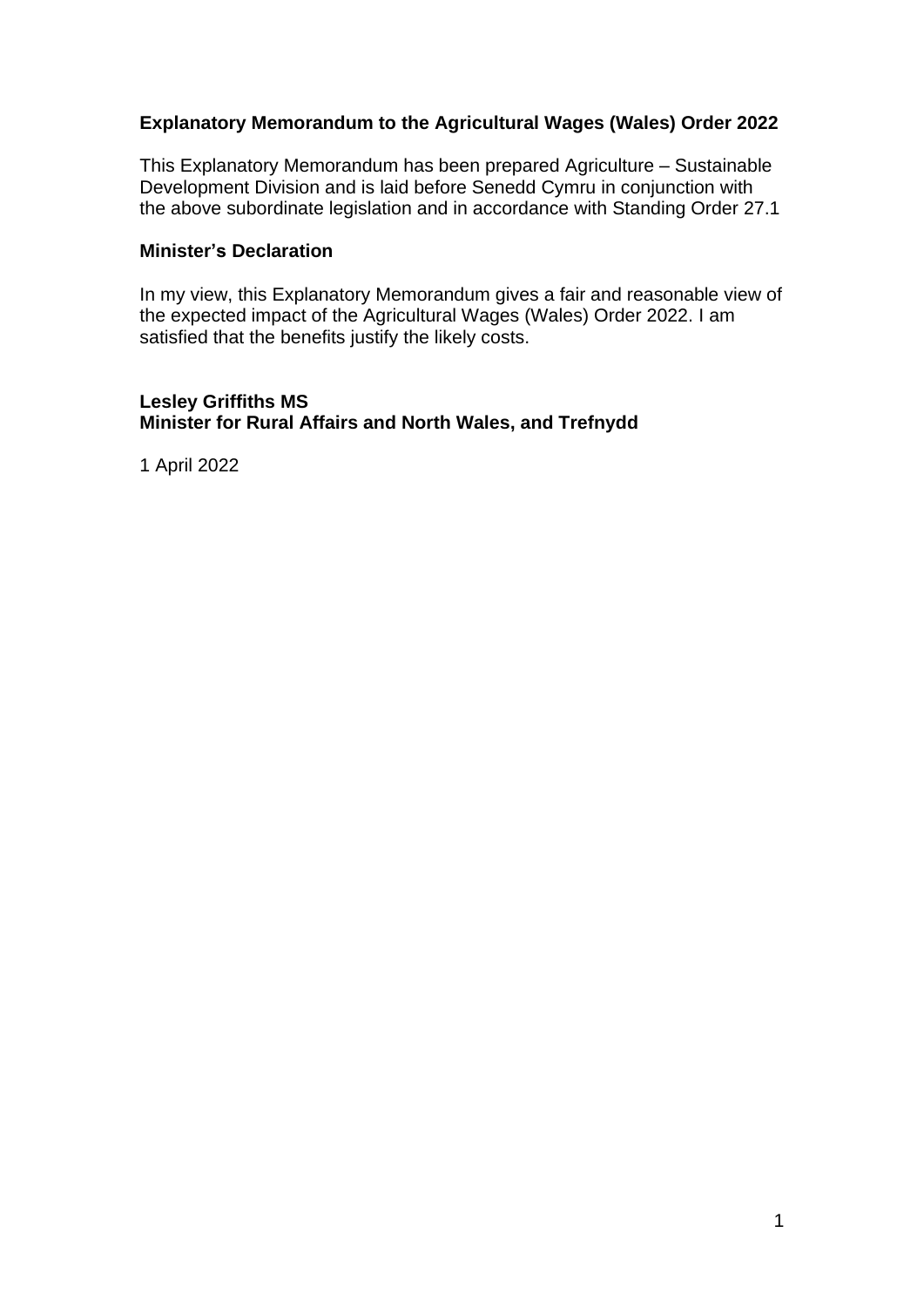## **1. Description**

1. The Agricultural Wages (Wales) Order 2022 ("the 2022 Order") makes provision about the minimum rates of remuneration and other terms and conditions of employment for agricultural workers. The 2022 Order revokes and replaces the Agricultural Wages (Wales) Order 2020 ("the 2020 Order") with changes which includes a new grading structure and minimum hourly rates of pay for agricultural workers.

#### **2. Matters of special interest to the Legislation, Justice and Constitution Committee**

- 2. The Agricultural Advisory Panel for Wales ("the Panel") is an independent advisory body which was established under section 2(1) of the Agricultural Sector (Wales) Act 2014 ("the 2014 Act") by the Agricultural Advisory Panel for Wales (Establishment) Order 2016 ("the Panel Order") on 1 April 2016.
- 3. Section 2 of the Act and article 3(2) of the Panel Order specify the Panel's functions. A key function of the Panel is to prepare agricultural wages orders in draft, to consult upon them and submit them to the Welsh Ministers for approval. In accordance with Section 4(1) of the 2014 Act, the Welsh Ministers have the power to a) approve and make the order by Statutory Instrument, or b) refer the order back to the Panel for further consideration and re-submission.
- 4. In accordance with the statutory requirement, the Panel submitted a draft wages order to the Welsh Ministers for approval in December 2020 following public consultation. The Panel recommended changes to simplify and modernise the agricultural wages orders, including a revised grading structure. The Panel are of the view the changes will make it easier to define an agricultural worker's appropriate grade and will allow greater opportunity and potential to develop within the agricultural sector in Wales.
- 5. The intention of the Panel was to have the new Order in force on 1 April 2021, to coincide with increases to the National Living Wage (NLW) and National Minimum Wage (NMW) and avoid a transitional period during which the NLW/NMW would override the Agricultural Minimum Wage (AMW) levels. However, the scale and nature of the changes necessitated referral back to the Panel for clarification of a number of policy and legal matters. In response, the Panel made changes to their draft proposals. Some of these changes were sufficiently different so as to require a second public consultation. This took place between 20 October and 19 November 21. The Panel subsequently submitted a revised draft Order on 21 December 2021 and requested that the Order be made with retrospective effect to recompense those agricultural workers who had expected an increase in their hourly wage from 1 April 2021, as was proposed in the Panel's targeted consultation of autumn 2020.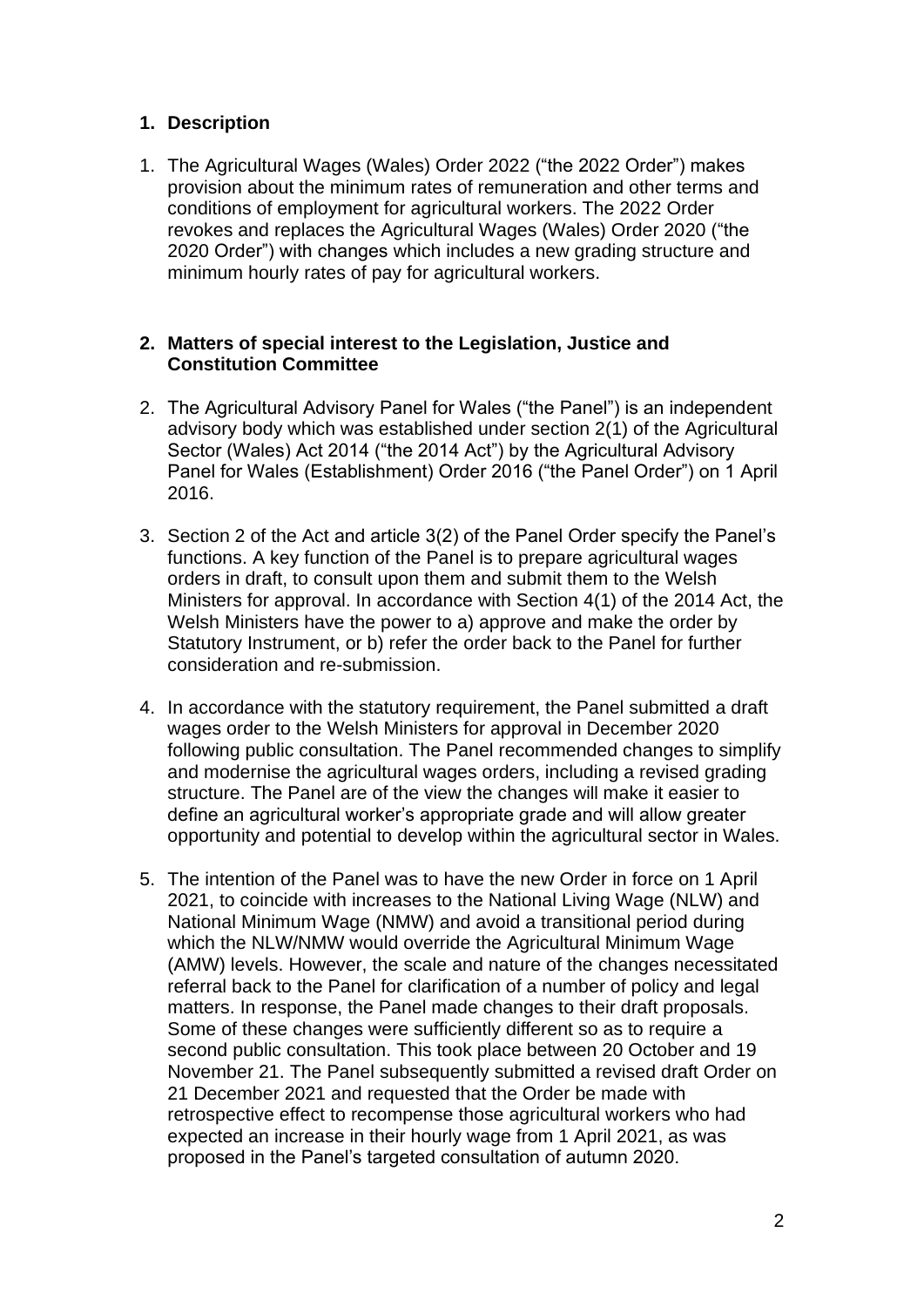- 6. Following careful consideration, Welsh Ministers approved the draft Order and request for retrospective effect. At present, agricultural workers' wages in Wales are subject to the minimum rates specified by the Agricultural Wages (Wales) Order 2020, except for minimum rates in the Order which fall below the NMW and NLW.
- 7. The NMW and NLW increase on 1 April 2021 impacted on some agricultural workers in Wales, in particular affecting the minimum wage levels of Grade 1 21-24 and 25+, Grade 2 workers over 23, Grade 3 workers 23+ and Year 2 Apprentices aged 18-20, 21-24 and 25+.
- 8. The provisions within the Order are intended to apply retrospectively to 1 April 2021. The Panel were of the view this would recompense those agricultural workers who had expected an increase in their hourly wage from 1 April 2021, as was proposed in the Panel's targeted consultation of autumn 2020.

## **3. Legislative background**

- 9. The 2022 Order is made pursuant to sections 3, 4(1) and 17 of the 2014 Act.
- 10.Section 3(1) provides an agricultural wages order is an order making provision about the minimum rates of remuneration and other terms and conditions of employment for agricultural workers. In particular, pursuant to section 3(2), an agricultural wages order may include provision specifying (among other things) the minimum rates of remuneration to be paid to agricultural workers.
- 11.Section 3(3) provides an agricultural wages order may specify different rates and make different provision for different descriptions of agricultural worker.
- 12.Section 4(1) stipulates the Welsh Ministers may, after receiving a draft agricultural wages order from the Panel, approve and make the order.
- 13.Section 17(1) provides the power to make such incidental, consequential, supplemental, transitional, transitory or saving provision as the Welsh Ministers consider necessary or expedient for the purposes of the Act and to make different provision for different purposes.
- 14.Pursuant to section 17(3) of the 2014 Act the Order is subject to the negative procedure.

#### **4. Purpose and intended effect of the legislation**

15.The purpose of these Regulations is to safeguard employment conditions and allowances unique to the agricultural sector. It recognises the distinct nature of agricultural employment, including seasonality, dominance of casual employment and the use of on-farm accommodation. It recognises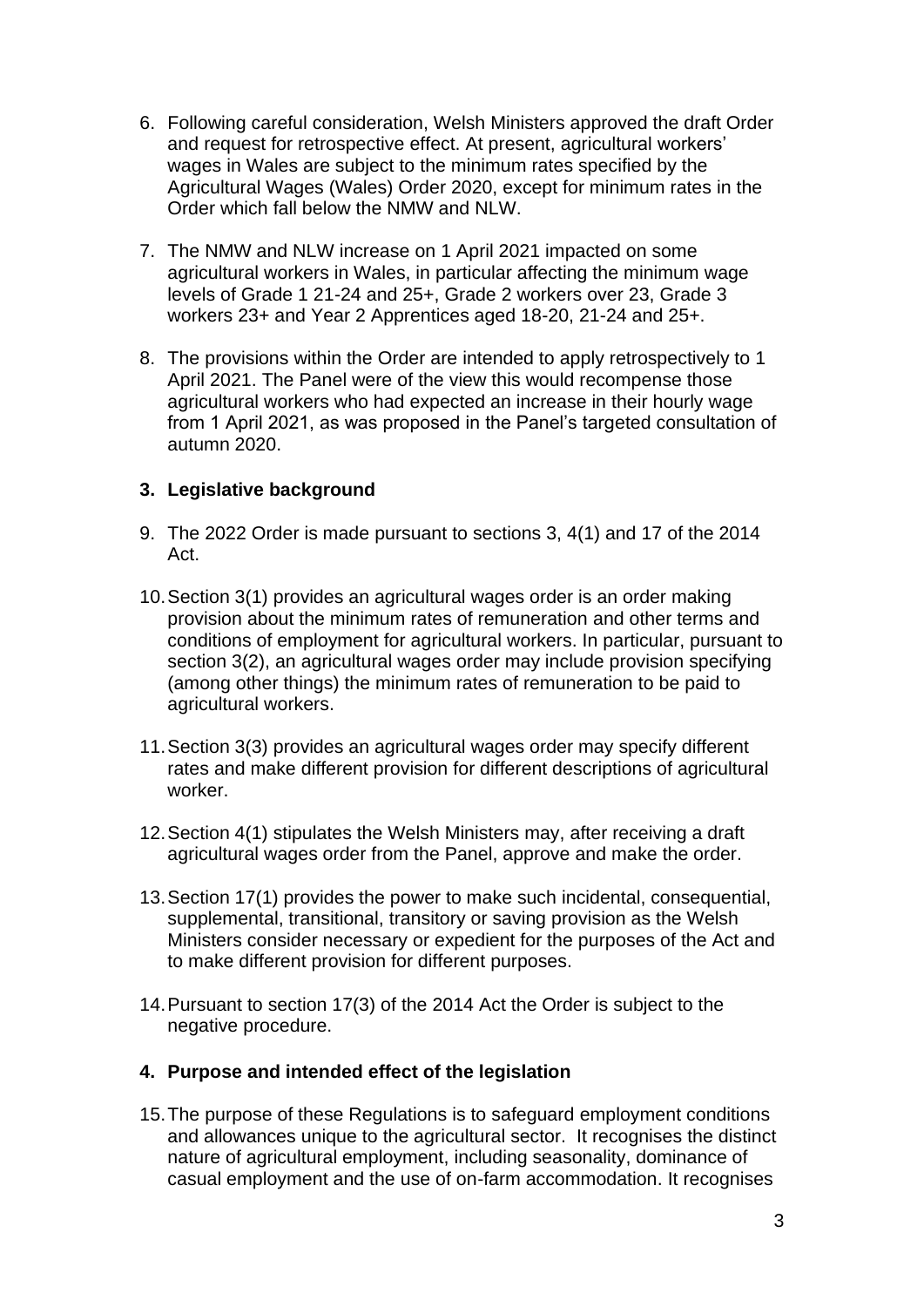and rewards qualifications and experience through a five grade career structure and provides remuneration rates for each grade and category of worker.

- 16.The Regulations assist the effective functioning of the agricultural sector by supporting the existence of well-trained and skilled workforce which in turn can increase productivity and efficiency.
- 17.Ensuring wage progression for agricultural workers improves their job prospects for the future and supports rural communities through effects on household incomes.
- 18.It also helps farmers and farm workers to specify the terms and conditions of their employment and avoid potential disputes and the need for lengthy negotiations with individuals.

#### **5. Consultation**

- 19.The Agricultural Advisory Panel for Wales published a consultation paper to seek views on the Agricultural Wales Order 2022 containing changes on pay structures, minimum wage rates and allowances and other conditions of employment. The consultation was conducted from 26 October – 20 November 2020. The proposals were emailed to an extensive list of stakeholders and were made available on the Panel's web platform.
- 20.Key stakeholders, including the farming unions, UNITE and agricultural colleges were included in the consultation. Panel members were also encouraged to share the proposals throughout their networks.
- 21.There were two responses in total. One was mostly in favour of the changes, whereas the other was mostly opposed. The Panel met to discuss the responses and decided no further changes were required as a result.
- 22.The Panel agreed the final AMW rates via email following publication of the NMW/NLW rates on 25 November 2020. They subsequently submitted their final proposals to Welsh Government on 2 December 2020.
- 23.The scale and nature of the changes necessitated referral back to the Panel for clarification of a number of policy and legal matters. In response, the Panel made changes to their draft proposals. Some of these changes were sufficiently different so as to require a second consultation. This took place between 20 October and 19 November 2021.
- 24.Three responses were received from members of the public. Two in favour and one against. Following consideration of the responses, the Panel submitted a revised Order on 21 December 2021.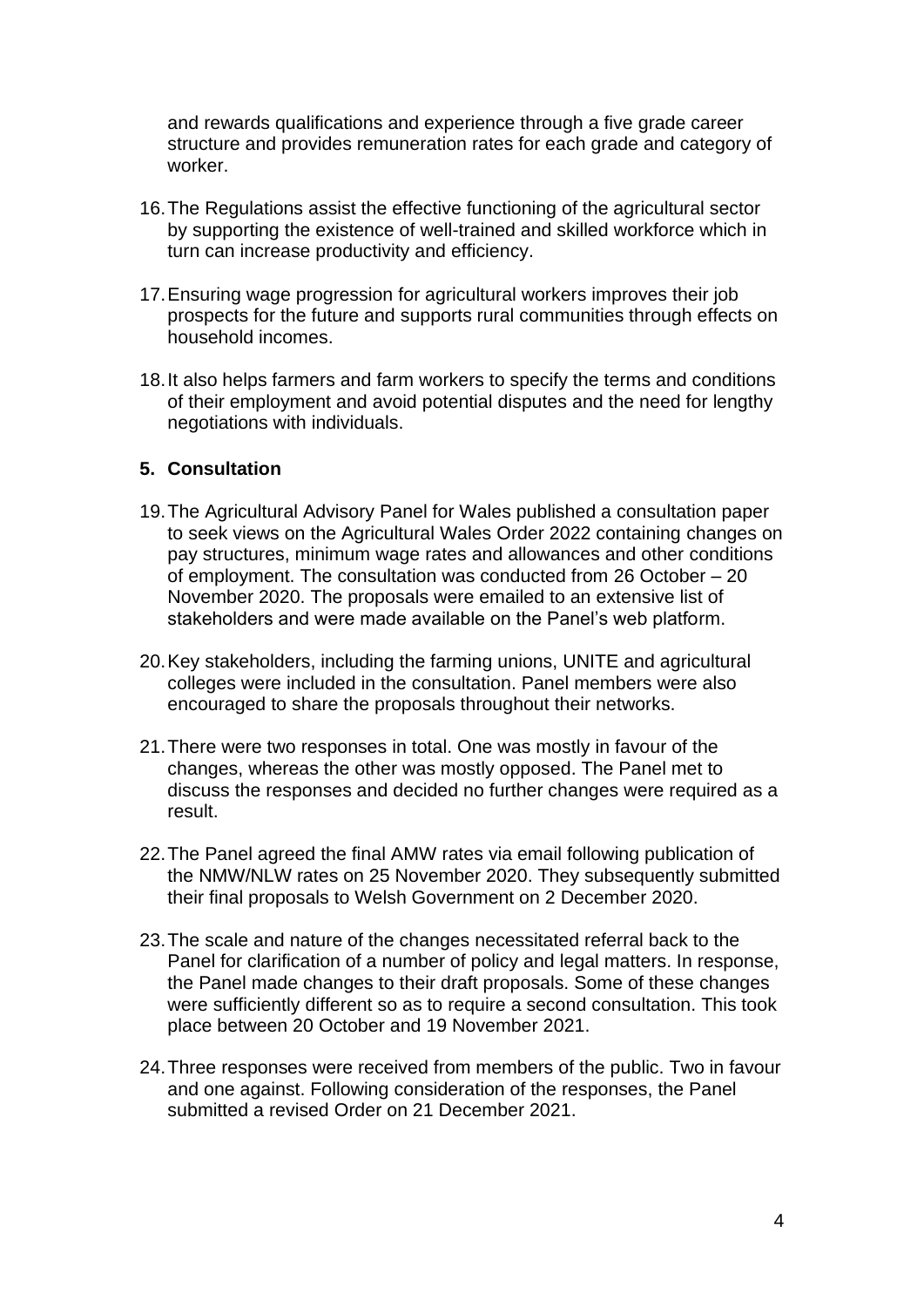### **Part 2 - Regulatory Impact Assessment (RIA) of the Agricultural Wages (Wales) Order 2022**

## **6. Proposed changes in the 2022 Order**

## **Grading structure**

- 25.Based upon the Panel's extensive experience in the agricultural sector, the Panel has long been of the view the previous grading structure was no longer fit for purpose. For example, grade definitions required that any agricultural worker required to work with animals, or to work with powered machinery be employed as at least a Grade 2 agricultural worker. The Panel recognised that the reality of modern farming means that the vast majority agricultural workers are required to work either with animals or with powered machinery, or both, meaning they would automatically be required to be employed as a Grade 2 worker, effectively making Grade 1 redundant. Furthermore, the Panel recognised the previous grading structure and rates could act as a deterrent to individuals considering an apprenticeship in the industry as the ability to be employed as a Grade 2 agricultural worker at a considerably higher rate from the outset may have been a more appealing prospect.
- 26.The Panel are of the view the revised grading structure in the 2022 Order will address these issues by providing a genuine entry level grade and reward individuals who undertake an apprenticeship.
- 27.The Panel further proposes removing the awards and certificates of competence required in respect of existing Grades 1, 2 and 3 (as set out in Schedules 1, 2 and 3 of the current Agricultural Wages Order 2020). The current schedule (AWO 2020) of qualifications are seen to be outdated.
- 28.The new structure is based on the main qualifications specified within the Welsh Government's apprenticeship frameworks relevant to the sector.
- 29.The main qualifications that make up the Welsh Government's apprenticeship frameworks for the sector have been considered by Lantra, in their role as the independent employer-led Sector Skills Council, as appropriate assessments of competence for learners progressing into relevant paid employment. Therefore, the Panel are of the view they provide a suitable basis for qualifications-based progression through the new grading structure.
- 30.Whilst the Panel intend the new grade structure to stand alone without reference to the old structure, we have made the following assumptions based on grade definitions in order to compare rates and establish impacts: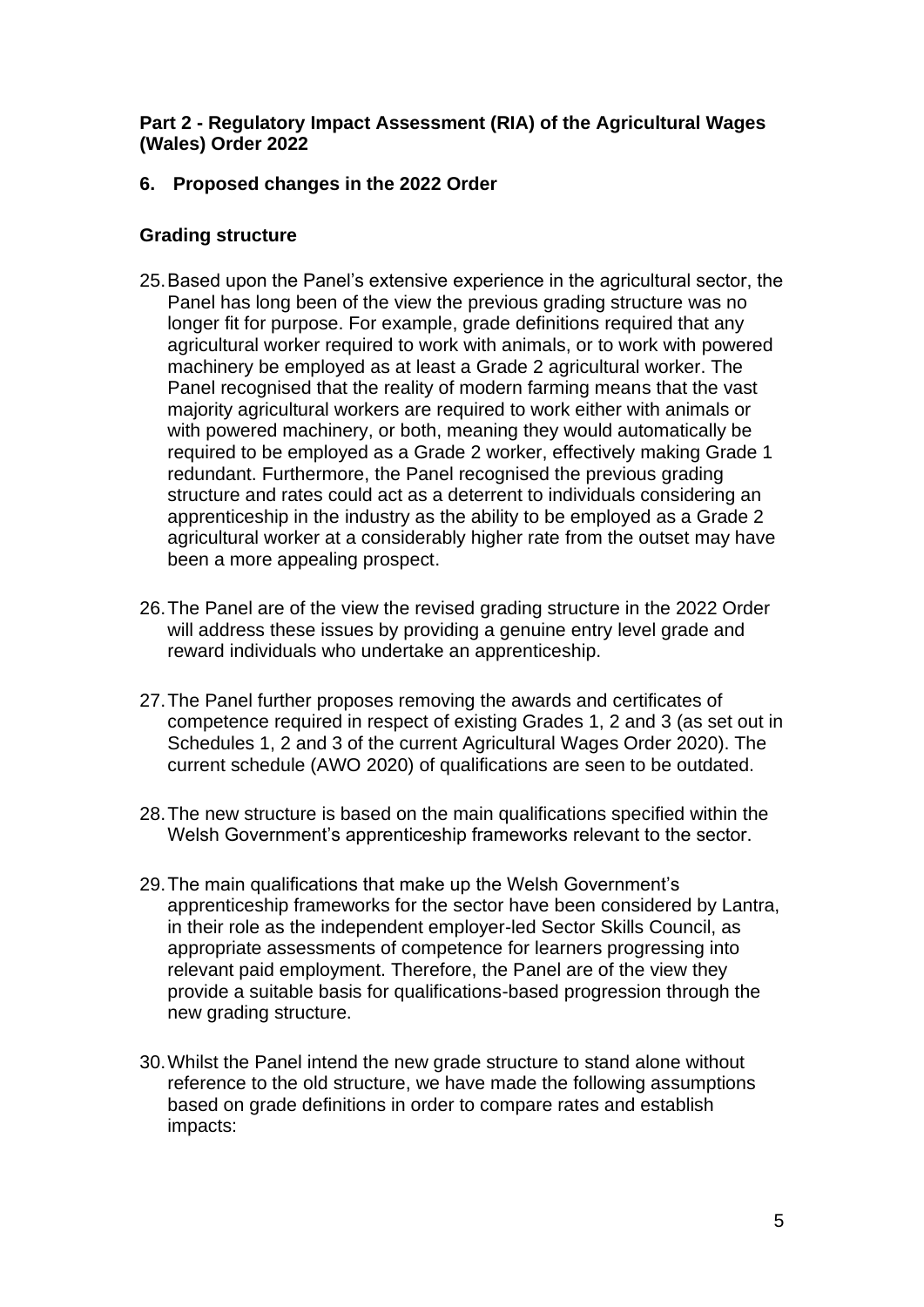- There is no corresponding grade for Grade 1 worker under compulsory school age in the AWO 2020.
- Grade A replaces Grade 1 in AWO 2020, Grade B replaces Grade 2, Grade C replaces Grade 3 and Grade 4, Grade D replaces Grade 5 and Grade E replaces Grade 6.
- New age group classification aligned with the NMW/NLW 2021 are introduced to Grade A and Grade B workers in AWO 2022, which are corresponding to Grade 1 and Grade 2 workers in AWO 2020.
- New age group classification aligned with the NMW/NLW 2021 are introduced to Year 2 Apprentice grade in AWO 2022.

#### **Table 1: Comparisons of grade structure between AWO 2020 and proposed AWO 2022**

| AWO 2020 Grade                                 | AWO 2022 Grade                                    |
|------------------------------------------------|---------------------------------------------------|
| Grade 1: worker under compulsory<br>school age | N/A                                               |
| Grade 1: worker (16 to 20 years of             | A1: Agricultural Development Worker (16-17 years) |
| age)                                           | A2: Agricultural Development Worker (18-20 years) |
| Grade 1: worker (21-24 years of age)           | A3: Agricultural Development Worker (21-22 years) |
|                                                | A4: Agricultural Development Worker (23 years+)   |
| Grade 1: worker (aged 25+)                     |                                                   |
| Grade 2 worker                                 | B1: Agricultural Worker (16-17 years)             |
|                                                | B2: Agricultural Worker (18-20 years)             |
|                                                | B3: Agricultural Worker (21-22 years)             |
|                                                | B4: Agricultural Worker (23 years+)               |
| Grade 3 worker                                 | C: Agricultural Advanced Worker                   |
| Grade 4 worker                                 |                                                   |
| Grade 5 worker                                 | D: Senior Agricultural Worker                     |
| Grade 6 worker                                 | E: Agricultural Manager                           |
| Yr 1 apprentice                                | Yr 1 apprentice                                   |
| Yr2 apprentice (aged 16 to 17)                 | Y2+ Apprentice (under 19)                         |
| Yr 2 apprentice (aged 18 to 20)                |                                                   |
|                                                | Yr 2+ Apprentice (19-20)                          |
| Yr2 apprentice (aged 21 to 24)                 | Yr 2+ Apprentice (21-22)                          |
|                                                | Yr 2+ Apprentice (23+)                            |
| Year 2 Apprentice (aged 25+)                   |                                                   |

## **Minimum Hourly Rates of Pay**

31.Under the proposed new grading structure, Grade B4 Agricultural Worker (25 years+) is +3.1% above NLW rate. Grade C – Agricultural Advanced Worker Grade is +3% above Grade B. Grade D – Senior Agricultural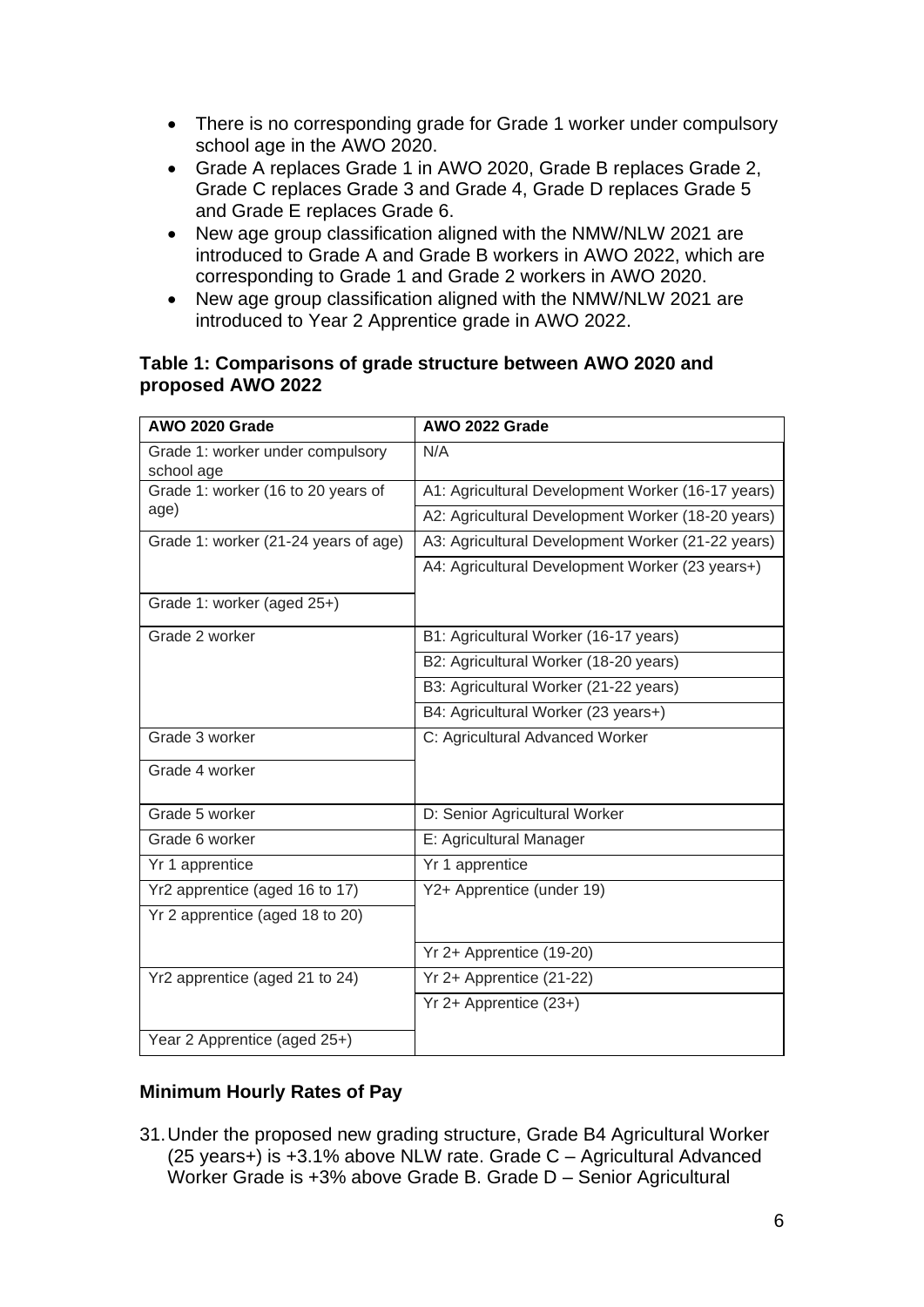Worker Grade is +9.7% above Grade C. Grade E – Agricultural Manager Grade is +9.7% above Grade D.

- 32.The 2022 Order aims to ensure the Welsh agricultural sector operates in accordance with provisions that are in step with current economic conditions, including increased cost of living and changes to the NMW and NLW.
- 33.Comparisons of minimum hourly rates of pay between the proposed new Order, NMW/NLW 2021 and AWO 2020 are shown in Table 2. It shows that, in the new proposal, minimum hourly rates for Grade B4: Agricultural Worker (23 years+), Grade D: Senior Agricultural Worker, Grade E: Agricultural Manager, and Y2+ Apprentice (under 19) are 3-6% higher than NMW/NLW or AWO 2020 rates (whichever the highest).
- 34.However, the hourly rates for Grade A and Apprentice are generally set as the same level as NMW/NLW. The hourly rates for workers at a younger age group are lower than the rates in the AWO 2020 which include the following grades:
	- A1: Agricultural Development Worker (16-17 years)
	- A2: Agricultural Development Worker (18-20 years)
	- B1: Agricultural Worker (16-17 years)
	- B2: Agricultural Worker (18-20 years)
	- B3: Agricultural Worker (21-22 years)
	- Yr 2 apprentice if aged 18-19 years old
- 35.Grade 4 workers under AWO 2020 are also moving towards a lower grade of pay at Grade C level in the new proposal from £9.53 to £9.47 per hour. This results from consolidating Grades 3 and 4 on the basis of similar duties and responsibilities.
- 36.To protect the pay levels for workers who will be assigned to a grade with lower minimum rates of pay under the proposed new grading structure, the Panel proposes including a provision in the 2022 Order which will provide that any agricultural worker who would suffer a reduction in their minimum rate of pay as a result of their assimilation to a lower grade or lower minimum rate of pay under the proposed new grading structure should have their wage rate frozen at their current rate of pay (i.e. the minimum rate of pay applicable to their grade under the 2020 Order, although this would still represent a fall in pay in real terms considering inflation) until the minimum rate of pay applicable to their grade under the proposed new grading structure reaches or exceeds their current rate of pay.
- 37.Even with this provision of protection of pay, new entrants of agricultural workers who work at initial grades (Grade A and Apprentice grades) will no longer be provided a more attractive rate than NWM/NLW. This may have some negative impact on the sector to become a viable and appealing career choice.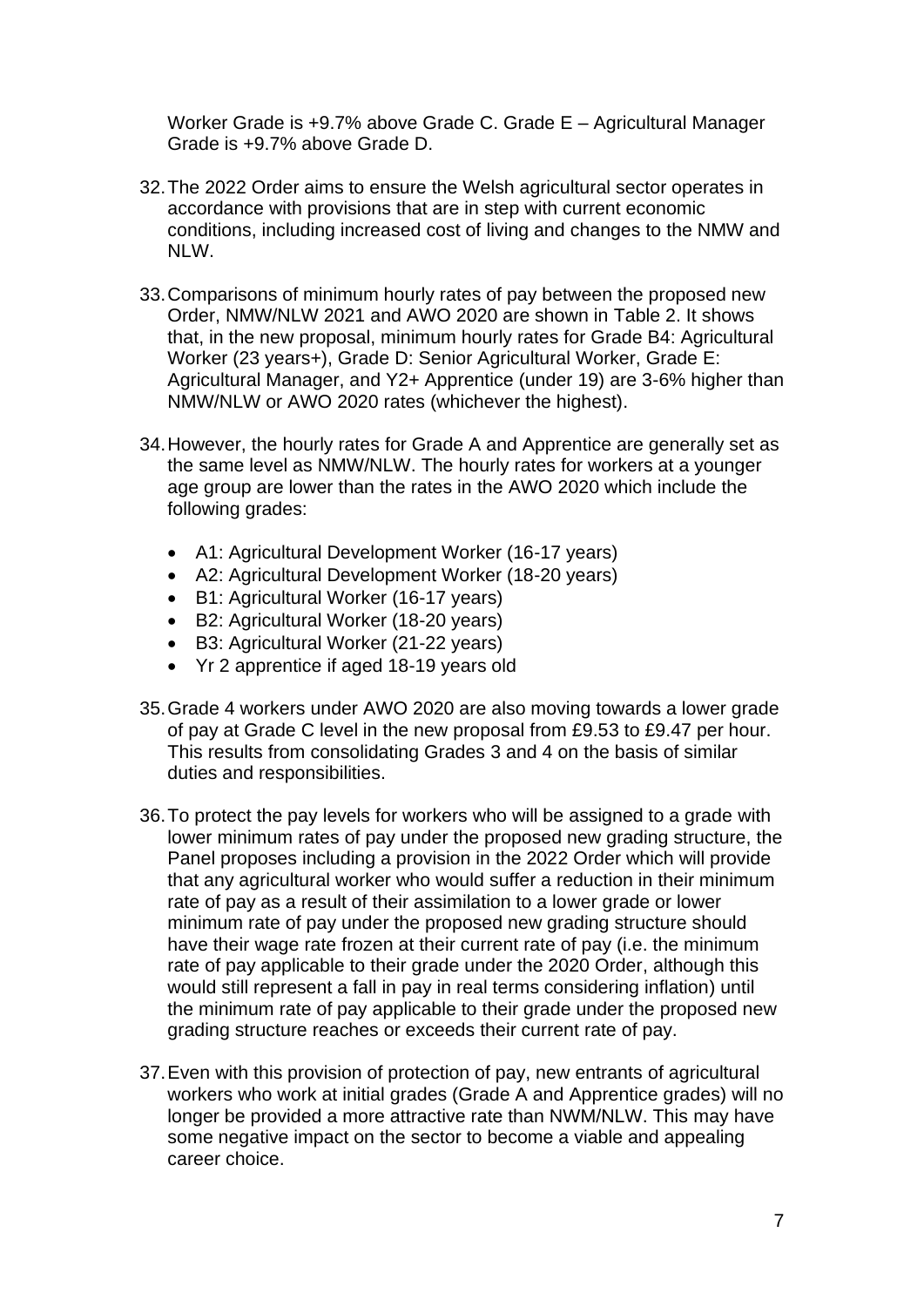## **7. Options**

- 38.The independent Agricultural Advisory Panel is responsible for proposing new Agricultural Wages Orders that set fair minimum rates of pay and allowances for agricultural workers. The Panel use their extensive industry knowledge and expertise in developing and negotiating proposals, and consult a wide range of stakeholders.
- 39.Once submitted, the Minister may only a) approve and make an order by Statutory Instrument, or b) refer the order back to the Panel for further consideration and re-submission. In developing their proposals the Panel considered a range of options, such as the model employed by the Scottish Agricultural Wages Board that abolished the grading structure in favour of a minimum hourly rate for all workers. This approach was rejected by the Panel who considered it necessary to retain a grading structure to encourage career progression and to reward experience and/or the attainment of additional qualifications.
- 40.The Panel also considered removing age bands as recommended by the Fair Work Commission, but felt maintaining the same level of pay regardless of age for lower grades would mean that more experienced workers could be hired for the same wage acting as a disincentive to employ younger workers. The Panel also considered re-aligning age bands with those under the NMW provided clarity, supporting the Government's aim of producing accessible law (detailed minutes of Panel meetings demonstrating how they made their decisions can be viewed at [https://gov.wales/node/119/latest-external-org-content\)](https://gov.wales/node/119/latest-external-org-content).
- 41.As a result, this impact assessment considers two policy options reflecting the baseline arrangements (defined below) and the recommendations negotiated by the Panel. Broad categories of costs and benefits are identified. Where sufficient data are available, costs and benefits are quantified for a 12-month period (until which point it is assumed that the new AWO Order will come into effect)<sup>1</sup>. However, constrained by data availability, it is not possible to produce a fully quantified analysis of costs and benefits. Some of the costs and benefits are discussed qualitatively.
- 42.**Option 1: Do Nothing**. This is the baseline policy option to maintain the minimum wage rates for agricultural workers at 2020 levels in accordance with the provisions of the Agricultural Wages Order (Wales) 2020. In addition, the 2014 Act provides provisions that hourly wage rates cannot be below the statutory UK NMW/NLW. In the baseline scenario, the minimum wage rates are adjusted to the 2021 NMW/NLW rates where the rates in AWO 2020 would fall below the NMW/NLW from April 2021. The costs and benefits will be measured against this baseline policy option.
- 43.It is important to note that the baseline option represents a situation where the AMW regime continues. Therefore, the costs and benefits of policy

<sup>&</sup>lt;sup>1</sup> Cumulative effects across years arising from AWOs are not considered within this RIA.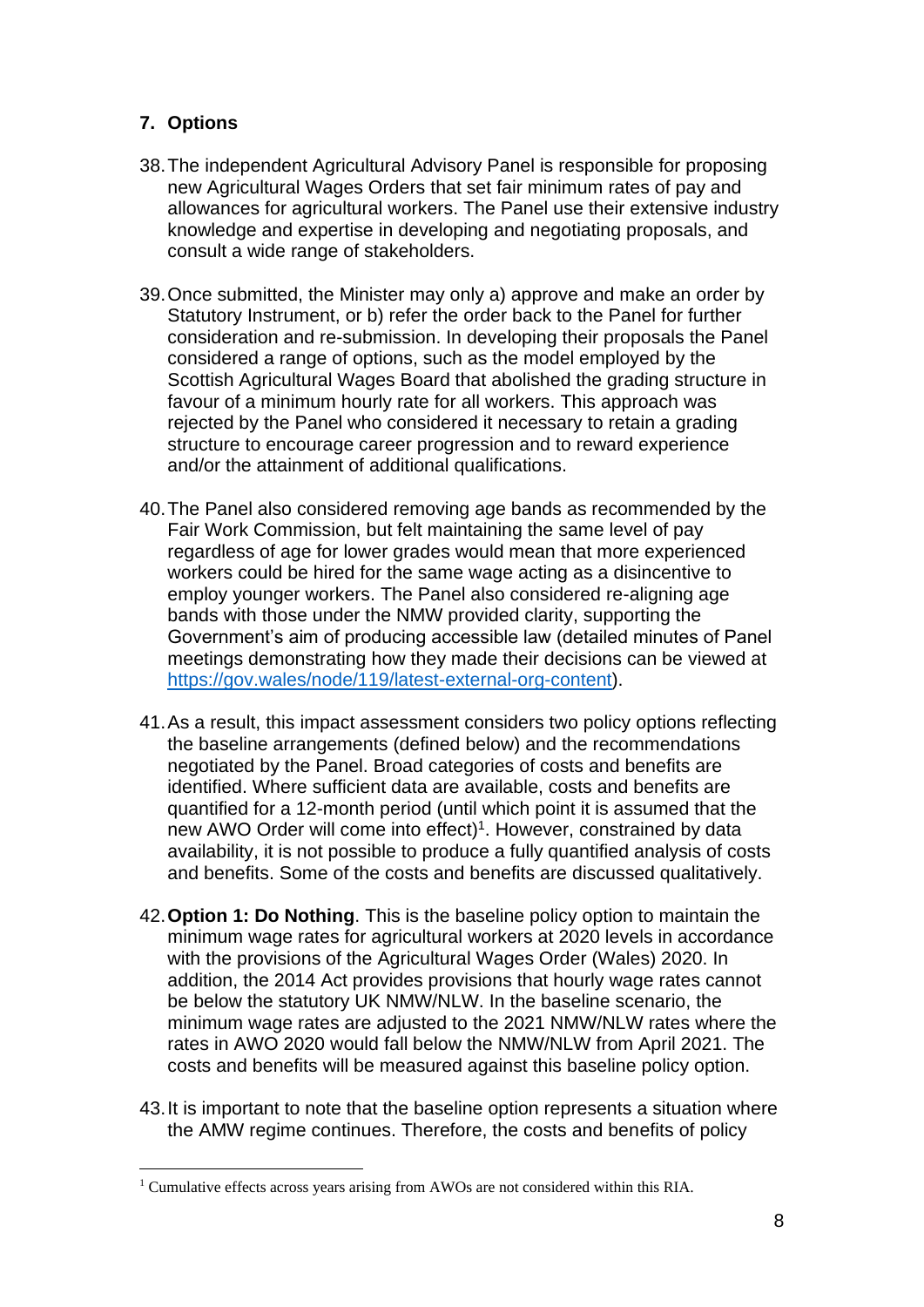alternatives relative to this baseline do not include the benefits or costs associated with the existence of the AMW regime itself. Instead, it is an assessment of additional costs and benefits of the 2022 Order relative to the AWO 2020 scenario which also takes account of the NMW/NLW changes from April 2021.

44.**Option 2: Implementing New Order.** This is the policy alternative, which would involve replacing the current Order (2020) with a new Order (2022). The new order includes all the recommendations from the Agricultural Advisory Panel. The new order includes the following key changes to the minimum rates for different categories of workers [\(Table 2\)](#page-9-0).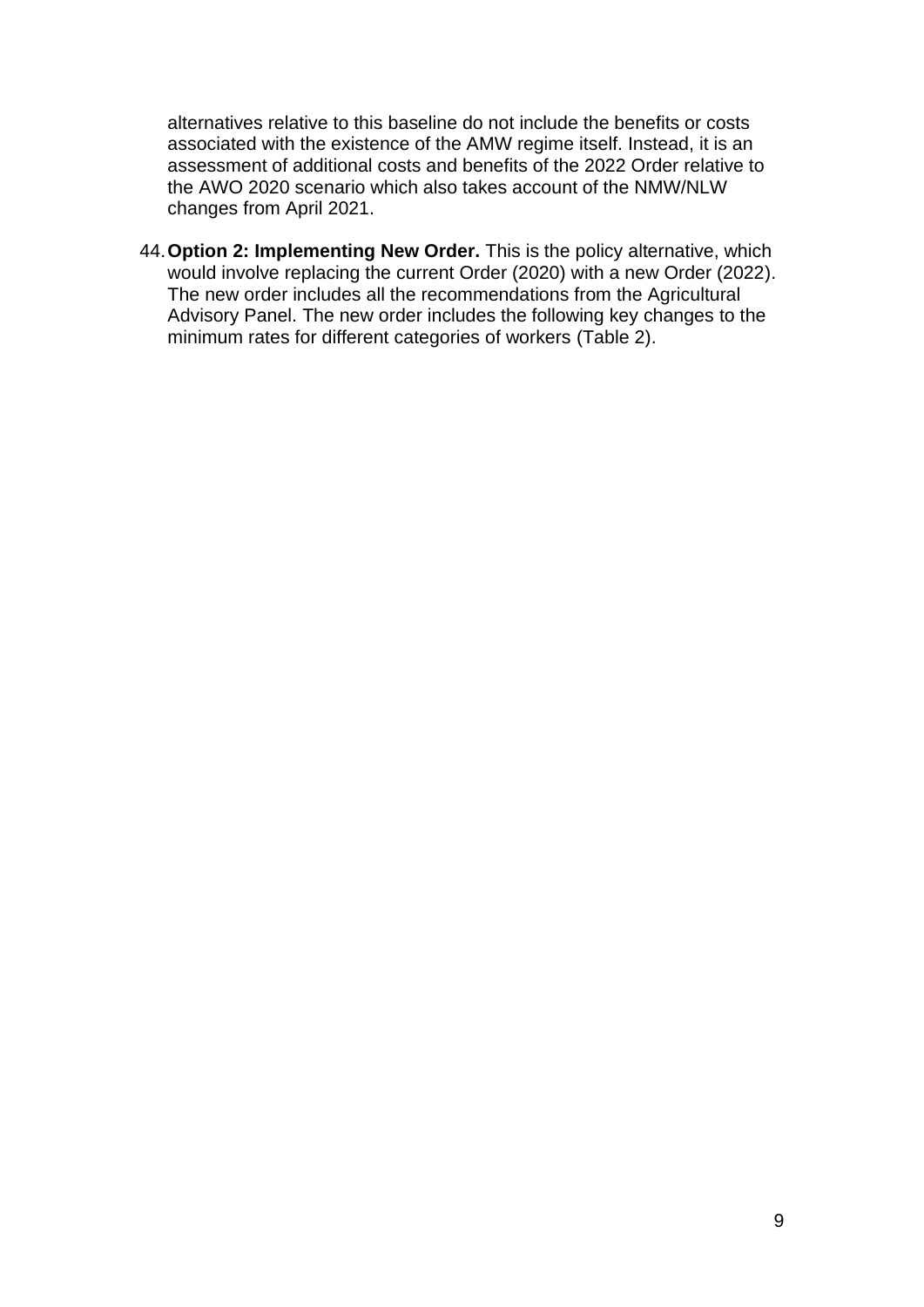<span id="page-9-0"></span>**Table 2: Summary of proposed changes to the minimum wage rates by grade**

| <b>AWO 2020</b><br>Grade<br>(1)                         | <b>AWO 2022</b><br>Grade                                       | <b>AWO</b><br>2022<br>Rate | <b>AWO</b><br>2020<br>Rate | <b>NMW/NLW</b> | % increase from<br>baseline* |
|---------------------------------------------------------|----------------------------------------------------------------|----------------------------|----------------------------|----------------|------------------------------|
| Grade 1:<br>worker<br>under<br>compulsory<br>school age | N/A                                                            | N/A                        | £3.60                      | N/A            | Same rate                    |
| Grade 1:<br>worker<br>under<br>compulsory<br>school age | A1:<br>Agricultural<br>Development<br>Worker (16-<br>17 years) | £4.62                      | £7.84                      | £4.62          | Same rate                    |
| Grade 1:<br>worker (16<br>to 20 years<br>of age)        | A2:<br>Agricultural<br>Development<br>Worker (18-<br>20 years) | £6.56                      | £7.84                      | £6.56          | Same rate                    |
| Grade 1:<br>worker (21-<br>24 years of<br>age)          | A3:<br>Agricultural<br>Development<br>Worker (21-<br>22 years) | £8.36                      | £8.20                      | £8.36          | Same rate                    |
| Grade 1:<br>worker                                      | A4:<br>Agricultural<br>Development<br>Worker (23               | £8.91                      | £8.72                      | £8.91          | Same rate                    |
| (aged $25+$ )                                           | years+)                                                        |                            |                            |                |                              |
|                                                         | B1:<br>Agricultural<br>Worker (16-<br>17 years)                | £4.62                      | £8.72                      | £4.62          | Same rate                    |
| Grade 2                                                 | B2:<br>Agricultural<br>Worker (18-<br>20 years)                | £6.56                      | £8.72                      | £6.56          | Same rate                    |
| worker                                                  | B3:<br>Agricultural<br>Worker (21-<br>22 years)                | £8.36                      | £8.72                      | £8.36          | Same rate                    |
|                                                         | B4:<br>Agricultural<br>Worker (23<br>years+)                   | £9.19                      | £8.72                      | £8.91          | 3% above NMW                 |
| Grade 3                                                 | C:                                                             | £9.47                      | £8.86                      | £6.56-8.91**   | 6%                           |
| worker<br>Grade 4<br>worker                             | Agricultural<br>Advanced<br>Worker                             |                            | £9.53                      | £6.56-8.91**   | -0.6% to 6% or higher        |
| Grade 5<br>worker                                       | D: Senior<br>Agricultural<br>Worker                            | £10.39                     | £10.06                     | £6.56-8.91**   | 3%                           |
| Grade 6<br>worker                                       | E:<br>Agricultural<br>Manager                                  | £11.40                     | £10.83                     | £6.56-8.91**   | 5%                           |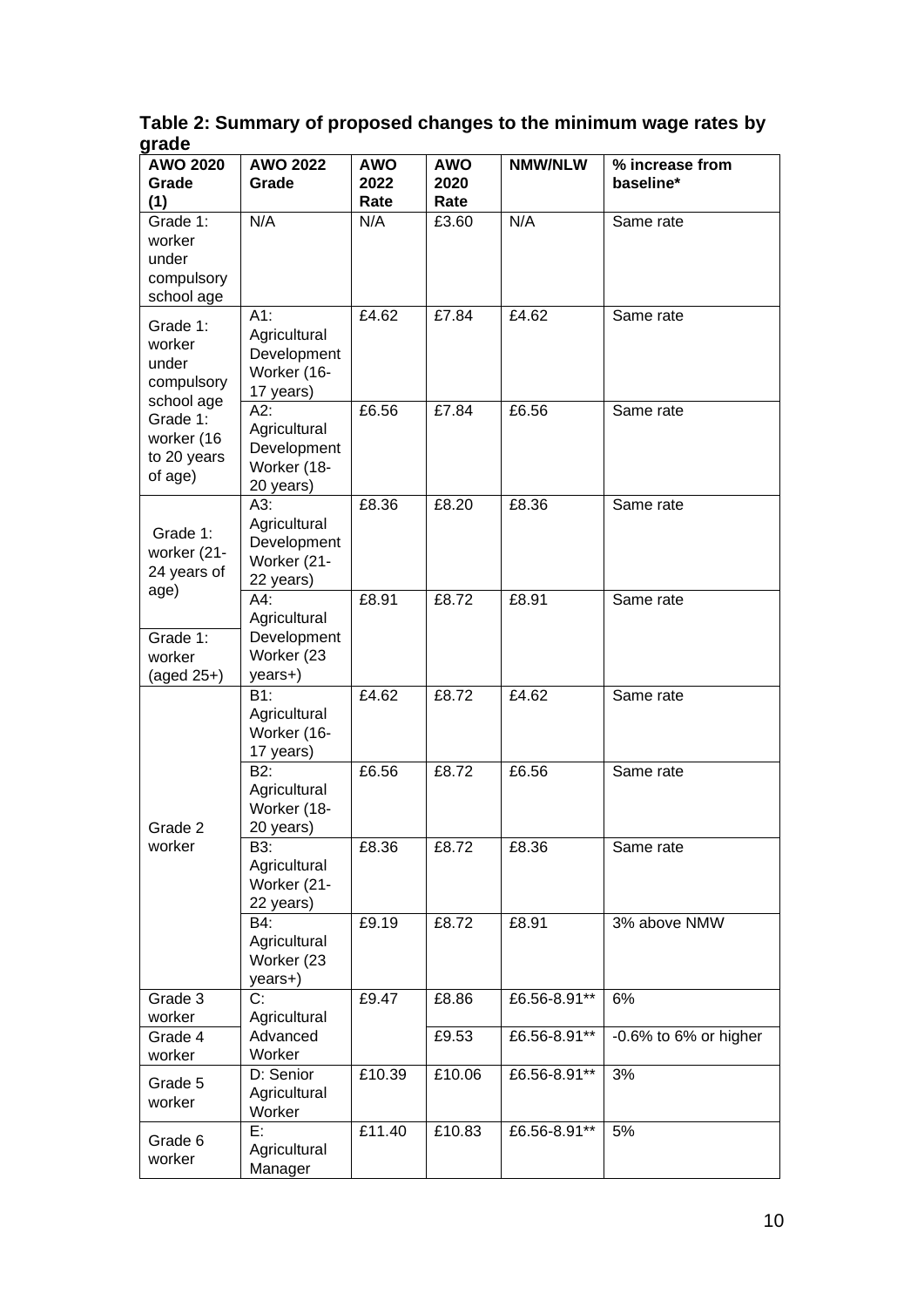| Yr1                                          | Yr <sub>1</sub>                   | £4.30 | £4.15 | £4.30 | Same rate |
|----------------------------------------------|-----------------------------------|-------|-------|-------|-----------|
| apprentice                                   | apprentice                        |       |       |       |           |
| Yr2<br>apprentice<br>(aged 16 to<br>17)      | $Y2+$<br>Apprentice<br>(under 19) | £4.62 | £4.37 | £4.30 | 5%        |
| Yr <sub>2</sub>                              |                                   |       | £6.45 | £4.30 | Same rate |
| apprentice<br>(aged 18 to<br>20)             | $Yr2+$<br>Apprentice<br>(19-20)   | £6.56 | £6.45 | £6.56 | Same rate |
| Yr <sub>2</sub><br>apprentice<br>(aged 21 to | $Yr2+$<br>Apprentice<br>(21-22)   | £8.36 | £8.20 | £8.36 | Same rate |
| 24)                                          | $Yr$ 2+                           | £8.91 | £8.20 | £8.91 | Same rate |
| Year2<br>Apprentice<br>(aged $25+$ )         | Apprentice<br>$(23+)$             |       | £8.72 | £8.91 | Same rate |

Note: \*taking account of provision of pay protection in AWO 2022\*\*assuming aged 18 or over

- 45.The increase from the baseline ranges between 3-6% for the grades with hourly wage rates set above the NWM/NLW levels. This compares to the average year-on-year growth of 2.1 % in regular pay and 1.8% in total pay in the UK between January 2020 to December 2020 (Source: ONS [https://www.ons.gov.uk/employmentandlabourmarket/peopleinwork/earnin](https://www.ons.gov.uk/employmentandlabourmarket/peopleinwork/earningsandworkinghours/datasets/averageweeklyearningsearn01) [gsandworkinghours/datasets/averageweeklyearningsearn01](https://www.ons.gov.uk/employmentandlabourmarket/peopleinwork/earningsandworkinghours/datasets/averageweeklyearningsearn01) ).
- 46.The monthly average for the 12-month Consumer Price Inflation (CPI) rate was 0.9% in 2020 (Source: ONS [https://www.ons.gov.uk/economy/inflationandpriceindices/bulletins/consum](https://www.ons.gov.uk/economy/inflationandpriceindices/bulletins/consumerpriceinflation/january2021) [erpriceinflation/january2021\)](https://www.ons.gov.uk/economy/inflationandpriceindices/bulletins/consumerpriceinflation/january2021).
- 47.The Panel considered a range of statistical information including published data on cost of living increases and the retail index as well as the projected rises to the NMW/NLW rates when discussing and negotiating their recommendations for the Order. Detailed minutes of Panel meetings demonstrating how they arrived at their decisions can be viewed at <https://gov.wales/node/119/latest-external-org-content>

#### **Grade A worker over compulsory school age (16-22 years and 23 years+)**

- 48.Grade A workers have four age groups and corresponding grades:
	- A1 Agricultural Development Worker (16 17 years);
	- A2 Agricultural Development Worker (18 20 years);
	- A3 Agricultural Development Worker (21 22 years); and
	- A4 Agricultural Development Worker (23 years+)
- 49.The hourly minimum wages rates in the proposal are set at the same level of NMW/NLM rates. Although these rates are lower than the rates in AWO 2020, the change in minimum pay levels relative to baseline will be zero due to the provision of protection of pay in the proposed AWO 2022 (although this would still represent a fall in pay in real terms considering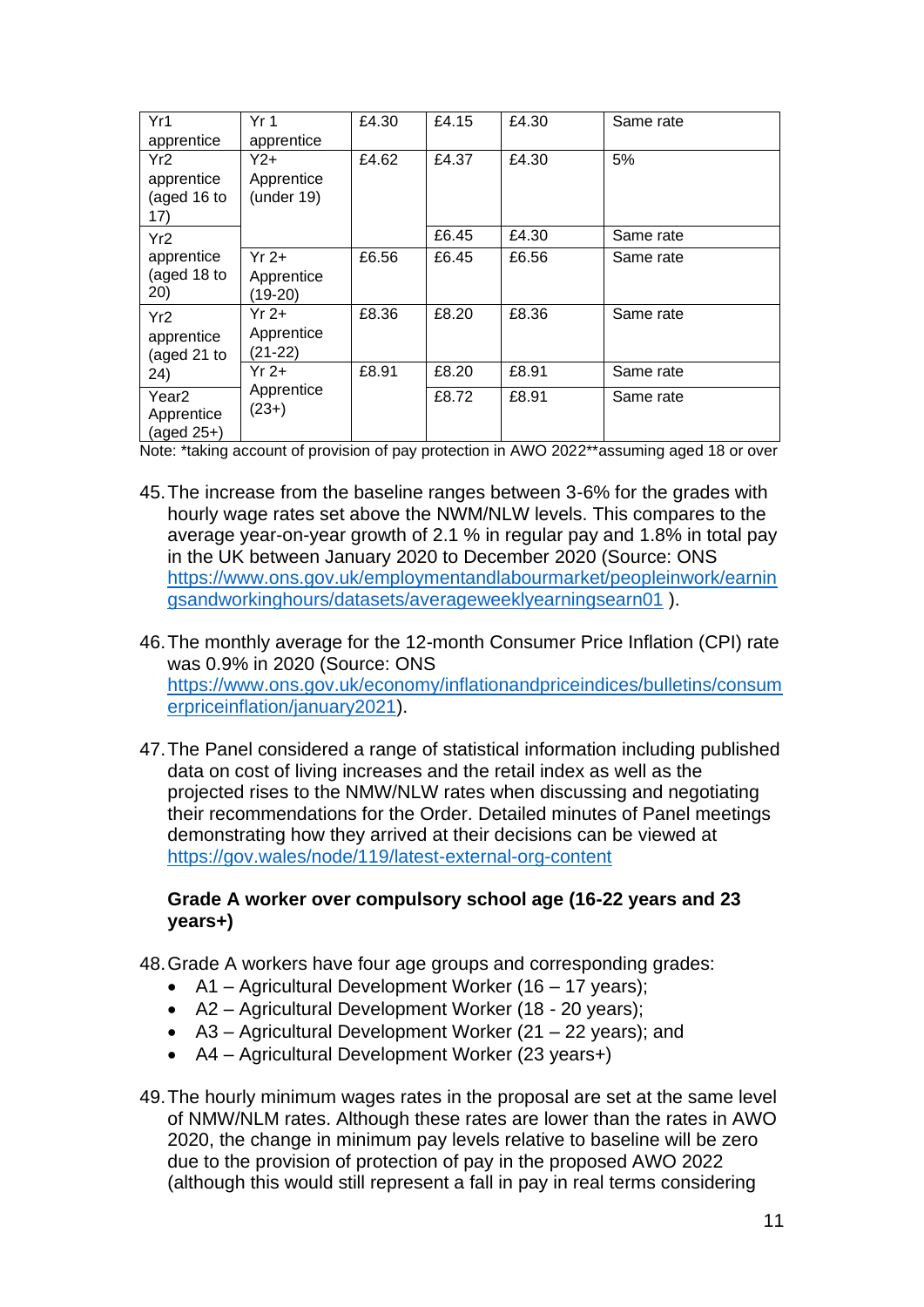inflation) and the definition of Grade 2 in the AWO 2020 effectively making Grade 1 redundant.

50.Therefore, the impact on workers classified into these grades will be zero.

#### **Grade B worker over compulsory school age (16-22 years and 23 years+)**

- 51.For new entrants of Grade B workers, the proposed minimum hourly wage rates are set at the same level as NMW/NLW rates, with the exception of Grade B4 which is 3% higher. However, for workers aged 16-22 years who are previously classified as Grade 2 labour in AWO 2020 the newly proposed rates are lower. Their pay will be protected at the current AWO 2020 levels hence zero changes relative to baseline (although this would still represent a fall in pay in real terms considering inflation).
- 52.Although the number of farmer workers under the age of 25 was estimated to account for 33% of total number of the farmer workers in Wales<sup>2</sup>, there is no estimate available on subgroups by grade, or on the number of current workers and the number of new entrants each year. Therefore, it is not possible to estimate the impact of hourly wage rate change for Grade B workers by age group.
- 53.Assumptions are made to estimate the impact on Grade B workers. Assuming the number of new entrants is small<sup>3</sup> and the impact is negligible, all Grade 2 workers aged between 16-22 years will be classified into a lower rate of pay at Grade B1-B3 in AWO 2022. Due to the provision of protection of pay, the impact on these workers will be zero (although this would still represent a fall in pay in real terms considering inflation). The wage changes for current Grade 2 workers are therefore mainly for those who are aged 23 years and older (Grade B4 under AWO 2022). The hourly wage rate difference will be £0.28.
- 54.In absence of data on the distribution of Grade 2 workers by age, the value range of wage cost impact is estimated. The lowest wage impact would be to assume that none of the Grade 2 workers are 23 years or older (Grade B4) and the impact will be zero. The highest wage impact would be to assume all of Grade 2 workers are 23 years or older and will be classified as Grade B4 in AWO. Estimates are also made based on variations in the proportion of Grade B4 workers to include estimated values for a share of 25% and 50%.

<sup>&</sup>lt;sup>2</sup> Source: Brookdale Consulting Report to the Welsh Government (2018). Agriculture in Wales: Future Labour Requirements for Welsh Agriculture 2017–2025.

<sup>&</sup>lt;sup>3</sup> There is data available from the Lifelong Learning Record Wales (LLWR) on qualifications taken by agriculture apprenticeships suggesting that c.500 each year agricultural apprentices in the three years from 2017/18 to 2019/20.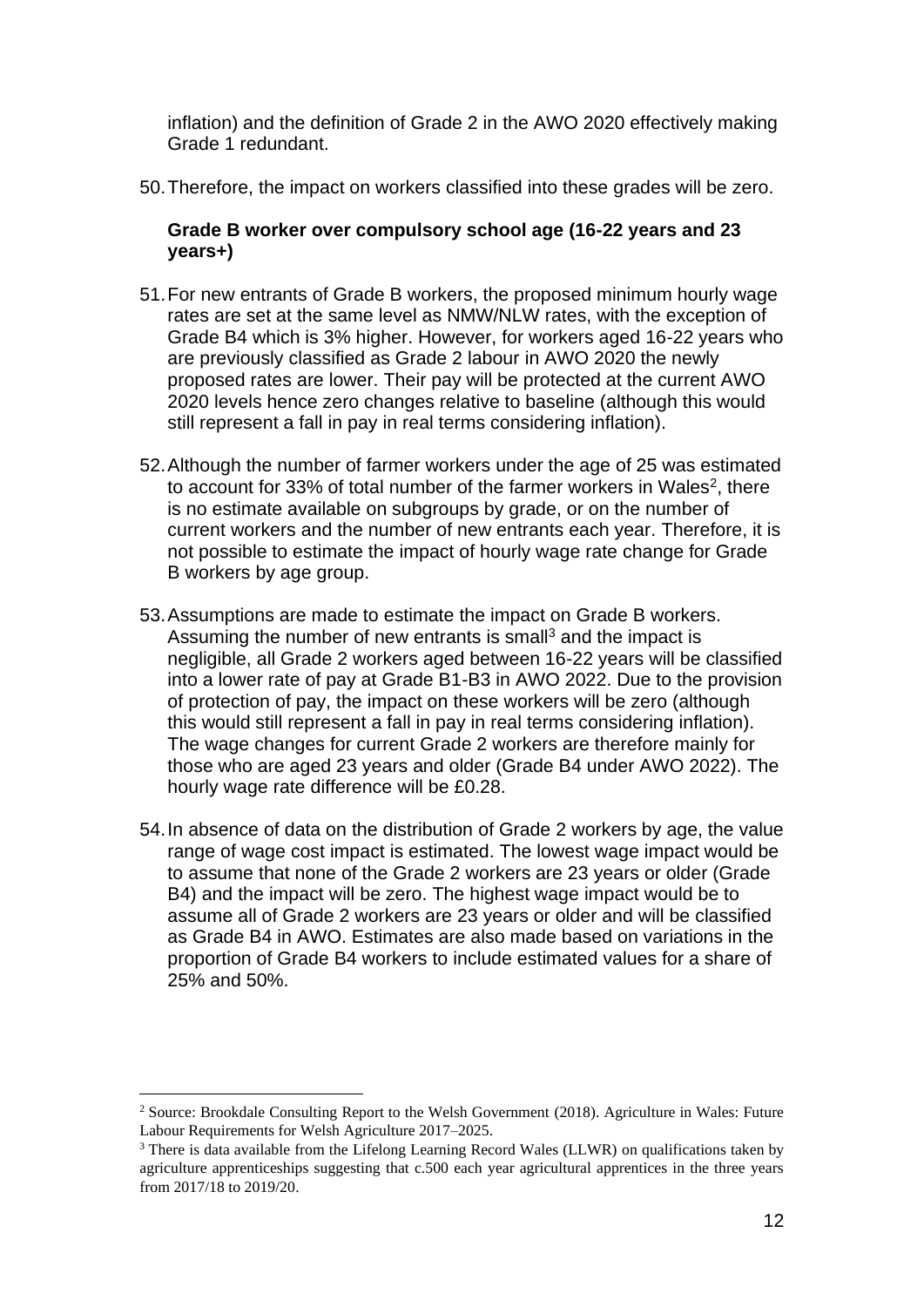#### **Grade C-E workers**

- 55.Grade C in AWO 2022 corresponds to two grades (Grade 3 and Grade 4) in AWO 2020.
- 56.Grade 4 workers will have a lower pay rate in AWO 2022 but the wage impact will be zero as a result of the provision of protection of pay (although this would still represent a fall in pay in real terms considering inflation).
- 57.Grade 3 workers will be classified into Grade C in AWO 2022 and will have increase of 6% in their hourly wage rate.
- 58.Grade 5 workers will be classified into Grade D in AWO 2022 and have an increase of 3% in hourly pay rate.
- 59.Grade 6 workers will become Grade E and have an increase of 5% in their hourly rate of pay.
- 60.Current Grade 3, 5, 6 workers (moving to Grade C, D and E) will benefit from an increase in hourly wage rate in AWO 2022.
- 61.In terms of pay differential between grades (see [Table 3\)](#page-12-0), Grade D and Grade E within the proposed 2022 Order (equivalent to Grade 5 and 6 in AWO 2020) have a slightly larger difference (10%) with the immediate lower grade. Previously, the in-grade difference for grades (4-6) are maintained the level of 6-8%. The merge of Grade 3 and Grade 4 to become Grade C may have contributed to this change to some extent where the difference between Grade D and Grade C in AWO 2022 represents the difference between Grade 5 and Grade 3 (not Grade 4).

|                                     | <b>Wage Rates 2016-2021</b> |        |        |        |        | In-grade difference, 2016-2021 |                          |                          |                          |      |      |      |
|-------------------------------------|-----------------------------|--------|--------|--------|--------|--------------------------------|--------------------------|--------------------------|--------------------------|------|------|------|
| Grade                               | 2016                        | 2017   | 2018   | 2019   | 2020   | 2021                           | 201<br>6                 | 2017                     | 2018                     | 2019 | 2020 | 2021 |
| Grade 1<br>worker<br>(aged<br>$25+$ | £7.20                       | £7.51  | £7.83  | £8.21  | £8.72  | £8.91                          | $\overline{\phantom{0}}$ | $\overline{\phantom{a}}$ | $\overline{\phantom{a}}$ | -    |      |      |
| Grade 2<br>worker                   | £7.39                       | £7.54  | £8.29  | £8.45  | £8.72  | £8.91                          | 10%                      | 0.4%                     | 6%                       | 3%   | 0%   | 6%   |
| Grade 3<br>worker                   | £8.12                       | £8.22  | £8.54  | £8.70  | £8.86  | £9.47                          | 10%                      | 9%                       | 3%                       | 3%   | 2%   | 3%   |
| Grade 4<br>worker                   | £8.72                       | £8.82  | £9.16  | £9.36  | £9.53  | £9.53                          | 7%                       | 7%                       | 7%                       | 8%   | 8%   | 0%   |
| Grade 5<br>worker                   | £9.23                       | £9.34  | £9.70  | £9.88  | £10.06 | £10.39                         | 6%                       | 6%                       | 6%                       | 6%   | 6%   | 10%  |
| Grade 6<br>worker                   | £9.97                       | £10.09 | £10.48 | £10.64 | £10.83 | £11.40                         | 8%                       | 8%                       | 8%                       | 8%   | 8%   | 10%  |

<span id="page-12-0"></span>**Table 3: Hourly Wages Rates by Grade in AWOs 2016-2020, AWO 2022 proposal and in-grade Differences.**

Source: Hourly wage rates are from AWOs 2016-2020 and AWO 2022 proposal. Percentage paid above the previous grade is calculated from minimum hourly wage rates.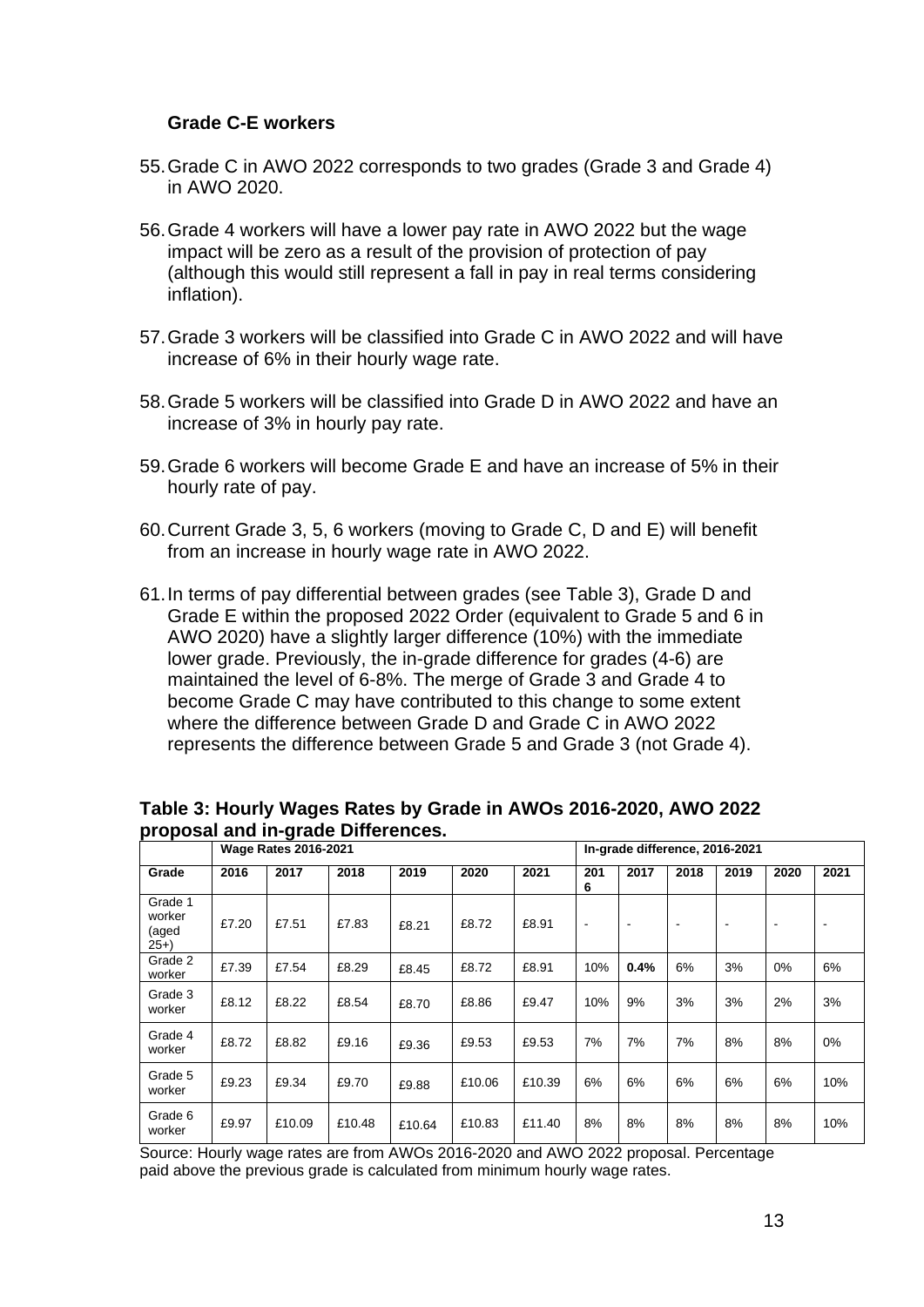### **Year 1 and Year 2 Apprentice**

- 62.The minimum wage rates for the Year 1 and Year 2 apprentices within the 2022 Order are set as the same levels as the NMW/NLW 2020 apart from Year 2 apprentices under 19 years old. For this group, the hourly wage rate is higher than the NMW/NLW rates for Apprentice which other sectors would abide to. However, Yr2 apprentice aged 18-19 years old within the group of Yr2 apprentice (under 19) is graded at a lower level of pay compared to the AWO 2020 rate (£4.62 per hour in AWO 2022 vs. £6.45 per hour in AWO 2020).
- 63.In addition, Y2 apprentices aged 19 years and above will no longer benefit from a preferential rate above the NMW/NLW.
- 64.As there is no data available on the number of apprentices working in the agricultural section in Wales, the impact of changes in minimum wage rates of these Apprentice grades cannot be quantified.

#### **Changes in other provisions**

- 65.In addition to the changes in minimum wage rates for different types of agricultural workers, there are a few other changes in other provisions including: changes to the dog allowance, night allowance and birth and adoption grants, all of which have a 2.5% increase from the AWO 2020 rate (see [Table 4\)](#page-13-0).
- 66.The Panel considered a range of statistical information including published data on cost of living increases and the retail index when discussing and negotiating changes to the provisions in the Order. Detailed minutes of Panel meetings demonstrating how they arrived at their decisions can be viewed at [https://gov.wales/node/119/latest-external-org-content.](https://gov.wales/node/119/latest-external-org-content)

| Type                      | AWO 2020 | AWO 2022 | % increase |
|---------------------------|----------|----------|------------|
| Dog allowance             | £8.32    | £8.53    | 2.5%       |
| Night allowance           | £1.58    | £1.62    | $2.5\%$    |
| Birth and adoption grants | £65.45   | £67.09   | 2.5%       |

#### <span id="page-13-0"></span>**Table 4: Changes to other provisions**

67.The costs and benefits of these changes cannot be quantified due to lack of data.

#### **Summary of quantification of wage costs/earnings**

68.Due to data availability, the breakdown by grade is not available for many of the worker groups. Therefore, only the costs and benefits associated with agricultural workers for current Grade 1 (aged 25+) to Grade 6 (i.e. Grade B4, Grade C-E in the AWO 2022 provision) were estimated for both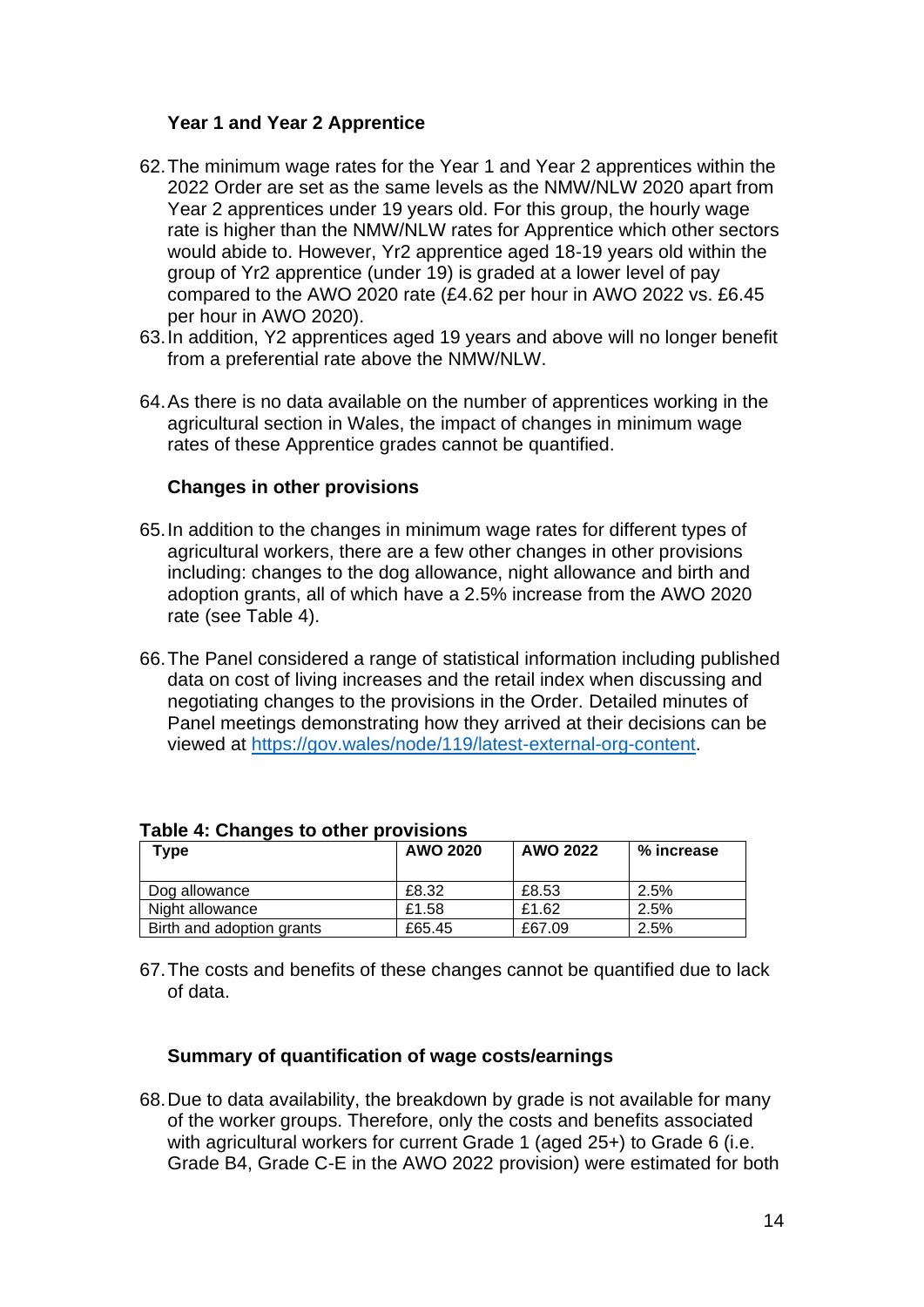basic pay and overtime pay in the RIA where the number of workers in each grade were estimated based on data from Farm Labour and Wage Statistics (Defra, 2012)<sup>4</sup>. These estimates were based on Defra's costings model and the hours worked per week collected from the Earnings & Hours survey, run by Defra's Economics and Statistics Programme.

- 69.The hours were broken down into basic and overtime, and the calculation of the wage costs reflected this. Although the data is dated, it represented the only available source of data that contained break down information by grade of workers. It should also be noted that this was not Wales specific data and represented the labour structure by grade of workers for England and Wales. Therefore, the assumption was made that the labour structure in Wales was similar to the overall estimate made by Defra in their survey and remained a relevant benchmark for agricultural labour force by grade. The use of 2012 Defra labour survey data affected the data quality of the estimates underpinning this RIA.
- 70.ADAS carried out an online survey of agricultural employers and employees recently in an attempt to gather more up-to-date information on agricultural workers. However, only a low number of responses was achieved in this survey and therefore the survey data is only indicative but not representative of the sector. The low response rate however, might be a reflection of low level of use of AWO 2020 by farm employers. Therefore, the impact of AWO is likely to be a lot less as anecdotally many employers pay market rates well above the minimum rates and the use of AWO by employers is at low levels.
- 71.The changes in costs or benefits related to other categories of workers are not quantified due to lack of data.

#### **Enforcement cost**

- 72.In terms of enforcement costs, it is anticipated that administrative costs accruing to the Welsh Government would be broadly similar under Agricultural Wages Order 2020 as the Welsh Government is enforcing the Orders introduced under the 2014 Act.
- 73.The government enforcement costs associated with the 2014 Act for enforcing the provisions of the 2012 wages order was estimated at around £3,000 per year in the previous RIAs of the wages orders. This was based on a reactive enforcement mechanism, where the Welsh Government would investigate any claims of potential underpayment and if necessary, issue enforcement notices. There were five formal cases needing varying levels of investigation during 2016-2020.
- 74.It is difficult to predict the number of cases arising, or their precise nature. Enforcement costs continue to be based on the assumption that there are

<sup>4</sup> Available at:

[http://webarchive.nationalarchives.gov.uk/20130123162956/http:/www.defra.gov.uk/statistics/files/def](http://webarchive.nationalarchives.gov.uk/20130123162956/http:/www.defra.gov.uk/statistics/files/defra-stats-foodfarm-farmmanage-earnings-labour2012-120627.pdf) [ra-stats-foodfarm-farmmanage-earnings-labour2012-120627.pdf](http://webarchive.nationalarchives.gov.uk/20130123162956/http:/www.defra.gov.uk/statistics/files/defra-stats-foodfarm-farmmanage-earnings-labour2012-120627.pdf)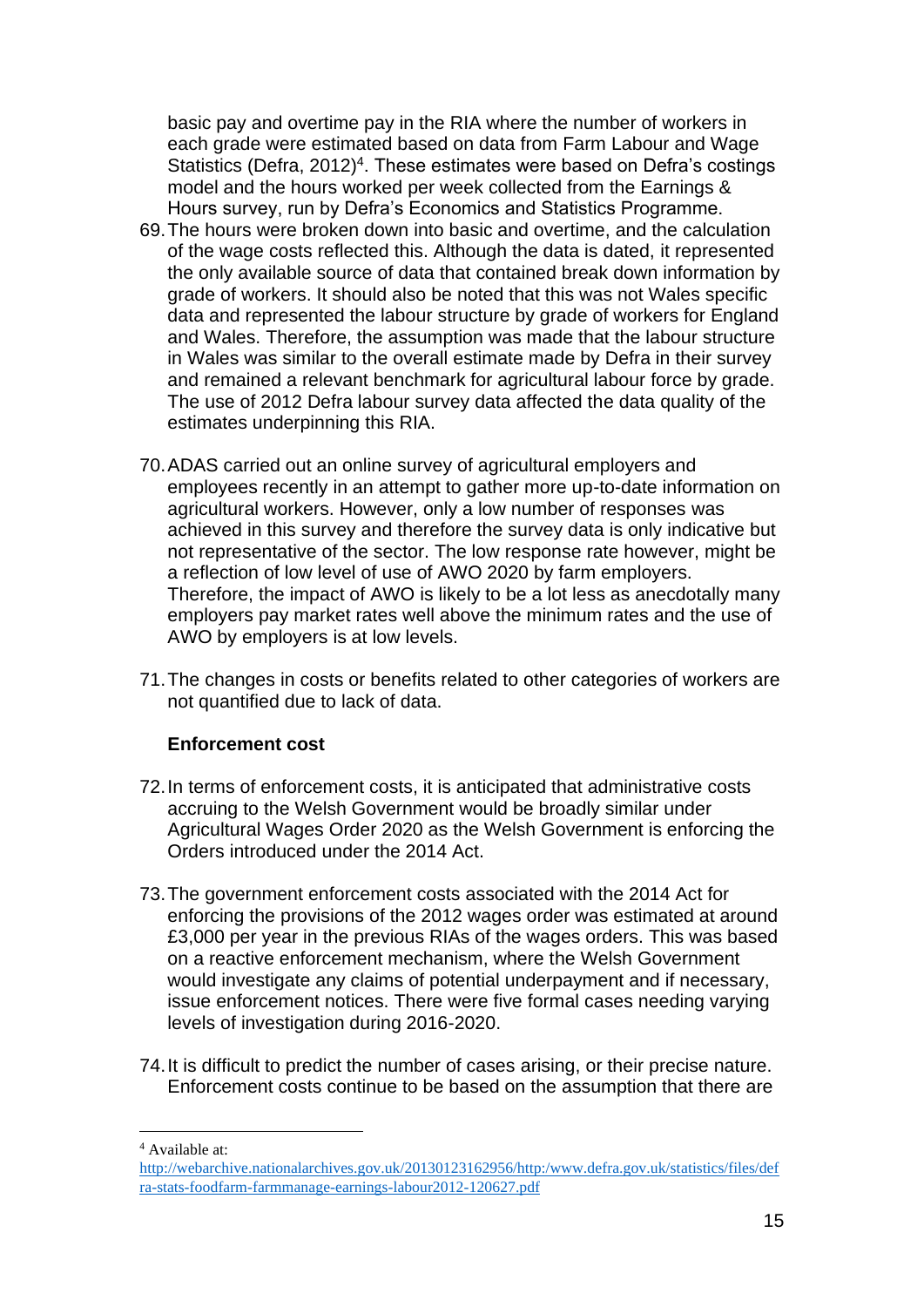two cases per year to investigate and remain at the same level as in previous years.

## **Administrative cost**

- 75.In addition to the cost of compliance, there will be a cost to farm businesses for adjusting to the requirements of the 2022 Order.
- 76.Farmers with relevant labour will need to be familiar with both the Welsh AWO provisions and UK labour legislation (for example, in relation to the NMW) to ensure that workers are being correctly remunerated.
- 77. It is assumed that each employer would need -two hours<sup>5</sup> to familiarise themselves with the 2022 Order and make adjustments to pay rates and other provisions. Based on data from the Office for National Statistics (ONS)' Annual Survey of Hours and Earnings (2020)<sup>6</sup>, it is assumed that the average cost per hour of a farmer's time is £12.25 (average for all employees in the agriculture, forestry and fishing industry, excluding overtime pay). The median value of agricultural labour cost from the same source was £10.20 per hour. In addition, the hourly rate used here is an average/median value for all farm workers. In reality, however, those individuals whose time is involved are likely to be the farmer owners or farm business managers. Wage rates of these farmers are likely to be at the higher end of the wage rate distribution.
- 78.According to ONS statistics on business population by region and by sector, there are 14,800 businesses in agriculture, forestry and fishing sector in Wales in 2020 with 2,905 businesses being employers<sup>7</sup>. The administrative costs to farm businesses are therefore estimated at £71k for Wales assuming two hours required per business. If using the median value for the labour cost (£10.20 per hour), the total admin costs to farm businesses are estimated at £59k. The estimated cost would be higher if the wage rates for farm managers/owners were used and non-wage costs were reflected in the rates.
- 79.However, it should also be noted that not all the 2,905 agricultural businesses who employed labour use the AWO, but it is not known exactly how many do use the AWO.

<sup>5</sup> This is consistent with the estimates used in the RIA of abolishment of AWB by Defra and the RIA of the Act 2014.

<sup>6</sup> Estimates for 2020 (provisional) of paid hours worked, weekly, hourly and annual earnings for UK employees by gender and full/part-time working by 2 digit Standard Industrial Classification 2007. Industry (2 digit SIC) - ASHE: Table 4.6a. Available at:

[https://www.ons.gov.uk/employmentandlabourmarket/peopleinwork/earningsandworkinghours/datasets](https://www.ons.gov.uk/employmentandlabourmarket/peopleinwork/earningsandworkinghours/datasets/industry2digitsicashetable4) [/industry2digitsicashetable4](https://www.ons.gov.uk/employmentandlabourmarket/peopleinwork/earningsandworkinghours/datasets/industry2digitsicashetable4)

 $<sup>7</sup>$  Table 21 Number of businesses in the private sector and their associated employment and turnover, by</sup> number of employees and industry section in Wales, start 2020 within statistics on BUSINESS POPULATION ESTIMATES FOR THE UK AND REGIONS 2020. Available at: https://www.gov.uk/government/statistics/business-population-estimates-2020.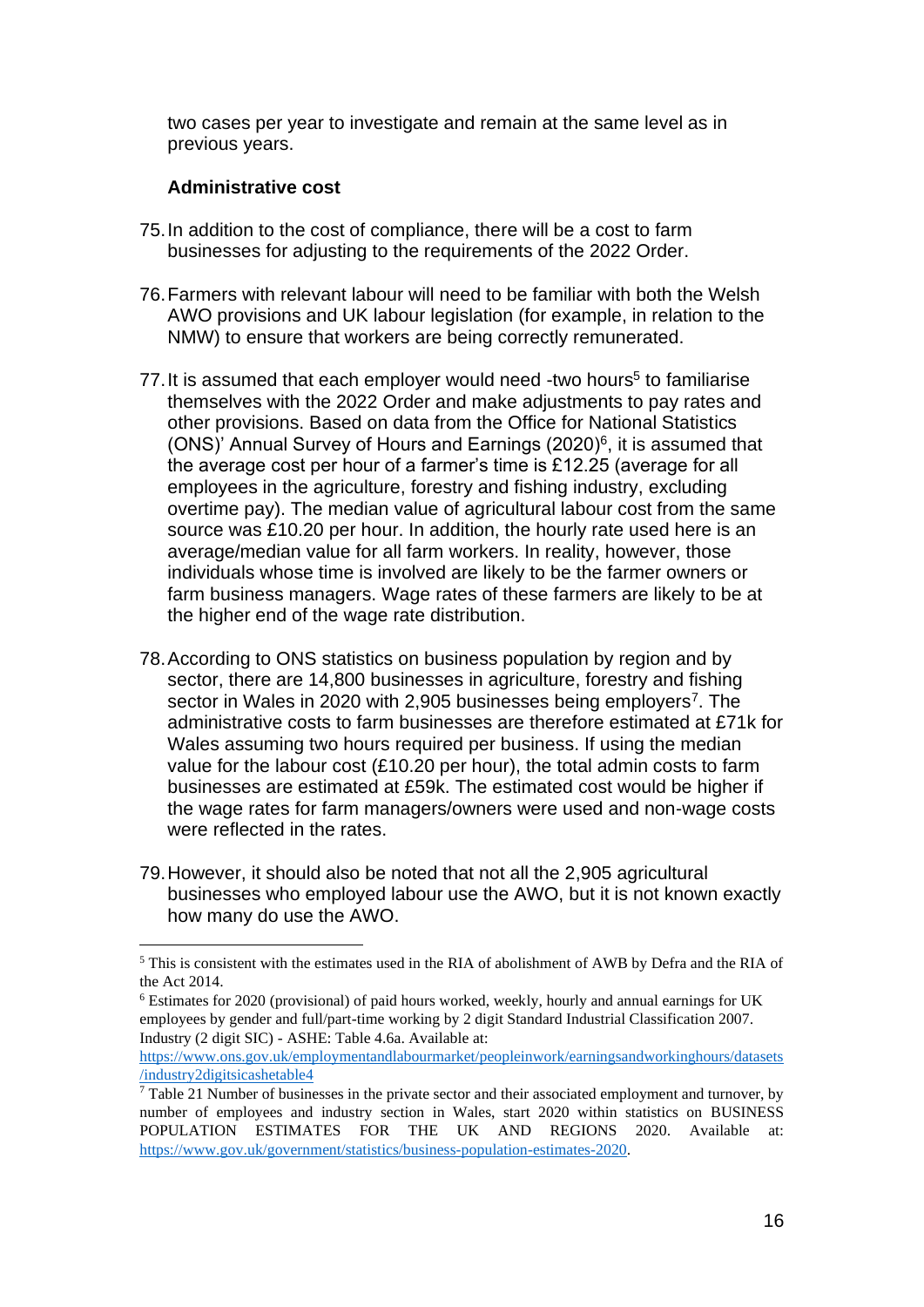80.According to the survey conducted by ADAS in early 2016, about 20% of the agricultural businesses who employed paid labour referred to the AWO. A more recent but small-scale online survey and interviews with accountants completed by ADAS (2020) indicated that there might be a decline in use of AWO legislation in recent years.

#### **Evidence Review**

- 81.In this RIA, we have reviewed the evidence presented in the previous RIAs of AWOs 2016-2020 and considered additional literature where relevant. Our conclusion is that the key points made in the previous RIAs on the minimum wage impacts are still valid, which are summarised below. However, it should be noted that the evidence was focused on the impact of minimum wages while the economic evidence on the effects of the multi-grade minimum wage structure (i.e. multiple wage floors) is rather limited.
- 82.*Employment:* Provided minimum wage levels are set cautiously, their negative effect on employment levels within affected sectors can be minimised. Some evidence has been found for a reduction in hours worked, but this is not conclusive. There is also evidence suggesting that the introduction of the minimum wages was associated with an increase in labour productivity. On balance, the evidence suggests that there are limited effects of the introduction of the minimum wages on employment. This is especially the case where the minimum wage rates have been set incrementally within context of economic/labour market conditions. However, if the minimum wage is set too high, some literature suggests that it can result in job losses causing adverse effects on demand in the macro economy<sup>8</sup>.
- 83.*Wage rates and structure:* If minimum wages are set above current market rates, they act to raise the wage floor, tending to compress the wage structure by raising the wages of the lowest paid relative to others. The effect may be transmitted up the pay structure, leading to wage rises for those being paid more than the statutory minimum, although the extent to which this has taken place has varied across different minimum wage regimes. The latest living standards, poverty and inequality report published by the IFS states that average earnings growth throughout the pandemic was stronger amongst public sectors workers and for workers with lower educations levels – the significant rise in the National Living Wage in 2020 is the likely reason, increasing wages in lower skilled jobs  $(IFS, 2021)^9.$
- 84.The average minimum wage in the EU is still only slightly above the poverty wage (Schulten, T. and Müller, T., 2019).

<sup>8</sup> Clemens, J., 2021. How do firms respond to minimum wage increases? understanding the relevance of non-employment margins. Journal of Economic Perspectives, 35(1), pp.51-72. 9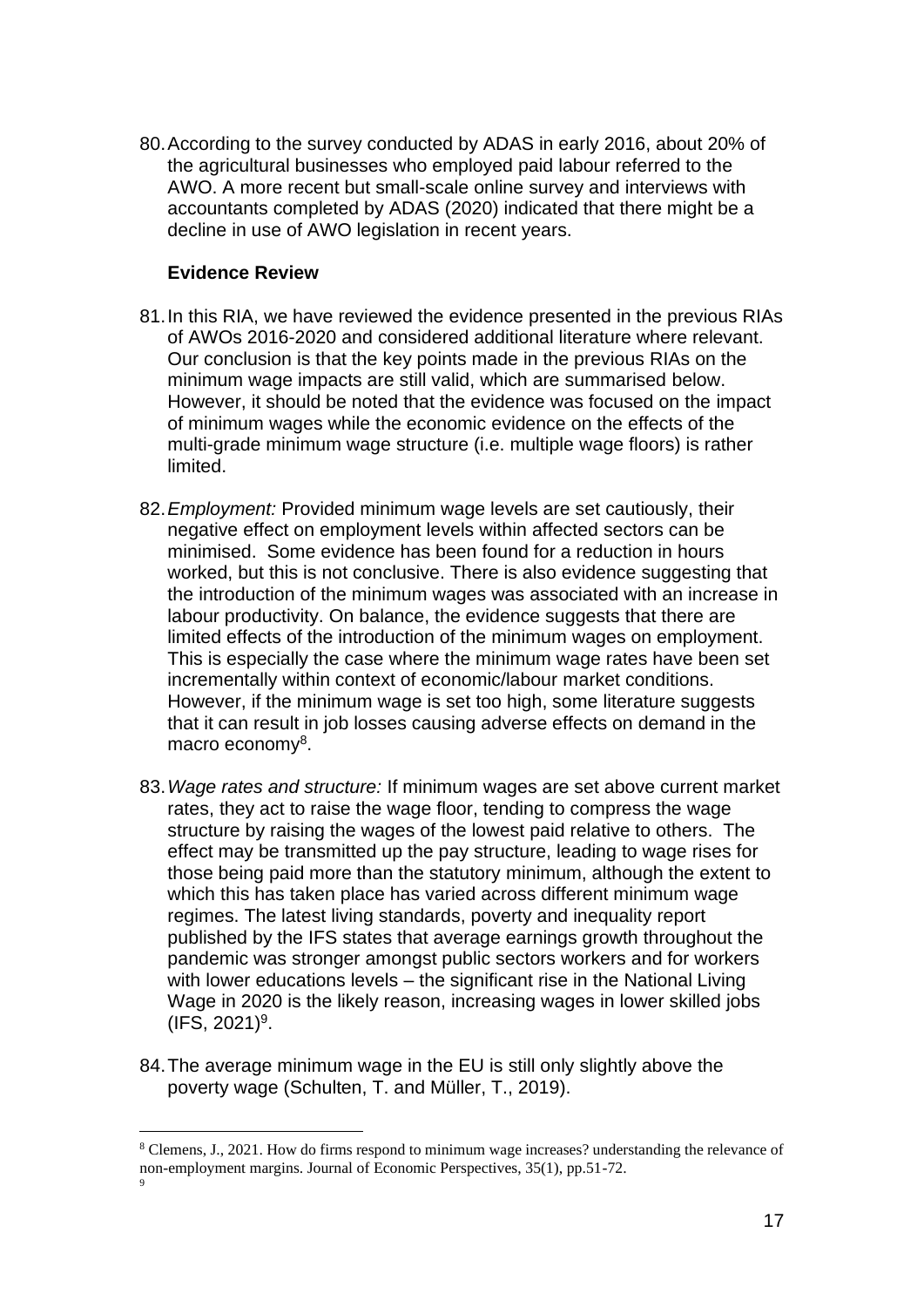- 85.*In-work poverty:* Minimum wages tend to benefit the lowest-earning working -individuals, thus having some positive impact on in-work poverty. This positive impact, however, may not necessarily positively impact on low earning households. Overall, the impact of minimum wages on poverty is very small. The Institute for Fiscal Studies (IFS)<sup>10</sup> has found that the NLW will raise household incomes by less than 1% on average, including poorer households. The most recent IFS study (2021) suggests shows that increases in employment income have pushed up incomes across the income distribution between 2017–18 and 2019–20 but that this benefited middle- and high-income households more than lower-income households. The IFS study presents two reasons for this. One reason is that the growth rate in employment income was lower for lower-income households than it was for higher-income households over these two years. The other reason is that employment income makes up a lower share of net income for poorer households (as poorer households generally also receive benefit incomes), therefore, the same growth rate in employment income does not push up the income of poorer households by as much (in percentage terms).
- 86.*Company level impacts:* Research suggests that firm responses to involuntary increases in wage costs can include increasing prices, increasing labour productivity<sup>11</sup>, accepting reduced profits, organisational changes (such as tighter human resource practices, increased performance standards at work, and better management practices), efficiency wage<sup>12</sup> and training responses (increasing training provisions to employees). Some businesses may look to upskill some roles and increase productivity to recoup higher wage costs<sup>13</sup>. Increases in the NMW may encourage firms to reduce costs or accept lower profit margins. There is a risk for businesses that were already close to the margin of exit, to exit the market when the NMW increases<sup>14</sup>. In the modern economy firms may also adjust production functions in order to reduce overhead costs. This may come in the form of new technologies and increased reliance on capital and high-skilled labour with reduce reliance on lower skilled labour<sup>15</sup>.

<sup>&</sup>lt;sup>10</sup> Institutes for Fiscal Studies (IFS), 2016-2021. Living Standards, Poverty and Inequality in the UK: 2015-16 to 2020-2021. IFS Report Series R114-R194. Available at:

[https://ifs.org.uk/tools\\_and\\_resources/incomes\\_in\\_uk](https://ifs.org.uk/tools_and_resources/incomes_in_uk)

<sup>11</sup> Data from low-paying sectors in Britain (using difference-in-differences analysis) illustrates that the NMW positively affected aggregate low-paying sector productivity. Source: Risov, M. et. al. (2016). The UK National Minimum Wage's Impact on Productivity.

 $12$  The efficiency wages are based on the notion that wages do not only determine employment but also affect employees' productive behaviour or quality. Under certain conditions, it is optimal for employers to set compensation above the market clearing level in order to recruit, retain or motivate employees.

<sup>&</sup>lt;sup>13</sup>National Institute of Economic and Social Research (2018). National Minimum Wage and National Living Wage Impact Assessment-Counterfactual Research. A report to the Department for Business, Energy & Industrial Strategy (2018).

<sup>&</sup>lt;sup>14</sup> Luca, D.L. and Luca, M., 2019. Survival of the fittest: the impact of the minimum wage on firm exit (No. w25806). National Bureau of Economic Research.

<sup>15,16</sup> Clemens, J., 2021. How do firms respond to minimum wage increases? understanding the relevance of non-employment margins. Journal of Economic Perspectives, 35(1), pp.51-72.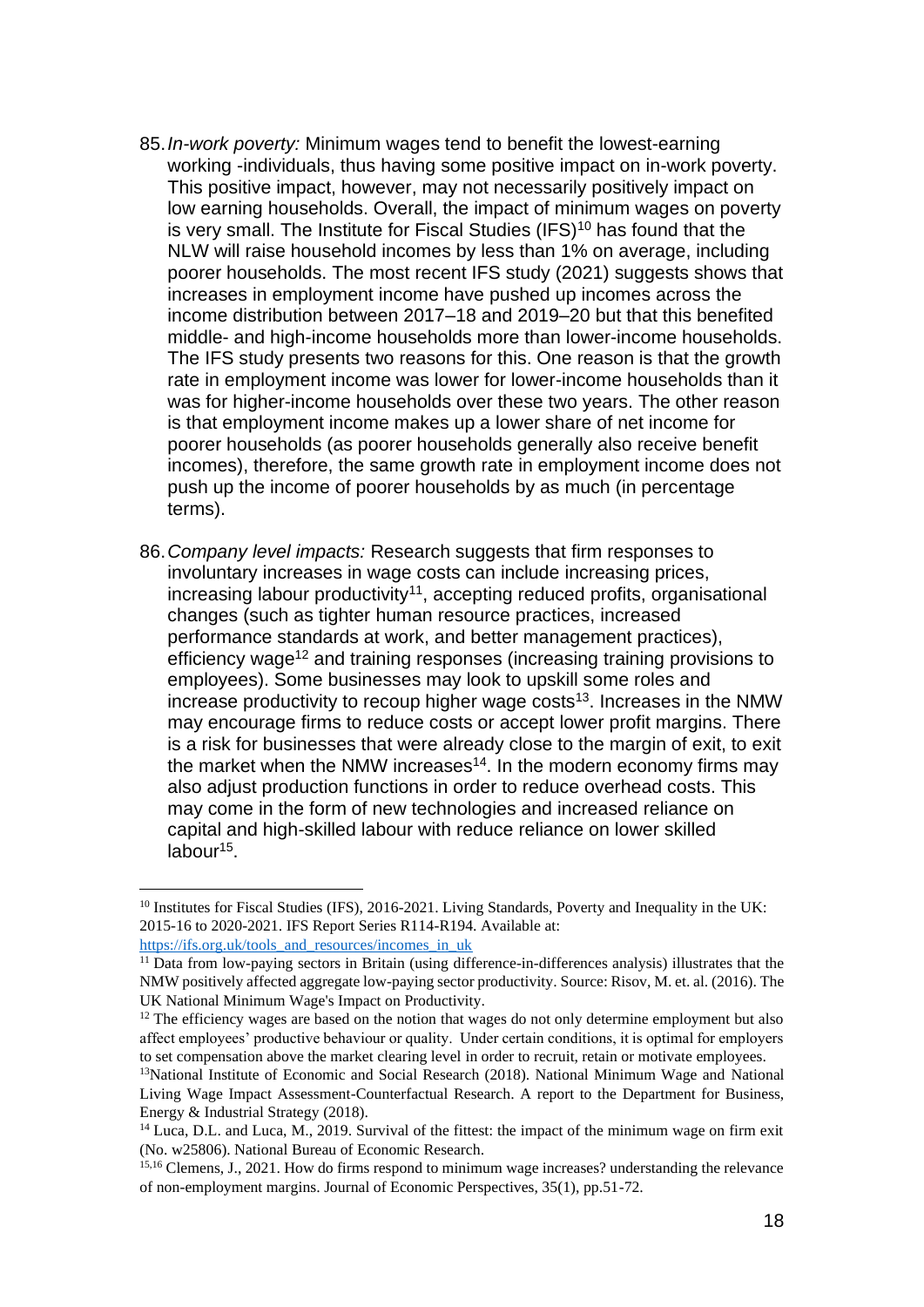- 87.Furthermore, in response to an increase in the minimum wage, some firms will increase the price of goods and services. This is known as a 'pass through'. However, a firm's ability to adjust prices as a result of increases in the NMW depends on the elasticity of demand for their goods or services. If demand is perfectly elastic, increases in demand may result in a complete loss of customers<sup>16</sup>. As the demand for agricultural/farm goods is generally inelastic to prices, it is likely that the increases in labour cost will pass onto the consumers. However, as most farmers lack the economic power to negotiate better prices for their inputs and crops, increases in labour costs might mean their profit margins will be squeezed, at least in the short term.
- 88.The relationships between company level responses and the pay structure with multiple minimum wage levels are an under-explored area within the literature. This seems unlikely to change given the limited use of multiple minimum wage arrangements.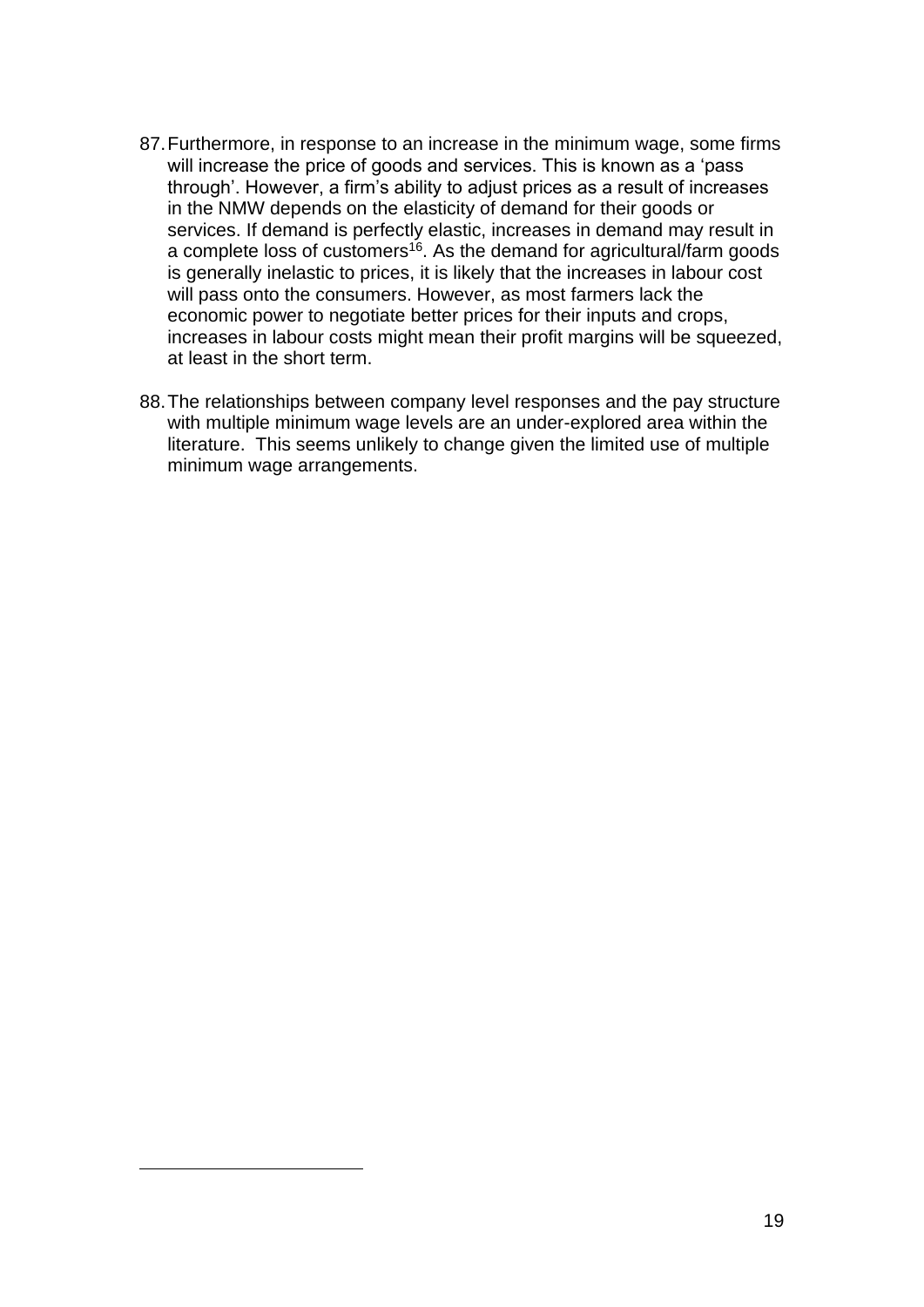| AWO 2022<br>Grade      | AWO 2020<br>Equivalent             | Age       | <b>AMW</b><br>2020 | Rate<br>from 1<br>April<br>2021<br>(raised to<br>NMW/<br>NLW) | Proposed<br>AMW rate<br>2021/22 | Diff<br>from<br>AWO<br>2020 |
|------------------------|------------------------------------|-----------|--------------------|---------------------------------------------------------------|---------------------------------|-----------------------------|
| N/A                    | Grade 1 (compulsory<br>school age) |           | £3.60              | £3.60                                                         | N/A                             | N/A                         |
| Grade A1 (16-17)       | Grade 1 (16-20)                    | $16 - 17$ | £7.84              | £7.84                                                         | £4.62                           | $-E3.22$                    |
| Grade A2 (18-20)       | Grade 1 (16-20)                    | 18-20     | £7.84              | £7.84                                                         | £6.56                           | $-E1.28$                    |
| Grade A3 (21-22)       | Grade 1 (21-24)                    | $21 - 22$ | £8.20              | £8.36                                                         | £8.36                           | £0.00                       |
| Grade A4 (23+)         | Grade 1 (21-24)                    | 22-24     | £8.20              | £8.91                                                         | £8.91                           | £0.00                       |
| Grade A4 (23+)         | Grade 1 (25+)                      | $25+$     | £8.72              | £8.91                                                         | £8.91                           | £0.00                       |
| Grade B1 (16-17)       | Grade 2                            | $16 - 17$ | £8.72              | £8.72                                                         | £4.62                           | $-E4.10$                    |
| Grade B2 (18-20)       | Grade 2                            | 18-20     | £8.72              | £8.72                                                         | £6.56                           | $-E2.16$                    |
| Grade B3 (21-22)       | Grade 2                            | $21 - 22$ | £8.72              | £8.72                                                         | £8.36                           | $-E0.36$                    |
| Grade B4 (23+)         | Grade 2                            | $23+$     | £8.72              | £8.91                                                         | £9.19                           | £0.28                       |
| Grade C                | Grade 3                            | $>23$     | £8.72              | £8.72                                                         | £9.19                           | £0.47                       |
| Grade C                | Grade 3                            | $23+$     | £8.86              | £8.91                                                         | £9.47                           | £0.56                       |
| Grade C                | Grade 4                            | N/A       | £9.53              | £9.53                                                         | £9.47                           | $-£0.06$                    |
| Grade D                | Grade 5                            | N/A       | £10.06             | £10.06                                                        | £10.39                          | £0.33                       |
| Grade E                | Grade 6                            | N/A       | £10.83             | £10.83                                                        | £11.40                          | £0.57                       |
| Apprentice:            |                                    |           |                    |                                                               |                                 |                             |
| Yr <sub>1</sub>        | Yr <sub>1</sub>                    | N/A       | £4.15              | £4.30                                                         | £4.30                           | £0.00                       |
| Yr 2 (under 19)        | Yr 2 (16-17)                       | $16 - 17$ | £4.37              | £4.37                                                         | £4.62                           | £0.25                       |
| <b>Yr 2 (under 19)</b> | Yr 2 (18-20)                       | 18        | £6.45              | £6.45                                                         | £4.62                           | $-E1.83$                    |
| Yr 2 19-20             | Yr 2 (18-20)                       | 19-20     | £6.45              | £6.56                                                         | £6.56                           | £0.00                       |
| Yr 2 21-22             | Yr 2 (21-24)                       | $21 - 22$ | £8.20              | £8.36                                                         | £8.36                           | £0.00                       |
| $Yr 2 23+$             | Yr 2 (21-24)                       | 23-24     | £8.20              | £8.91                                                         | £8.91                           | £0.00                       |
| $Yr 2 23+$             | $Yr 2(25+)$                        | $25+$     | £8.72              | £8.91                                                         | £8.91                           | £0.00                       |

**Table 5: Comparisons between AWO 2020 and proposed AWO 2022**

#### **Allowances**

- 89.Agricultural wages orders provide a range of additional agriculture related allowances. Some of these are linked to the appropriate basic pay rates, such as overtime rates and on-call allowance. These provisions acknowledge the very seasonal nature of agricultural work in many agricultural sectors, for example many workers are required to work above their contracted hours during lambing or at harvest time. The 2022 Order will maintain overtime rates at 1.5 times above the applicable basic rates – this will apply to all workers and apprentices.
- 90.The Dog and Night Work Allowances recognise that workers often require a dog to assist them in carrying out their duties and that agricultural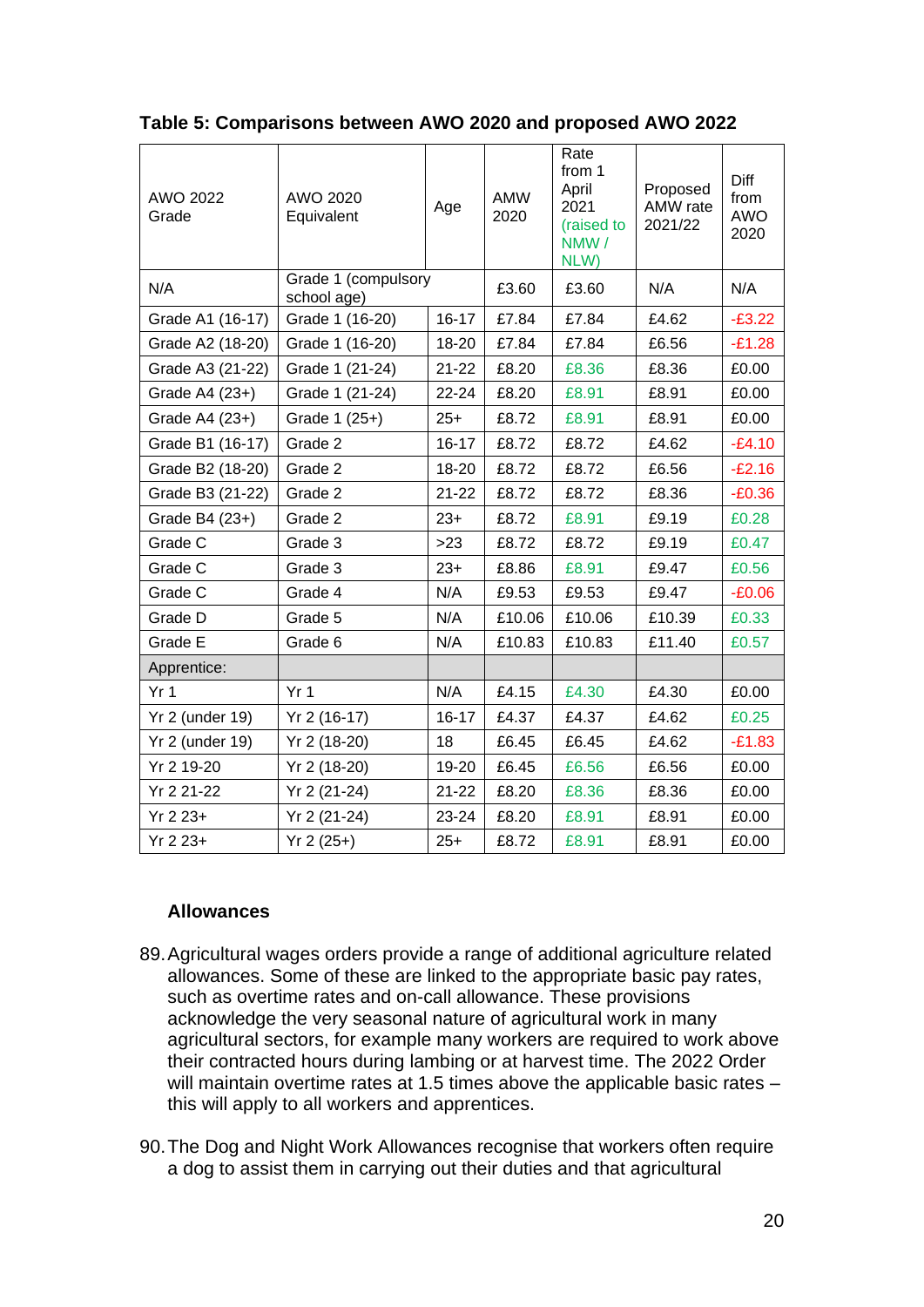workers can be required to work at times outside the normal working day for example to assist in maintaining animal welfare standards.

- 91.The Dog Allowance is paid weekly where an agricultural worker is required by their employer to keep one or more dogs.
- 92.The Night Work supplement is paid for each hour of night work and is applicable to work undertaken between 7pm in the evening of a given day and 6am the next morning. It is payable on top of the worker's applicable hourly rate however it does not apply for the first two hours of night work.
- 93.The Birth and Adoption Grant is a payment that an agricultural worker is entitled to receive from their employer on the birth of their child or upon the adoption of a child. The grant is payable on production of the child's Birth Certificate or Adoption Order.
- 94.Comparisons between the rates in AWO 2020 and the new proposal are presented in **[Table 6](#page-20-0)**. Changes in these allowances represent 2.5% increase from the 2020 Order. The rates were negotiated by the Panel, taking into account proposals from the worker and employer representatives. Minutes of Panel meetings demonstrating how they made their decisions can be viewed at [https://gov.wales/node/119/latest](https://gov.wales/node/119/latest-external-org-content)[external-org-content](https://gov.wales/node/119/latest-external-org-content)

| <b>Allowances</b>          | <b>AWO</b><br>2020 | <b>AWO</b><br>2022 | <b>Unit</b>            |
|----------------------------|--------------------|--------------------|------------------------|
| Dog Allowance              | £8.32              | £8.53              | Per Dog per Week       |
| Night Time Work Allowance  | £1.58              | £1.62              | Per Hour of Night Work |
| Birth / Adoption Allowance | £65.45             | £67.09             | Each child             |

<span id="page-20-0"></span>**Table 6: Comparisons between AWO 2020 and the new proposal**

#### **Accommodation offset allowance**

95.Clarifications on accommodation offset allowance are also proposed as follows:

*"(1) Where in any week an employer provides an agricultural worker with a house for the whole of that week, the employer may deduct the sum of £1.50 per week from the agricultural worker's wage payable for that week.*

*(2) a "house" in article 16(1) and 16(4) means a whole dwelling house or self-contained accommodation (including any garden within the curtilage of such a dwelling house or self-contained accommodation) that by virtue of the agricultural worker's contract of service the agricultural worker is required to live in for the proper or better performance of their duties.*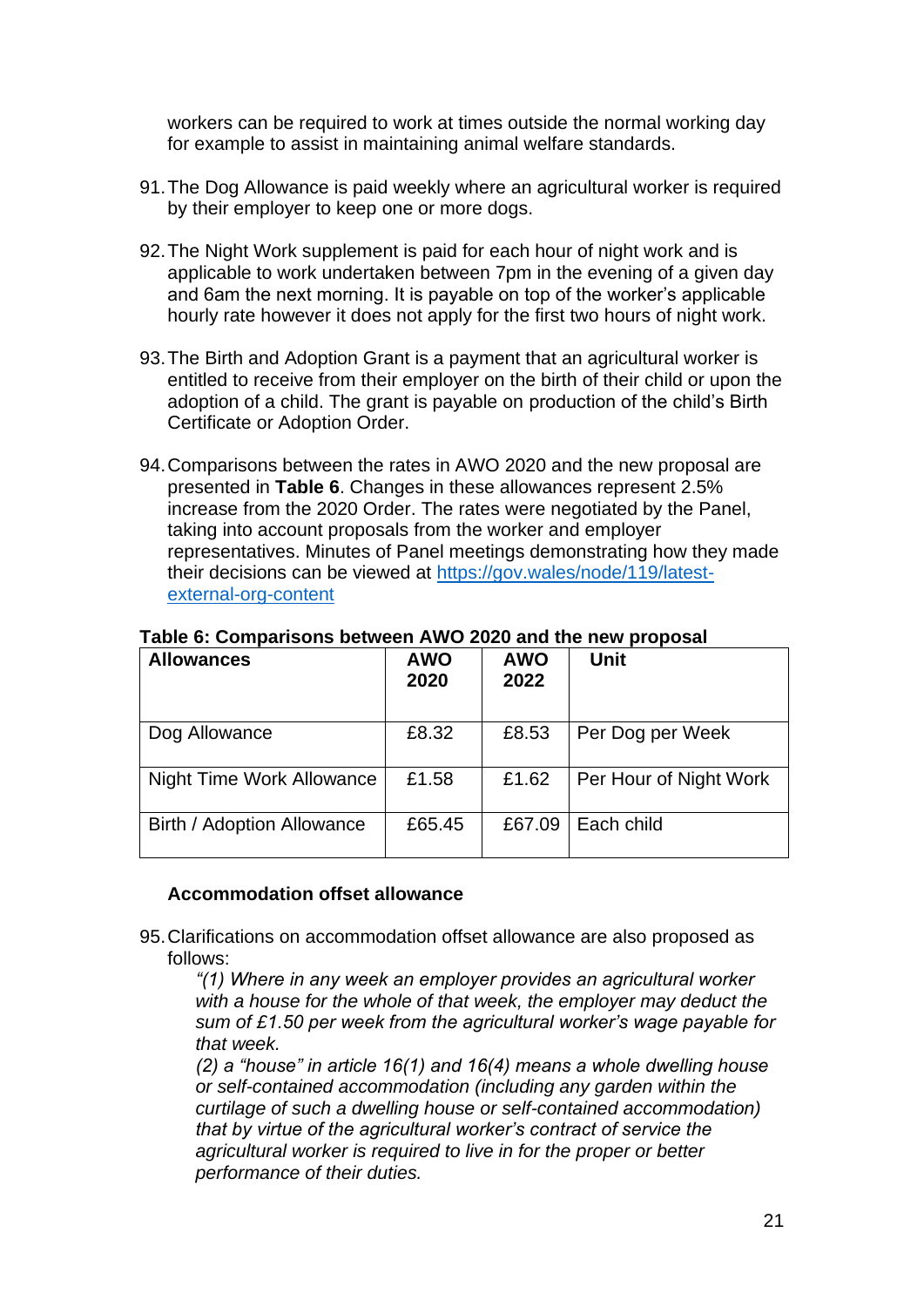*(2)(3) Subject to paragraphs (35) and (46), where in any week an employer provides an agricultural worker with other accommodation, the employer may deduct the sum of £4.82 per day, from the agricultural worker's wage payable for each day in the week that the other accommodation is provided to the worker.*

*(4) "other accommodation" in article 16(3) means any living accommodation other than a house which―* 

- *(a) is fit for human habitation;*
- *(b) is safe and secure;*

*(c) provides a bed for the sole use of each individual agricultural worker; and*

*(d) provides clean drinking water, suitable and sufficient sanitary conveniences and washing facilities for agricultural workers in accordance with regulations 20 to 22 of the Workplace (Health, Safety and Welfare) Regulations 1992 (I) as if the accommodation was a workplace to which regulations 20 to 22 of those Regulations applied."*

#### **Costs & benefits**

- 96.This section assesses the potential costs and benefits for both policy options. The intention is for the provisions of the Order to be backdated to 1 April 2021. The impact is considered for a 12 month period from 1 April 2021 and 31 March 2022.
- 97.Significant limitations exist across data and methodology. Specifically, disaggregated up to date data for Wales are not always available and few methodologies exist to demonstrate the relationship between employment, business performance of the agricultural sector and minimum wages. As a result, some impacts cannot be quantified with any degree of accuracy. The quantification was focused on the impact on wage costs/earnings for Grade 1-6 (Grade B4, Grade C-E in the 2022 Order) agricultural workers where disaggregated data are most available. However, the distribution by grade of workers was based on the 2012 Defra study which is not Wales specific data and is relatively dated, affecting the data quality of the estimates underpinning this RIA. Despite its limitations it remains the most relevant benchmark for agricultural labour force by grade. The impact on other categories of workers or the impact of changes in allowances generally affect very small groups of workers and therefore the impacts are expected to be minimal. Due to lack of detailed data on these groups, the impacts of changes related to them were not estimated. However, the administrative costs to the farmers are estimated for their time to familiarise themselves with and make adjustments in accordance to the 2022 Order. Where estimates are provided, they are indicative, with Appendix A containing the detailed calculations of how these estimates were derived.
- 98.In terms of minimum wage rate changes, the 2022 Order represents a rise of 3-6% rise for agricultural workers within Grade C-E. This affects over 3,300 workers (with 28% of whom being part-time and casual workers) out of the 15,500 paid agricultural workers in Wales in 2020.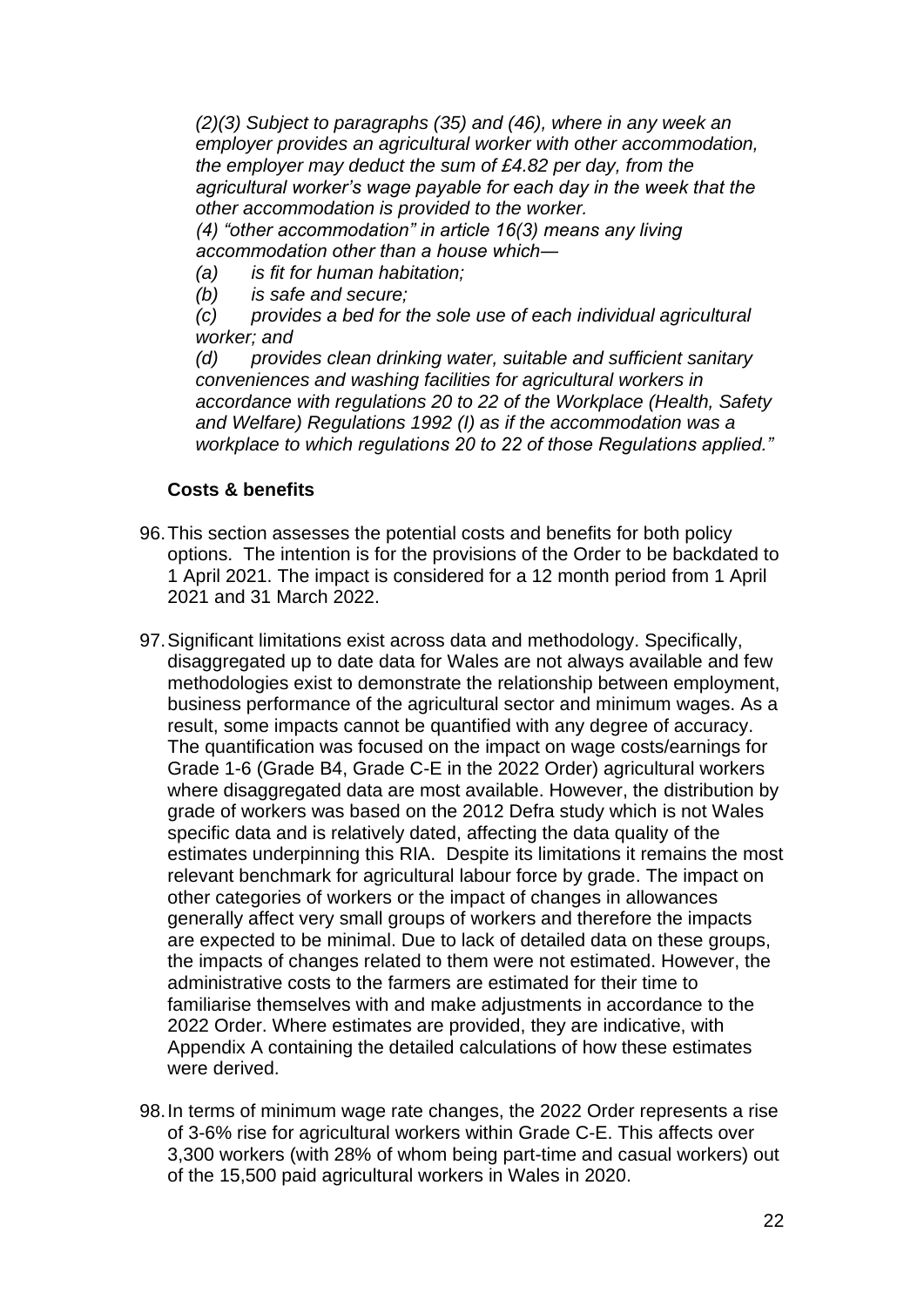- 99.As a result, this RIA takes the following approach to assessing each option:
	- **Option 1: Baseline option.**
	- **Option 2:** Provides more detailed estimates as to the impact of changes in minimum wage levels for Grades 1 to 6, aiming to calculate additional impacts that directly relate to Option 2.

## *Option 1: Do nothing*

This is the baseline option and as such there are no additional costs or benefits associated with this 'do nothing' option.

#### *Option 2: Introducing Agricultural Wages (Wales) Order 2022 to replace AWO 2020.*

#### **Impact on Employment**

- 100. Empirical studies examining the employment impacts of the NMW/NLW suggest minimal effect of minimum wages on employment despite this legislated rise in earnings for the lowest paid<sup>17</sup>. This is consistent with the findings from the literature review in the previous RIAs of AWO 2016-2020 for Wales.
- 101. In the previous RIAs, employment effect was estimated using a minimum wage elasticity of -0.19 (an average value from the literature). This mean value was based on a meta-analysis<sup>18</sup> (carried out in 2017) of 236 estimated minimum wage elasticities from 16 UK studies. The median value from these 236 estimated elasticities was much smaller at -0.03 which means increases in minimum wages would lead to statistically insignificant reductions in employment. A more recent comprehensive systematic review and meta-analysis of the UK NMW empirical research carried out RAND Europe<sup>19</sup> suggests an even smaller employment effect no overall statistically or economically significant adverse employment effect, neither on employment and hours nor on employment retention probabilities. The minimum wage elasticities reported by this study were - 0.0097 and -0.0022 when considering partial correlations. This adverse

<sup>&</sup>lt;sup>17</sup> Dube, A. (2019). Impacts of minimum wages: review of the international evidence.

Riley, R. and Bondibene, C. (2015). Raising the Standard: Minimum Wages and Firm Productivity. National Institute of Economic and Social Research.

Aitken, A. et. al. (2019) conducted a difference-in-differences analysis to evaluate the impact of the introduction of the National Living Wage (NLW) in 2016. In their study "The Impact of the Introduction of the National Living Wage on Employment, Hours and Wages", they found that NLW upratings have increased wages for the low paid with generally little adverse effect on employment retention.

<sup>&</sup>lt;sup>18</sup> A statistical analysis of a large collection of results from individual studies for the purpose of integrating the findings.

<sup>&</sup>lt;sup>19</sup> Hafner. M et.al, 2017. The impact of the National Minimum Wage on employment: a meta-analysis. A report for the UK Low Pay Commission.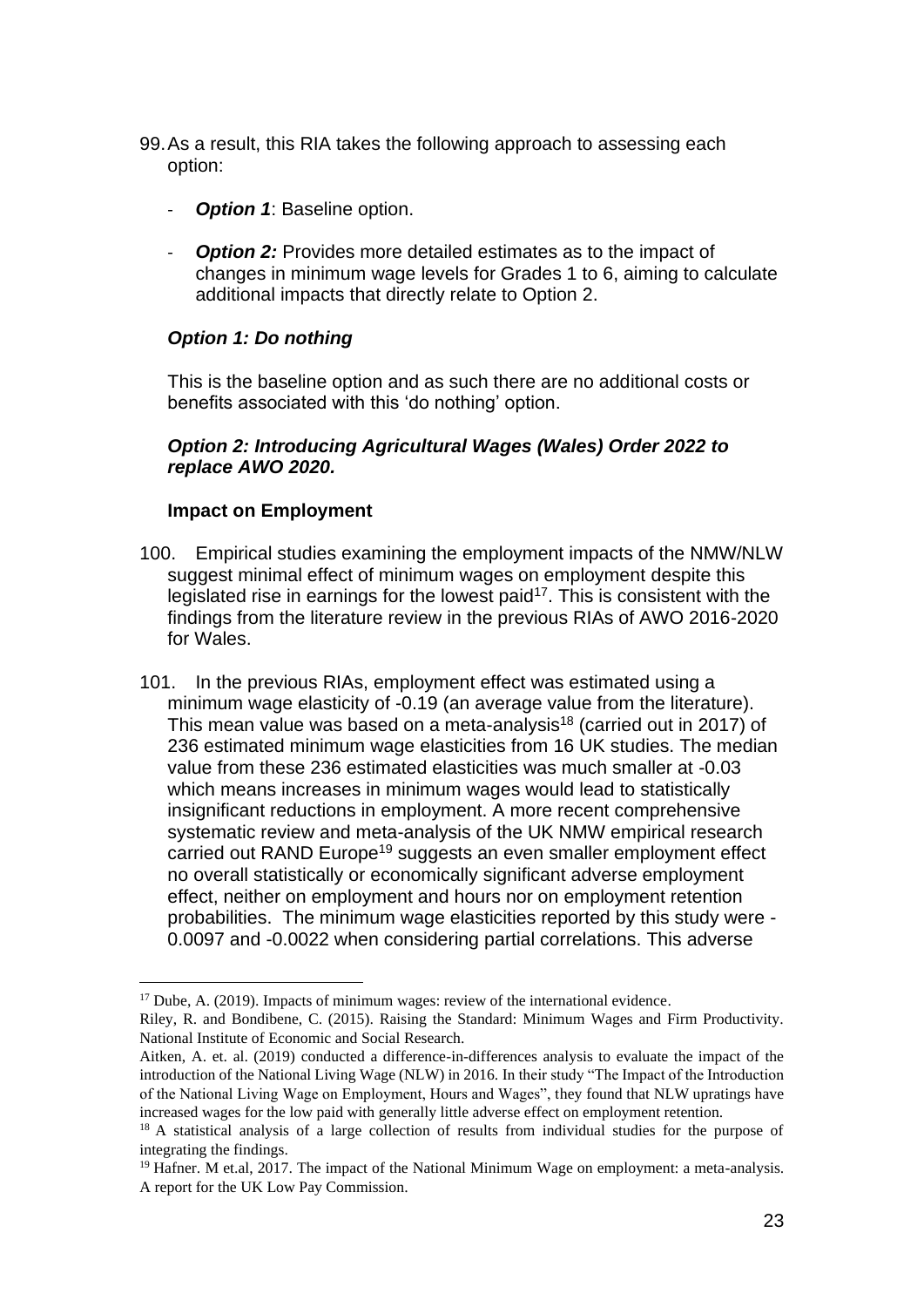employment effect is so small that it is negligible and has no meaningful policy implication.

- 102. The agricultural labour force in Wales in 2020 totalled 52,800 people, with 15,500 of these being employed as farm workers (see [Table 12](#page-39-0) Appendix A). No data is available as to the proportion of the total farm workers in each grade in Wales. However, Defra produced such data for the UK as a whole for 2012 based on historic data and assumptions. The estimates from this study can be combined with the 2020 data for the total agricultural labour force in Wales to provide crude estimates of workforce grade composition (see in [Table 13](#page-39-1) Appendix A). It is estimated that some 3,000 workers may be within Grade 1; 8,000 workers within Grade 2 and some 3,300 workers within Grades (3-6) based on the current AWO 2020 grading system.
- 103. Based on these estimates, an application of the mean elasticity estimate (-0.19) and the assumption that workers move from the current minimum to the new minimum wage, it is estimated that there would be a reduction in employment between 15 and 66 farm workers (see [Table 23](#page-44-0) in Appendix B for detailed calculations). It should be noted that these minimum pay rate increases are not the full difference between AWO 2020 and the 2022 Order; instead, it has taken account of forthcoming increases in NMW and NLW from April 2021. If using the median value of elasticity coefficient -0.03, the reduction in employment would be between 2 to 10 people (see [Table 24](#page-44-1) at Appendix B). If using the elasticities of -0.0097 and -0.0022, the reductions in employment would be negligible. Overall, the impact on employment is minimal.
- 104. In terms of reductions to hours worked, some evidence<sup>20</sup> suggests that it is likely that some farm businesses will seek to absorb higher labour costs through reducing the number of hours worked in addition to other effects on employment, although this cannot be estimated with any degree of accuracy.
- 105. However, evidence from the literature suggests that this effect might be limited.
- 106. A review of international evidence on the impacts of minimum wages (Dube, 2019) suggests that the link between increases in the NMW and the number of hours worked has been found to be relatively weak. A study

 $20$  Dube, A. (2019). Impacts of minimum wages: review of the international evidence. Low Pay Commission (LPC) reviewed the impact of the National Minimum Wage (NMW) in 2019 and concluded that in general there was little effect on employment but found some evidence that the NMW had led to small reductions in hours. Although the evidence suggested that the introduction of the NLW in 2016 and the subsequent upratings in 2017 and 2018 did not affect working hours for any of main groups of directly affected employees. This report is available at:

[https://assets.publishing.service.gov.uk/government/uploads/system/uploads/attachment\\_data/file/8525](https://assets.publishing.service.gov.uk/government/uploads/system/uploads/attachment_data/file/852508/The_impact_of_the_minimum_wage_on_employment_and_hours.pdf) [08/The\\_impact\\_of\\_the\\_minimum\\_wage\\_on\\_employment\\_and\\_hours.pdf](https://assets.publishing.service.gov.uk/government/uploads/system/uploads/attachment_data/file/852508/The_impact_of_the_minimum_wage_on_employment_and_hours.pdf)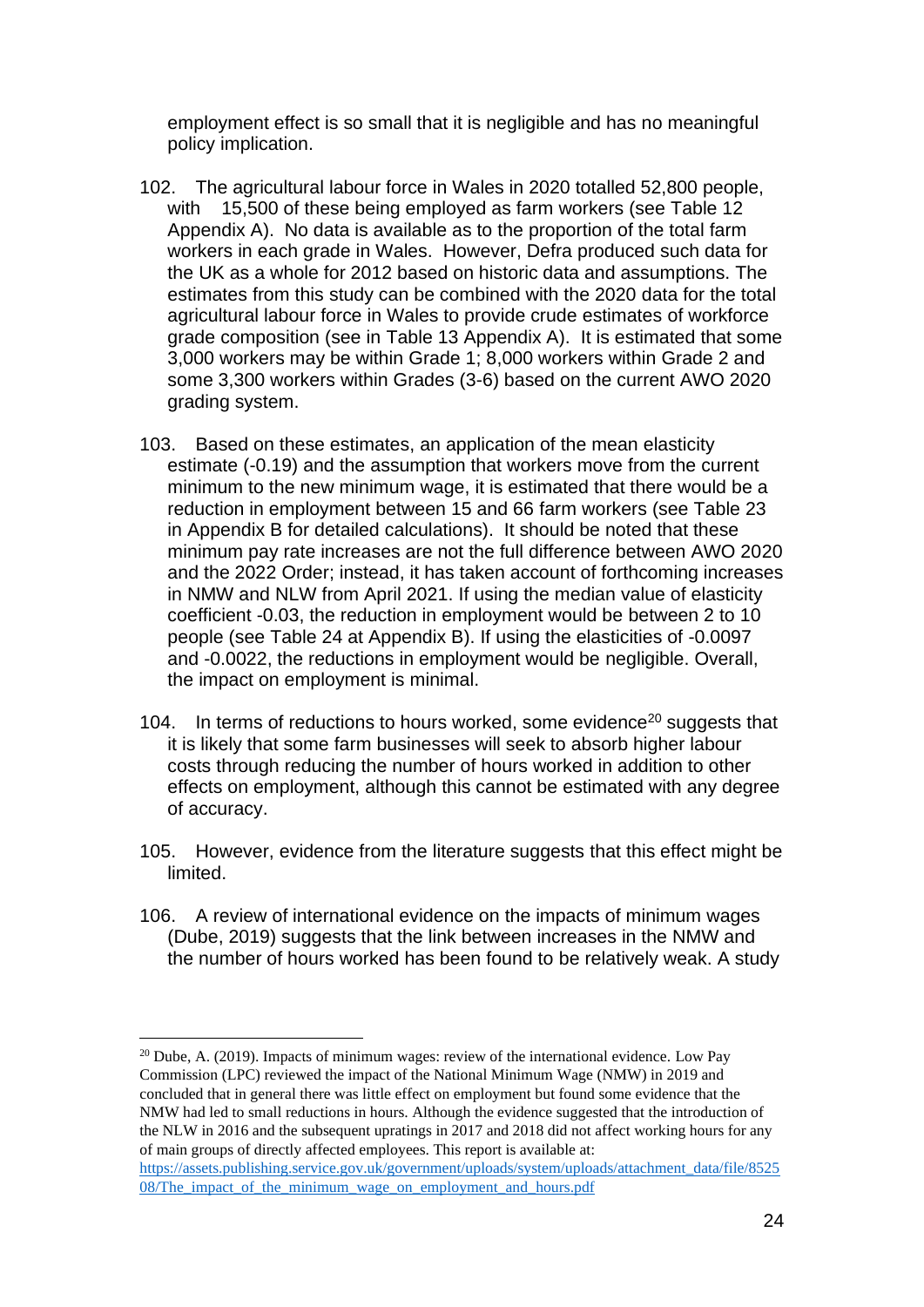by Stewart and Swaffield (2008)<sup>21</sup> found that the introduction of the NMW resulted in a reduction of between one and two hours a week in total and basic hours for low-paid employees. The study by Aitken et al. (2018)<sup>22</sup> found very limited evidence that the NLW had an impact on the number of hours worked by those who remained in employment following its introduction. The analysis of the LFS found some signs that the introduction of the NLW resulted in a slight reduction in hours for women working part-time. This was contradicted by the analysis of ASHE, but there were signs that when using ASHE the assumptions underlying the methodological approach were violated. There was no evidence that the introduction of the NLW was associated with a reduction in hours for any other groups of employees. There is evidence that some groups of employees experienced a reduction in hours in response to larger increases in the NMW in 2001 and 2003 (Dickens et al.  $(2009)^{23}$ )

#### **Earnings**

- 107. In 2012, Defra published a labour force model which was used to calculate gross wage costs at a UK level. Although this data is dated and not Wales specific, it is the only available source of data on agricultural labour by grade. Based on the Defra survey data, the estimated additional costs of the proposed pay rate increases for each worker type (full time, part time and casual) have been calculated by multiplying the increase per hour for the respective grades, the number of hours worked per week, the number of weeks worked per year and the number of workers in the industry (not adjusted to taking account of non-wage labour costs). There are separate costings for basic and overtime.
- 108. As disaggregated data by grade of workers for Wales were not available, the cost estimates are based on these 2012 UK assumptions combined with 2016 percentage composition of different types of workers (full-time, part-time and seasonal) and 2020 agricultural labour force data for Wales (see [Table 12](#page-39-0) to [Table](#page-40-0) [15](#page-40-0) in Appendix A) of changes in gross annual wage costs for Option 2 relative to the baseline option. These estimates are also provided in
- 109. [Table](#page-25-0) 7 and [Table 8,](#page-25-1) which suggest that the changes in costs for Option 2 are estimated between £1.4-£3.5 million in 2020-21. This represents a transfer from farm businesses to farm labour, with the former incurring an equivalent cost of £1.4-£3.5 million. However, these calculations assume employers are using the AWO when setting wage rates. Given that the available evidence suggests fewer than 20% use the AWO, the impact on wages/costs is likely to be much lower.

<sup>&</sup>lt;sup>21</sup> Stewart, M. B. and Swaffield, J. K.  $(2008)$ . The other margin: Do minimum wages cause working hours adjustments for low–wage employees? Economica, 75(297):148-167.

 $^{22}$  Aitken, A., Dolton, P. and Riley, R. (2018). The Impact of the Introduction of the National Living Wage on Employment, Hours and Wages. Research Report, Low Pay Commission.

<sup>&</sup>lt;sup>23</sup> Dickens, R., Riley, R., and Wilkinson, D. (2009). The employment and hours of work effects of the changing national minimum wage. Research report, Low Pay Commission.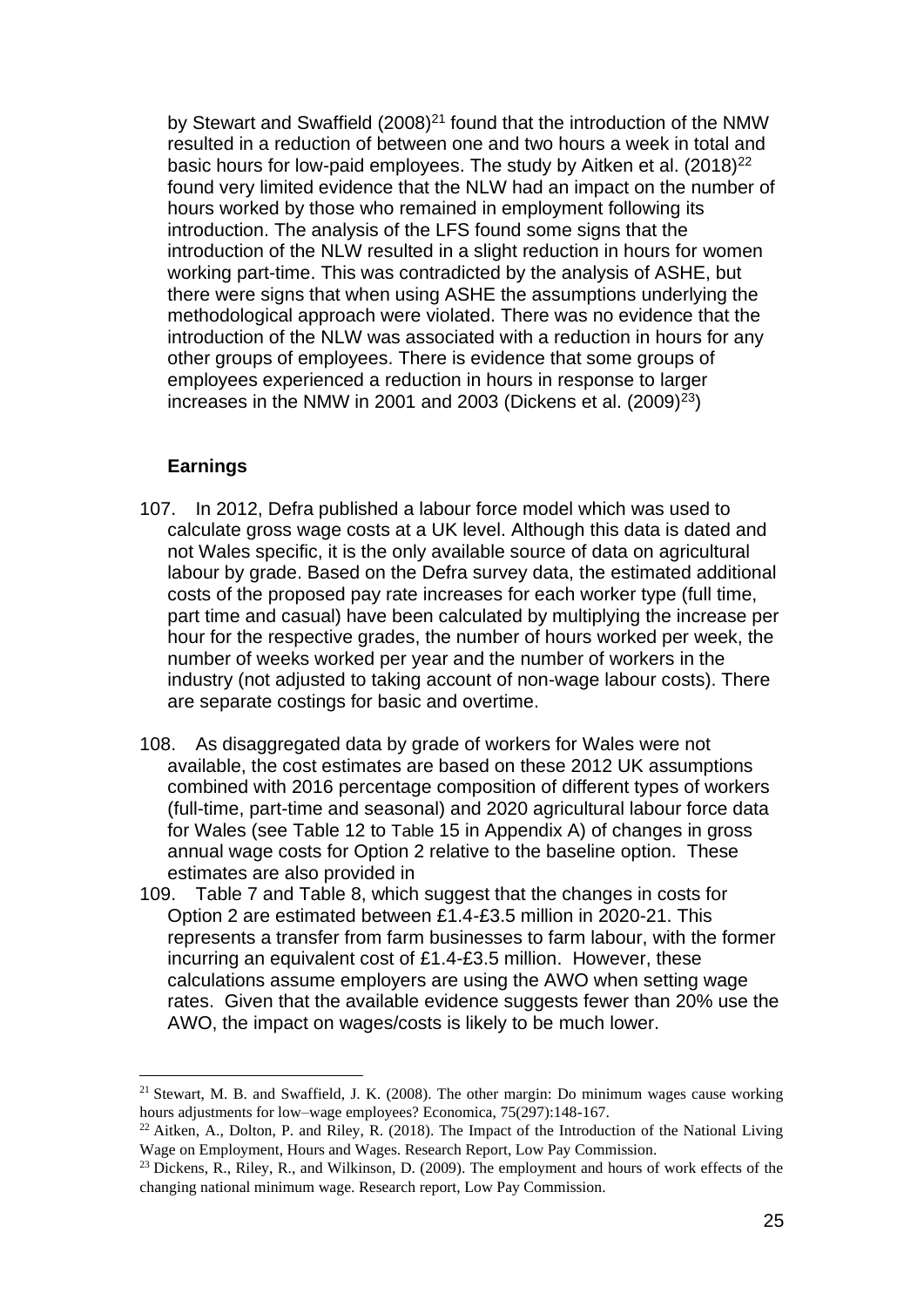- 110. Although the basis used to estimate the number of workers in each grade, the number of hours worked per week and the number of weeks worked per year is partly relying on historic data from the 2012 Defra cost model, it still represents the best estimate that is available for calculating the additional labour costs as a result of pay rate rises. It should also be noted that this was not Wales specific data. The use of this data affected the data quality of the estimates underpinning this RIA.
- 111. Despite this, the fact the data is dated and not Wales specific will affect the data quality of the estimates underpinning this RIA.
- 112. It should also be noted that the difference in minimum wage rates between Option 1 and 2 is not the full difference between AWO 2020 and the 2022 Order. It also takes account of statutory NMW and NLW from April 2021.

<span id="page-25-0"></span>**Table 7**: Estimated changes in annual wage costs, waged agricultural workforce, Wales 2020-21 (a-c) assuming 0% Grade 2 of AWO 2020 transferred to Grade B4 in AWO 2022

| Grade        | Full-time $(E)$ |          |              | Part-time(£) |              | Casual (£) | Total (£)  |
|--------------|-----------------|----------|--------------|--------------|--------------|------------|------------|
|              |                 |          |              |              |              |            |            |
|              | <b>Basic</b>    | Overtime | <b>Basic</b> | Overtime     | <b>Basic</b> | Overtime   | All        |
| A1-A4        | £0              | £0       | £0           | £0           | £0           | £0         | £0         |
| <b>B1-B4</b> | £0              | £0       | £0           | £0           | £0           | £0         | £0         |
| $\mathsf{C}$ | £422,054        | £98,169  | £147,254     | £0           | £0           | £0         | £667,476   |
| $\mathsf{C}$ | £0              | £0       | £0           | £0           | £0           | £0         | £0         |
| D            | £303,979        | £70,705  | £37,189      | £0           | £0           | £0         | £411,873   |
| E            | £238,661        | £55,512  | £21,412      | £0           | £0           | £0         | £315,585   |
| Total (£)    | £964,694        | £224,386 | £205,855     | £0           | £0           | £0         | £1,394,935 |

*Notes:*

*(a) Data assumes that workers are earning no more than the hourly minimum.*

*(b) Defra assumed that part-time workers do not work overtime.*

*(c) Totals may not sum due to rounding.*

*Source: Authors' calculations* 

<span id="page-25-1"></span>

| Table 8: Estimated changes in annual wage costs, waged agricultural |
|---------------------------------------------------------------------|
| workforce, Wales 2020-21 (a-c) assuming 100% Grade 2 of AWO 2020    |
| transferred to Grade B4 in AWO 2022                                 |

| Grade        | Full-time $(E)$ |          | Part-time(£) |          | Casual (£) | Total $(E)$ |            |
|--------------|-----------------|----------|--------------|----------|------------|-------------|------------|
|              |                 |          |              |          |            |             |            |
|              | <b>Basic</b>    | Overtime | <b>Basic</b> | Overtime | Basic      | Overtime    | All        |
| $A1-A4$      | £0              | £0       | £0           | £0       | £0         | £0          | £0         |
| <b>B1-B4</b> | £914,450        | £212,699 | £662,643     | £0       | £312,308   | £51,266     | £2,153,365 |
| $\mathsf{C}$ | £422.054        | £98,169  | £147,254     | £0       | £0         | £0          | £667,476   |
| $\mathsf{C}$ | £0              | £0       | £0           | £0       | £0         | £0          | £0         |
| D            | £303,979        | £70,705  | £37,189      | £0       | £0         | £0          | £411,873   |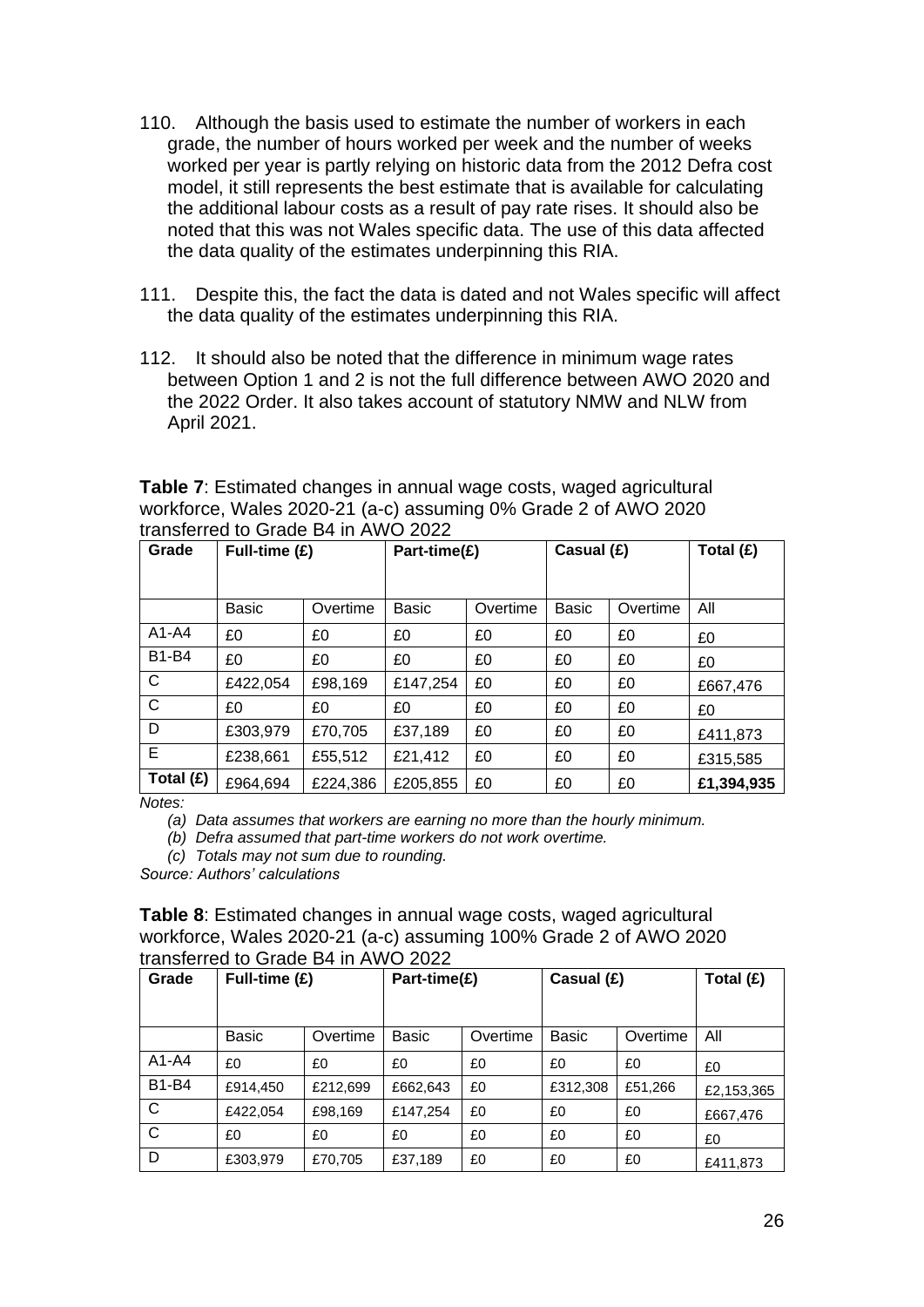|             | £238.661              | £55.512 | £21.412  | £0 | £C       | £0      | £315,585   |
|-------------|-----------------------|---------|----------|----|----------|---------|------------|
| Total $(E)$ | £1,879,144   £437,085 |         | £868,498 | £0 | £312,308 | £51.266 | £3,548,300 |

*Notes:*

- *(a) Data assumes that workers are earning no more than the hourly minimum.*
- *(b) Defra assumed that part-time workers do not work overtime.*
- *(c) Totals may not sum due to rounding.*

*Source: Authors' calculations* 

113. Option 2 may create a wage difference between Wales and England, potentially disadvantaging farmers who largely compete with producers based in England, as is the case for the dairy industry. More generally, this would affect actual wage rates/terms and mobility of labour and potentially increase to the cost base. This relative increase to the cost base may accentuate the degree to which decreases in profits/ hours worked, or increases in prices may take place. However, farmer businesses in Wales are generally price-takers with limited power to influence the price of their goods and there will be limited scope to pass on cost increases via price rises. Despite this, it is reasonable to conclude that the increased cost base associated with Option 2 will have some negative impact on the sector's competitive positioning with those businesses located in England, such impacts are likely to be relatively marginal in overall terms. For example, the gaps in average farm business income between England and Wales seem to be widening for dairy farms (who are more likely to employ paid labour) in recent years (see [Figure 1\)](#page-26-0). However, it is not clear to what extent this trend is caused by the influence of the AWO.



#### <span id="page-26-0"></span>**Figure 1: Average Dairy Farm Business Income**

Source: Adapted from AHDB data collated from Defra and Welsh Government [\(https://ahdb.org.uk/dairy/farm-business-income\)](https://ahdb.org.uk/dairy/farm-business-income)

Notes to Figure 1: a) Data shown is average farm business income at current prices with figures rounded to £500. All figures are accounting years ending February.

- b) Data from 2003-04 to 2008/09 is based upon Standard Gross Margin (GSM) typology c) 2009/10 data based upon Standard Output (SO) typology.
- d) Results derived from 2010 standard output coefficients from 2012/13.
- e) 2013/14 onwards are derived using 2010 standard output co-efficients.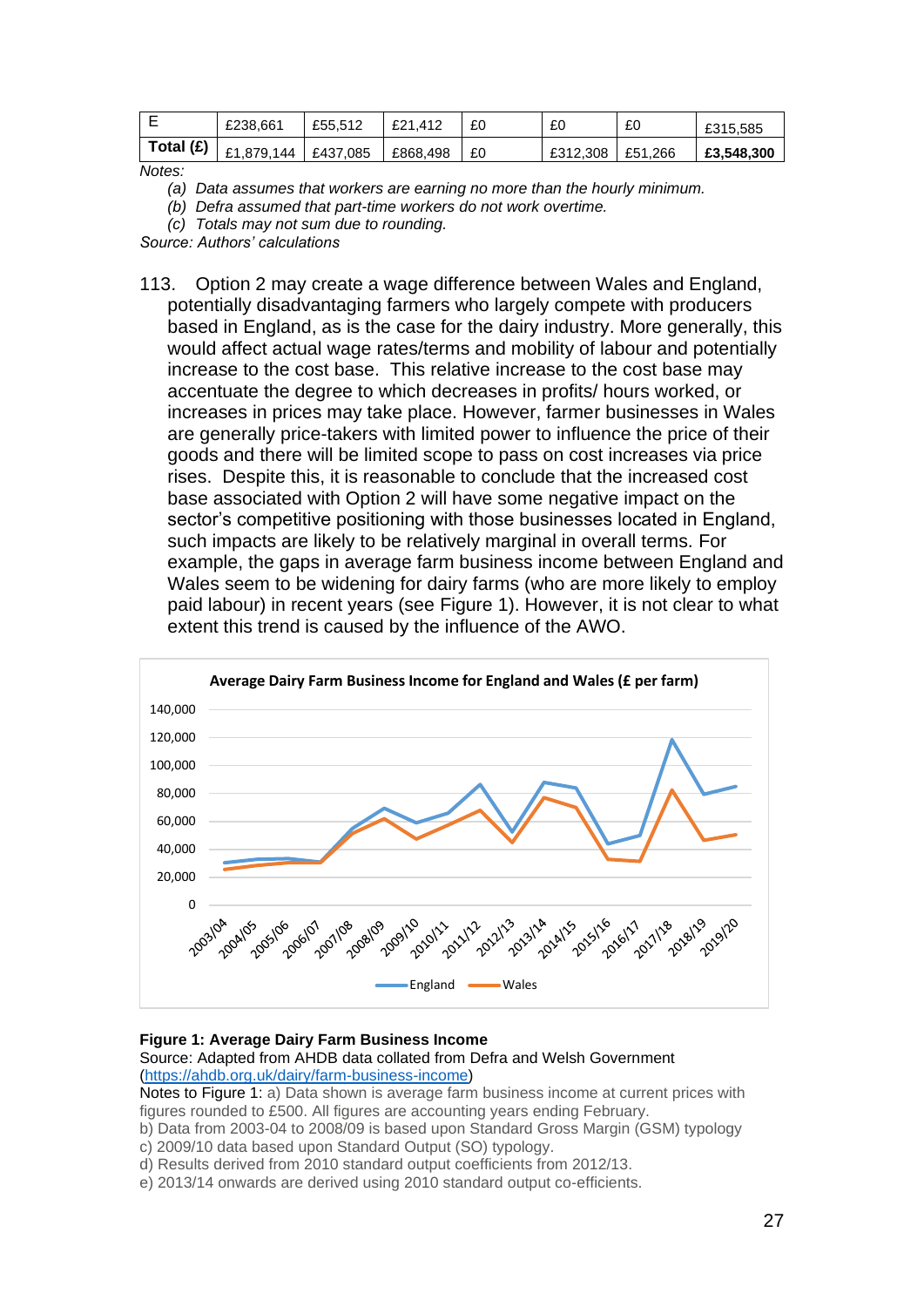- 114. In general, changes in market conditions have a much larger impact on the agricultural sector than differences in wage rates. In other words, structural changes in the agricultural sector are more likely to be driven by the changes in market conditions while impact of the differences in wages rates are relatively modest.
- 115. The distribution by grade was based on data from Defra which was not Wales specific and has not been updated since 2012. As such, there are some uncertainties around whether the data from the Defra study is representative of the distribution of farm workers by grade in Wales. Therefore, sensitivity analysis was carried out to test the impact on the results of different distribution of farm worker by grade.
- 116. Three tests were carried out varying the percentages for Grade 2, Grade 4 or Grade 5 (in current AWO grades which are corresponding to Grades B4, C and D in the proposed AWO 2022) full-time workers (see [Table 9\)](#page-28-0). Composition 1 is the baseline; composition 2 increasing Grade 2 (Grade B4 in AWO 2022) workers by 10% and reducing Grade 4 workers (at Grade C in AWO 2022) by 10%; composition 3 increasing Grade 2 (at Grade B4 in AWO 2023) workers by 10% and reducing Grade 5 workers by 10%<sup>24</sup>.
- 117. For composition 1, the wage cost of Option 2 is estimated at ££1.4- £3.5 million. For composition 2, the wage cost of Option 2 is estimated £1.4-£3.8 million. For composition 3, the wage cost of Option 2 is estimated £1.1-£3.5 million. Covering all the ranges for the three different compositions, the wage cost of option 2 is estimated between £1.1 million and £3.8 million.
- 118. In addition, sensitivity analysis was done to show the impact of variations in the proportions of Grade 2 workers of current AWO 2020 that will be classified as Grade B4 in the AWO 2022 (where there is a rise of hourly pay rate). As this is the largest group of agricultural workers, the assumptions made for this group will have the most effect on the results. Four arbitrary percentages (0%, 25%, 50% and 100%) were used as the proportions of this group of workers to demonstrate the range of values of wage cost changes.
- 119. The assumptions on the proportion of workers who are currently at minimum or below new minimum AWO wage rates will also affect the results. However, as there is no data on the number of workers for each group and the age breakdown within, it is difficult to estimate the effects. The simulated impact was based on the rates for 23 years old and above, which may overestimate the impact. Collection of data on farm workers by grade, by age and by qualification in Wales would help improving accuracy

 $24\,10\%$  is an arbitrary number. As the actual distribution by grade for Wales is not known, a 10% redistribution between grades was assumed and deemed to be large enough to test sensitivity.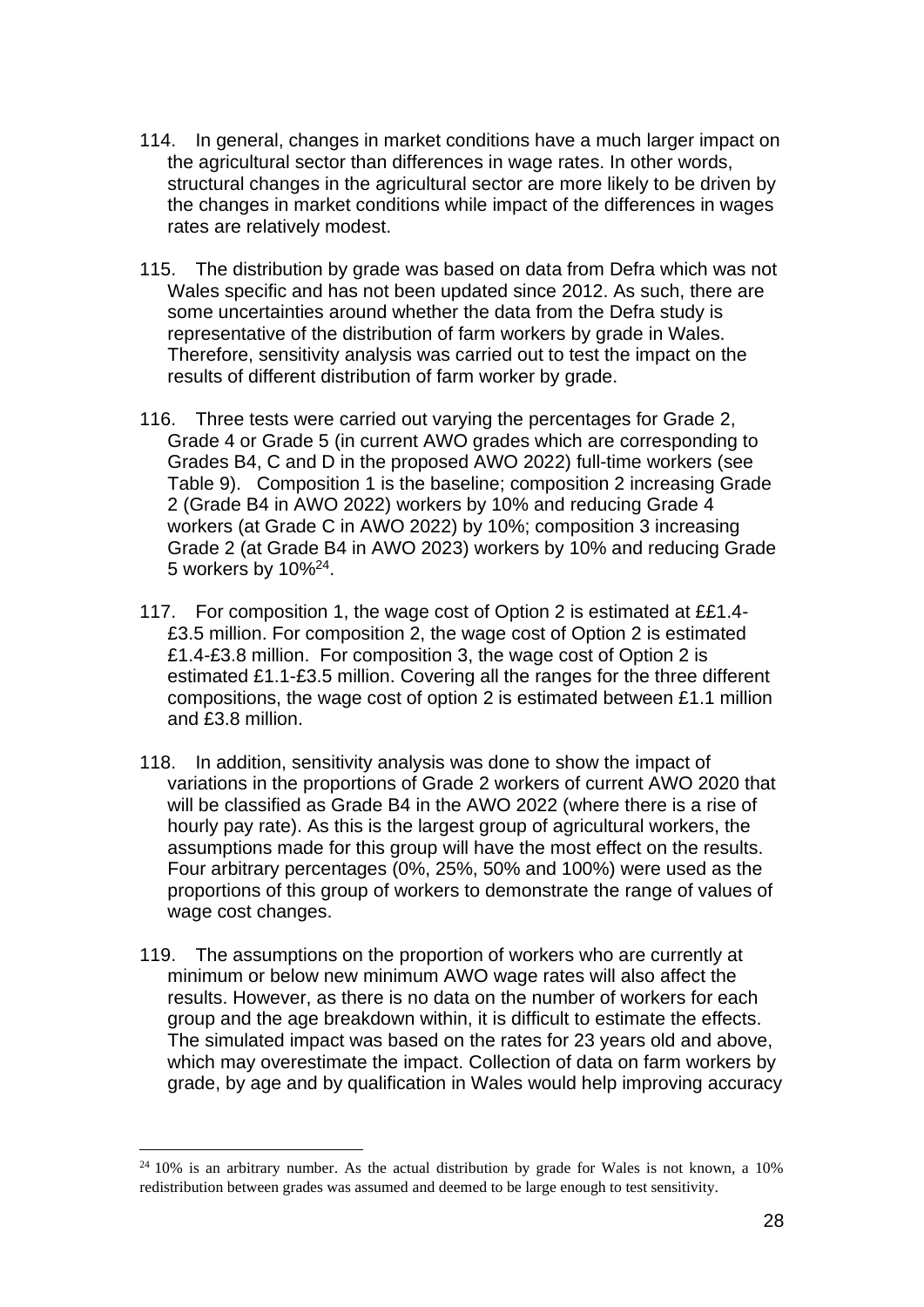of estimates. However, the cost of this needs to be considered against the use/value of the AWO.

#### <span id="page-28-0"></span>**Table 9: Variations of the number of workers by grade**

| Composition 1      |           |           |        |
|--------------------|-----------|-----------|--------|
| Grade              | Full-time | Part-time | Casual |
|                    |           |           |        |
| Grade 1 (Grade A4) | 6%        | 14%       | 39%    |
| Grade 2 (Grade B4) | 39%       | 63%       | 61%    |
| Grade 3 (Grade C)  | 9%        | 7%        |        |
| Grade 4 (Grade C)  | 30%       | 11%       |        |
| Grade 5 (Grade E)  | 11%       | 3%        |        |
| Grade 6 (Grade E)  | 5%        | $1\%$     |        |

| Composition 2      |           |           |        |  |  |
|--------------------|-----------|-----------|--------|--|--|
| Grade              | Full-time | Part-time | Casual |  |  |
|                    |           |           |        |  |  |
| Grade 1 (Grade A4) | 6%        | 14%       | 39%    |  |  |
| Grade 2 (Grade B4) | 49%       | 63%       | 61%    |  |  |
| Grade 3 (Grade C)  | 9%        | 7%        |        |  |  |
| Grade 4 (Grade C)  | 20%       | 11%       |        |  |  |
| Grade 5 (Grade E)  | 11%       | 3%        |        |  |  |
| Grade 6 (Grade E)  | 5%        | $1\%$     |        |  |  |

| Composition 3      |           |           |        |  |  |
|--------------------|-----------|-----------|--------|--|--|
| Grade              | Full-time | Part-time | Casual |  |  |
|                    |           |           |        |  |  |
| Grade 1 (Grade A4) | 6%        | 14%       | 39%    |  |  |
| Grade 2 (Grade B4) | 49%       | 63%       | 61%    |  |  |
| Grade 3 (Grade C)  | 9%        | 7%        |        |  |  |
| Grade 4 (Grade C)  | 30%       | 11%       |        |  |  |
| Grade 5 (Grade E)  | $1\%$     | 3%        |        |  |  |
| Grade 6 (Grade E)  | 5%        | $1\%$     |        |  |  |

## **Impact on prices, productivity and profitability**

120. As well as impacting on total wage costs and labour inputs, increases to the cost base caused by additional wage costs may be expected to impact on farm businesses (the level of impact depends on the extent of paid labour used on farm) – and three issues profits, prices and productivity are briefly discussed. The extent to which these outcomes will occur in relation to Option 2 depends on a broad range of factors affecting individual farm businesses. Existing literature is unclear on the linkages between minimum wages and these factors, which are therefore assessed qualitatively.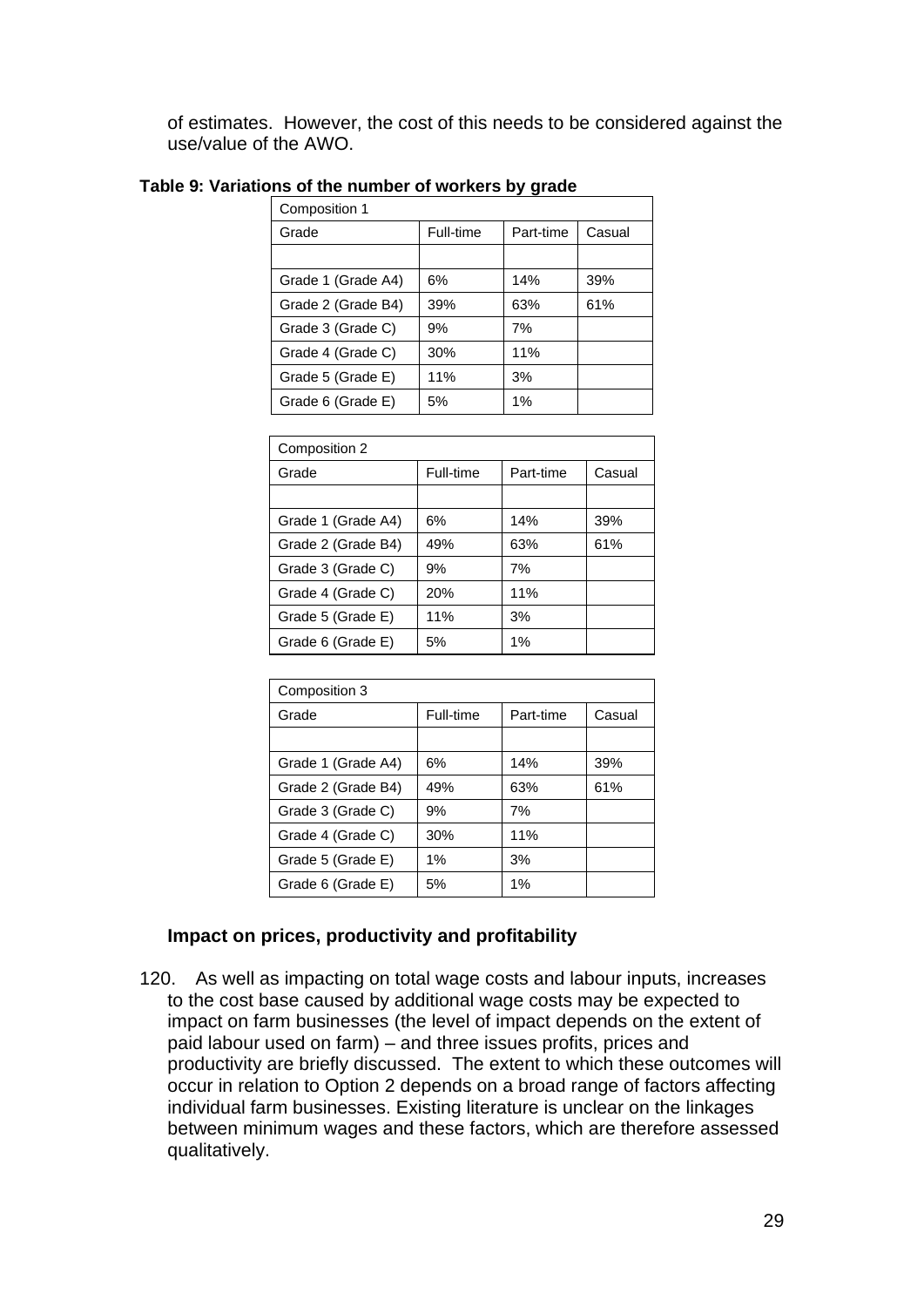- 121. In relation to output prices, farms in Wales are generally price-takers with limited power to influence the price of their goods. While such influence will vary according to the type and nature of the product being sold, Welsh farmers are generally operating in a national or international market with relatively limited product differentiation. When combined with current market pressures, this means that passing on cost increases via price rises seems unlikely, although farms in some sectors may be more likely than others to have a marginally greater ability to increase prices.
- 122. There is limited evidence as to the linkage between minimum wage structure and labour productivity on farms in Wales. The scope available to each farm to exploit productivity improvements will depend to a large extent on issues such as technology adoption, characteristics of the farm and farmer and any scope for economies of scale. Overall, there is insufficient evidence to assess the likely outcomes in terms of productivity implications.
- 123. In the absence of other adjustments, increased wage costs would be expected to put downward pressure on profits (reflecting the transfers to agricultural workers). In relation to profitability, there is great variation between farms in Wales and the extent of impacts will vary across farms.

#### **Cost: government enforcement**

124. It is considered that the enforcement cost related to Option 2 would remain at similar levels with Option 1.

## **Benefits**

## **Impact on Earnings**

- 125. Under the previously explained assumptions, the proposed changes to minimum wage rates are estimated to raise total wages received (pre-tax) by agricultural workers by £1.4- £3.5 million per annum, assuming full use of the AWO. It should be noted that these benefits are not related to full change between AWO 2020 and the 2022 Order; instead, they relate to the changes in wage rates taking account of forthcoming increases in NMW and NLW from April 2021.
- 126. This sum can be expected to have further indirect impacts in terms of localised spending power, with a greater concentration within rural areas with a higher proportion of agricultural workers although this also depends on patterns of expenditure that would have taken place from farm businesses (given the transfers).

#### **Impact on poverty including in-work poverty**

127. By raising the earnings floor, minimum wages might be expected to raise -individual employee income. With all else being equal, some potential impact on in-work poverty is expected, although this could be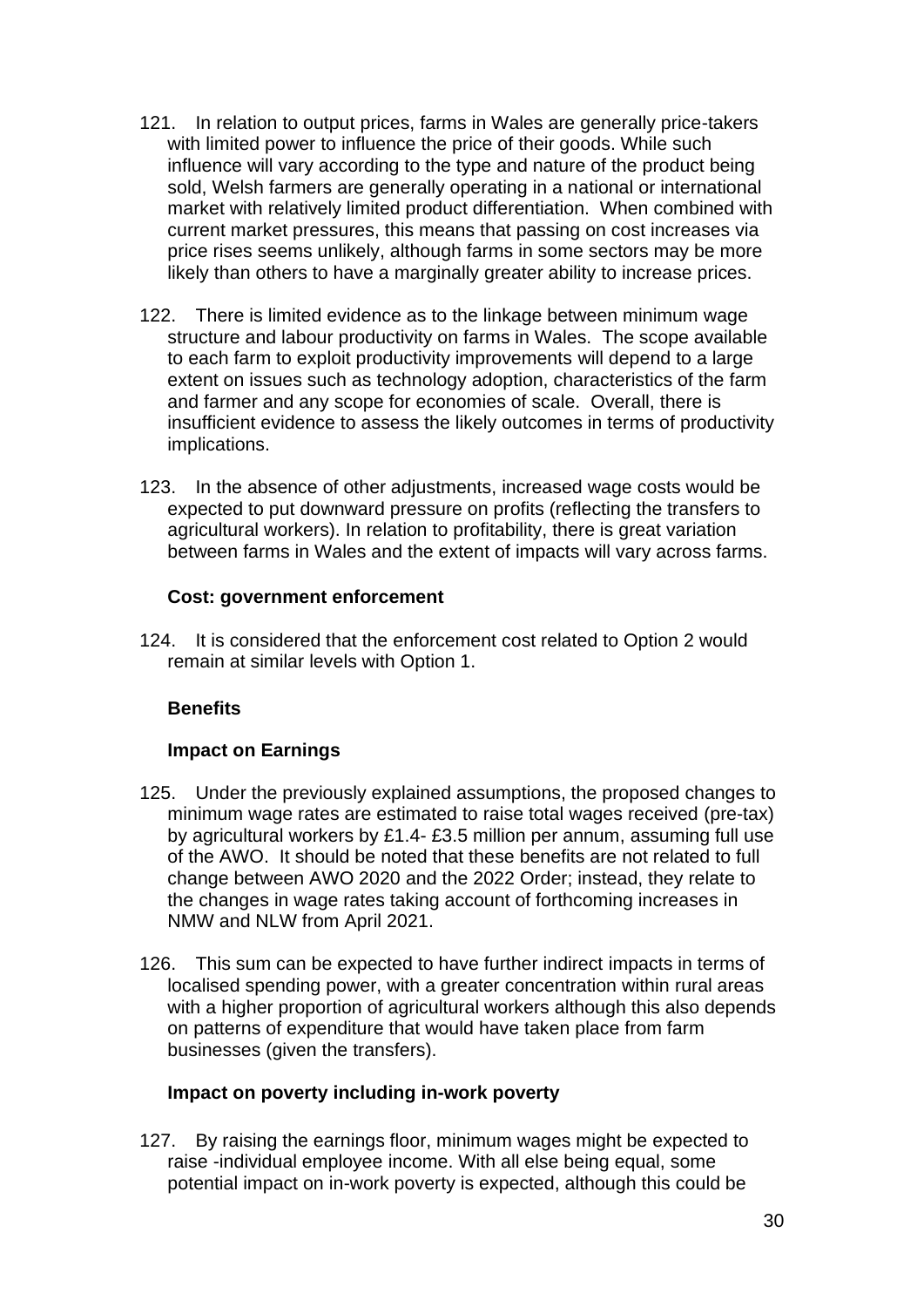offset by a reduction in hours worked/employment and, where relevant, could be dampened by the effects of the tax and benefits system whereby workers would pay more tax on increased pay and/or receive reduced benefits. The effect also depends on business and individual labour decisions.

- 128. The raising of minimum wage levels will have some impact on in-work poverty by supporting the wages of the lowest paid workers. Although evidence is scarce on the effects of multiple wage floors compared to those of single wage floor, the use of multiple minimal wage structure may accentuate impact on in work poverty, given that more workers will be affected than would be the case for a single wage floor. Putting this into the context of agricultural workers in Wales, of the 15,500 waged workers within the agriculture sector in Wales in 2020, 28% were full-time. The remaining 72% were part-time, seasonal or casual, some of whom may also have other employment in agricultural or other sectors. The probability of in-work poverty is generally higher for part-time, seasonal or casual workers than full-time workers. This relates to around 11,000 farm workers on part-time or seasonal basis.
- 129. There is an increase of 3-6% in hour rates for Grade C-E workers. This could positively impact some 2,400 people on full-time basis, 900 on parttime basis (see [Table 15\)](#page-40-0) in Appendix A.
- 130. However, total impact on overall in-work poverty and on rural poverty in general, will be limited due to the small number of people involved and the more uncertain impact on household poverty.

## **Impact on training and skills**

- 131. It is anticipated that the 2022 Order will contribute to developing and retaining skills by providing a clear career structure within the agricultural sector.
- 132. An early empirical study looking at the relationship between workrelated training and the introduction of NMW in Britain (2003)<sup>25</sup> found no evidence that the introduction of the minimum wage reduced the training of affected workers, instead, evidence suggested that the NMW may have resulted in increased training both in terms of incidence and intensity.
- 133. A study on the impacts of minimum wages by Riley and Bondibene (2017)<sup>26</sup> used evidence from UK firms and found evidence that higher minimum wages reduce worker turnover. Lower turnover costs (from recruitment and training) would translate into higher productivity per worker; moreover, lower turnover can increase firm incentives to provide general training and raise productivity.

 $25$  Arulampalam, W., et.al. (2003). Work-related Training and the New National Minimum Wage in Britain. Institute for Social and Economic Research (ISER) Working Papers Number 2003-5.  $26$  Riley, R. and Bondibene (2017). Impacts of minimum wages: review of the international evidence.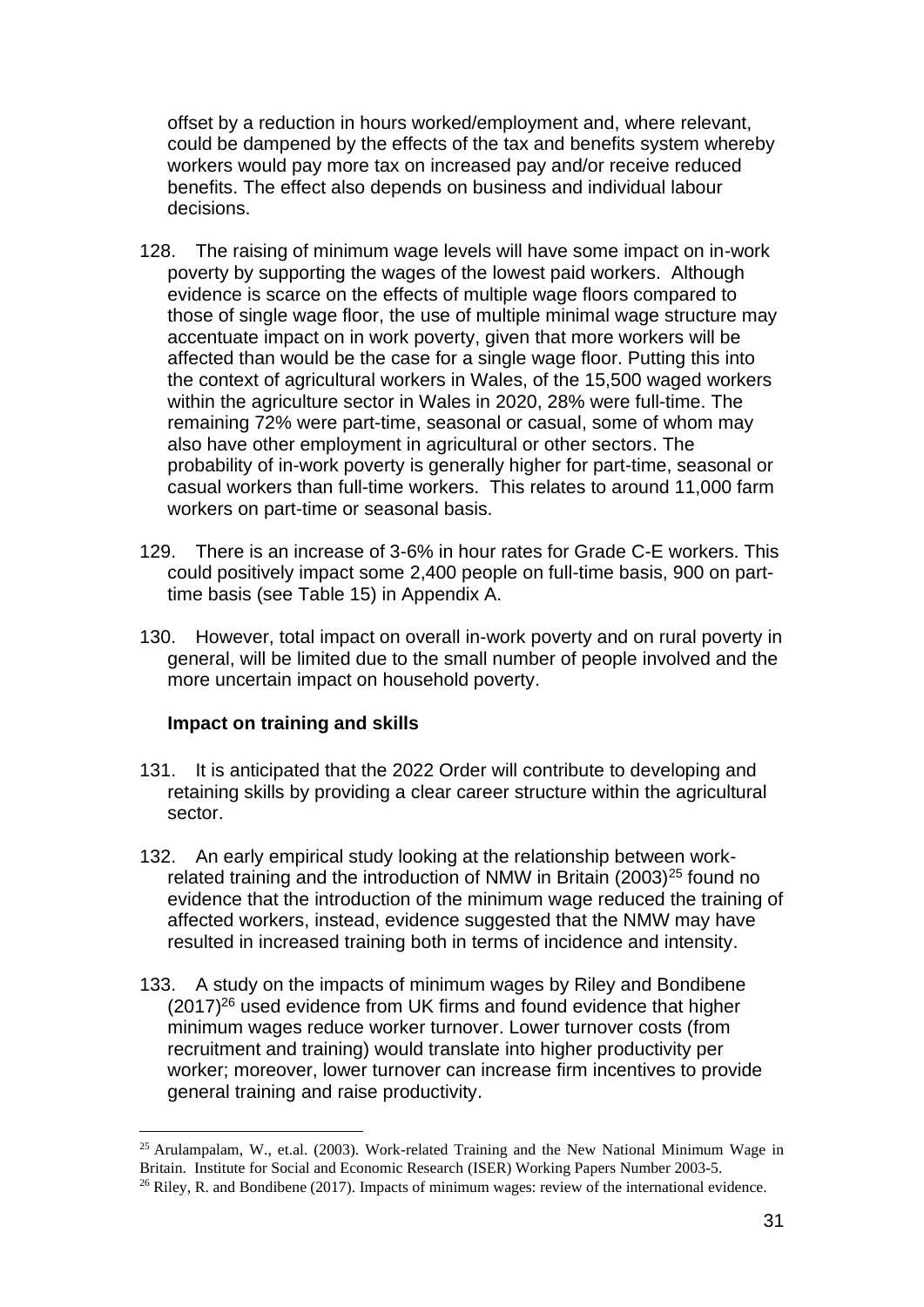- 134. A most recent study by Bellmann, L. (2017)<sup>27</sup> applied difference-indifference methods to look at the relationship between training and minimum wages. They found that there was a slight reduction in the intensity of training at 'treatment group' (the group that was affected by minimum wages) and that the reduction was mostly driven by employerfinanced training. On the worker level, there was a reduction of training for medium and high skilled employees but no significant effects on the training of low-skilled employees.
- 135. ADAS carried out a study on the use of AWO for Welsh Government in early 2016 which involved a survey of 176 farm businesses that employed labour across different farm size and type. The survey collected responses from 34 AWO users, 109 non-users and 33 who had never heard of the AWO. Among those who were aware of the AWO (143 farmers), a slightly higher percentage (49%) of AWO users than (45%) non-users thought AWO was somewhat useful in staff skill development and performance, although this difference is not statistically significant. Within the non-users of AWO (109 farm businesses), 41% thought AWO would be useful in encouraging staff to seek new skills or qualifications in order to obtain higher grades. It should be noted, however, the percentage of surveyed farm businesses who used AWO was relatively low (20%) which suggests that the actual impact of AWO on training and skills might be relatively limited in scale.
- 136. A more recent survey of accountancy firms, farm employers and agricultural employees conducted by ADAS indicates that the use of AWO has had limited impact on training, skill development, staff recruitment and staff retention. However, the survey results should be interpreted with caution due to the small sample size.
- 137. Overall, there is limited evidence that the increase to agricultural minimum wage levels in Wales will incentivise skills acquisition within the agricultural sector. The effect of AWO on skill development and training within the agricultural sector in Wales may be further limited due to the low level of use of AWO.
- 138. As the minimum wage rates set out in the 2022 Order are higher than NMW/NLW for more skilled workers (Grade B4, Grade C-E) and it maintains a privilege rate not universally enjoyed by other sectors, this should help to retain the employment and skills within the agricultural industry. However, the potential increase in labour cost may to some extent negatively affect the training supported by agricultural employers.

 $27$  Bellmann, L. (2017). Training and minimum wages: first evidence from the introduction of the minimum wage in Germany. IZA Journal of Labor Economics volume 6, Article number: 8 (2017).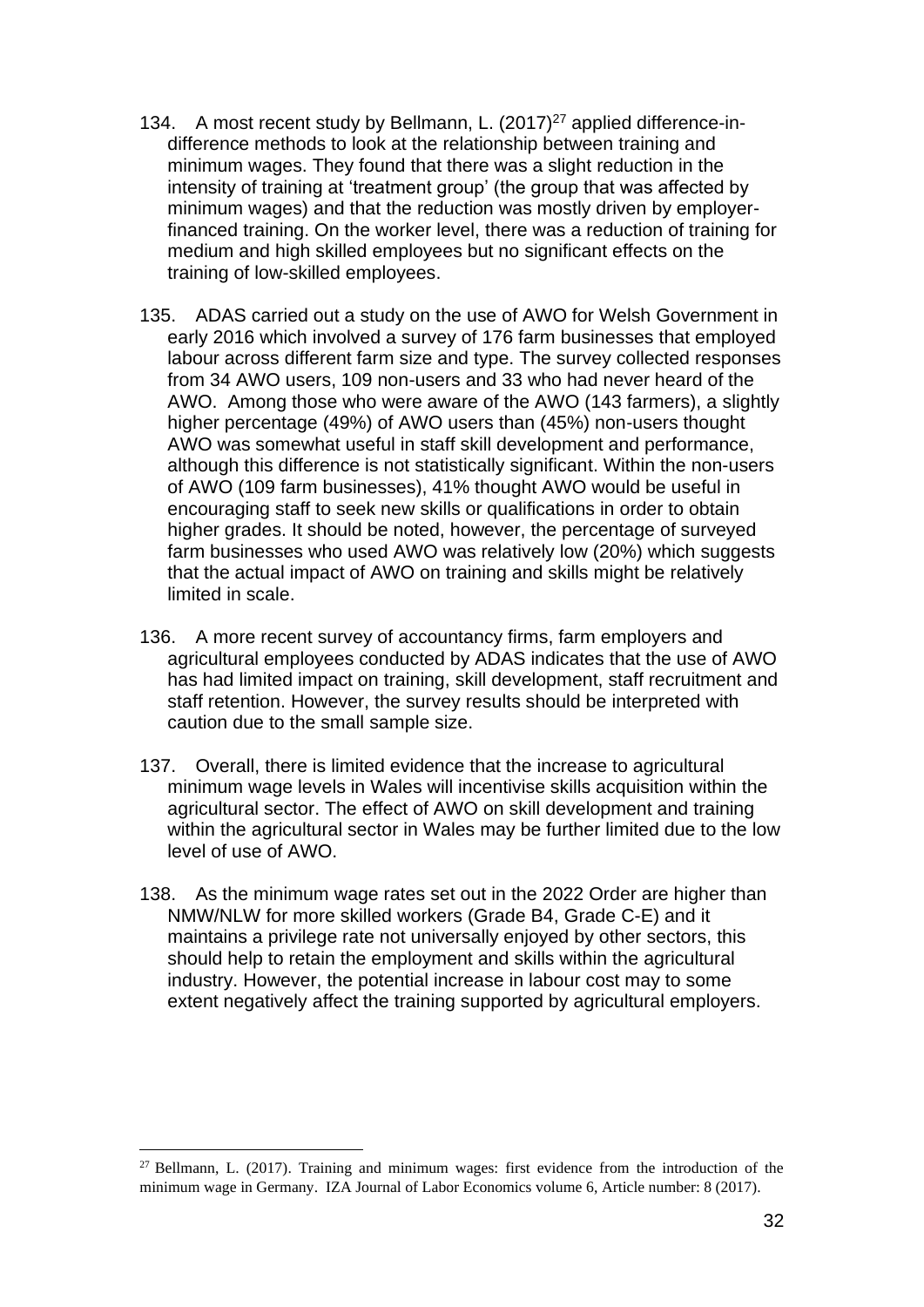## **Sector impacts**

#### **Impact on local government**

139. No evidence of significant differential impact.

#### **Impact on voluntary sector**

140. No evidence of significant differential impact.

#### **Impact on small businesses**

- 141. The increase in costs associated with pay and other amended terms and conditions will have an impact on farm businesses, including small businesses in the sector if they employ farm workers. The minimum agricultural wage rates have been updated annually in AWO since 2016. It is important to acknowledge though that these rates only set statutory minimum wage levels and that employers may pay higher wages to workers to reflect their skills and the level of responsibilities taken on farm. In addition, not all the farm businesses that employ paid labour are aware of or make reference to AWO. According to ADAS's recent small scale survey of accountants, agricultural employers and employees, only a small proportion of agricultural employers are using AWO. Some agricultural businesses and workers are not aware of the existence of AWO and some farm businesses do not use AWO as they employ workers who are registered as self-employed or contractors.
- 142. According to the Office for National Statistics (see

[143.](#page-33-0)

- 144. [Table](#page-33-0) 10), there are 14,800 agricultural, forestry and fishing businesses in Wales and 19.6% are employer businesses in 2020. The figures for England were 103,520 and 37.6%. The data suggests that agriculture in Wales is dominated by small businesses (16% being businesses that employ less than five employees and 3.6% being businesses with five and more employees) and the majority of businesses do not employ labour (73%). For smaller business with paid labour, the increases in labour costs as a result of increases in AMW may have a negative impact on business profitability.
- 145. ADAS carried out a study on the use of AWO for Welsh Government in early 2016 which involved a survey of 176 farm businesses that employed labour across different farm size and type. The study suggested that the average labour cost (for paid labour) was around 18% of the total inputs, but no statistically significant differences were found between different farm sizes. This suggests that in terms of the cost structure (cost of paid labour as a percentage of total costs), it is similar across all farm sizes and there is no indication that smaller businesses would be affected disproportionally due to increases in the cost of paid labour.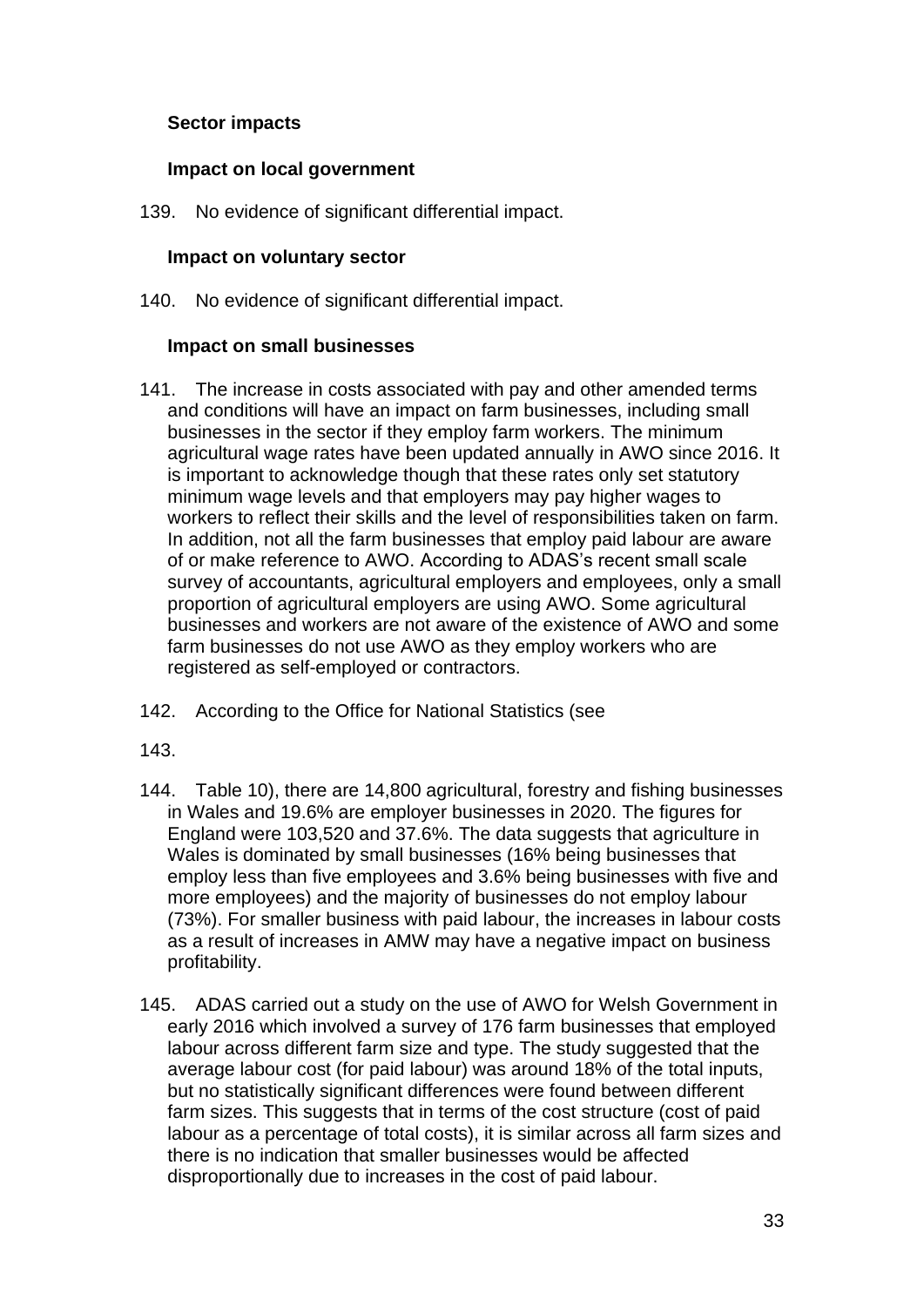| <b>Agriculture, Forestry and Fishing</b> | <b>England</b>              |       | Wales                       |       |
|------------------------------------------|-----------------------------|-------|-----------------------------|-------|
|                                          | No. of<br><b>Businesses</b> | %     | No. of<br><b>Businesses</b> | $\%$  |
| Number of businesses                     | 103,520                     | 100.0 | 14,800                      | 100.0 |
| Number of employers                      | 38,940                      | 37.6  | 2,905                       | 19.6  |
|                                          |                             |       |                             |       |
| With no employees (unregistered)*        | 4,660                       | 4.5   | 1,070                       | 7.2   |
| With no employees (registered)*          | 59,920                      | 57.9  | 10,825                      | 73.1  |
| 1                                        | 13,100                      | 12.7  | 1,155                       | 7.8   |
| $2 - 4$                                  | 17,370                      | 16.8  | 1,220                       | 8.2   |
| $5-9$                                    | 5,360                       | 5.2   | 385                         | 2.6   |
| $10 - 19$                                | 1,820                       | 1.8   | 115                         | 0.8   |
| 20-49                                    | 830                         | 0.8   | 20                          | 0.1   |
| 50-99                                    | 270                         | 0.3   | 10                          | 0.1   |
| 100-199                                  | 100                         | 0.1   | 0                           | 0.0   |
| 200-249                                  | 20                          | 0.0   | 0                           | 0.0   |
| 250-499                                  | 40                          | 0.0   | 0                           | 0.0   |
| 500 or more                              | 30                          | 0.0   | 0                           | 0.0   |

#### <span id="page-33-0"></span>**Table 10: Number of agricultural businesses by size band in England and Wales (2020)**

Source: ONS (2020) Business population estimates for the UK and regions 2020, Table 20 and Table 21. https://www.gov.uk/government/statistics/business-population-estimates-2020

Note: \* Businesses with no employees can either be 'registered' for VAT or PAYE or are 'unregistered'.

- 146. The majority of farms in Wales are small businesses and the policy has been developed within this context. As a result, the impact of Option 2 is not expected to impose any additional or disproportionate impact on small businesses. The larger farms, dairy farms and horticultural businesses tend to use more paid labour than the smaller businesses or other farm types. These farms may face more pressure from labour cost increases.
- 147. However, ADAS' recent study on the use of AWO suggests that some of the sectors, dairy and poultry in particular, are paying market rate to attract and retain skilled workers. These rates are well above the agricultural wages order pay rates. Therefore, the increases in AWO grades would not have a large impact on labour costs for these sectors.

#### **Impact by sector**

148. The impact on different sectors may vary depending on the composition of cost base of the farm businesses. The most recent Farm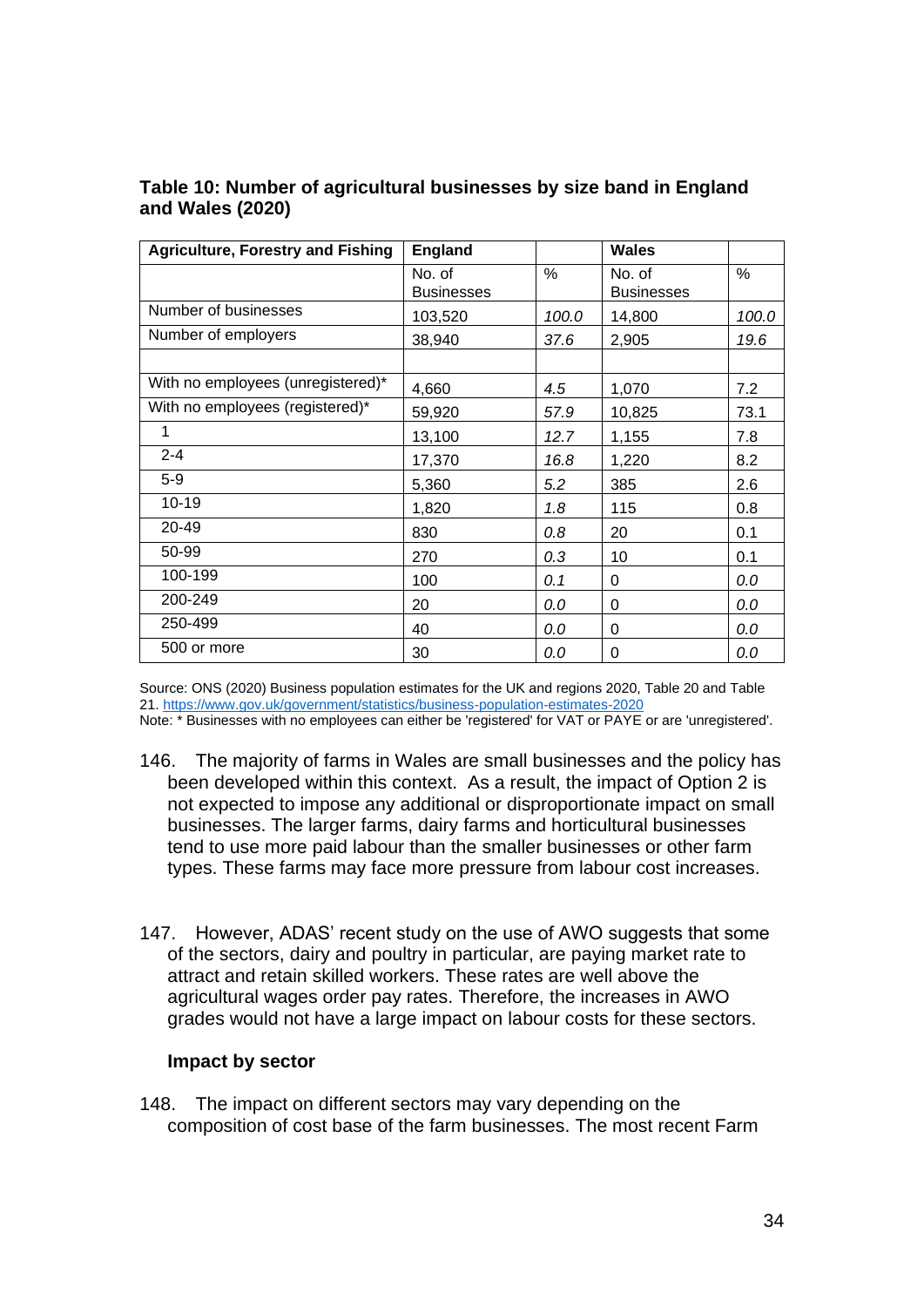Business Survey data (2018/2019)<sup>28</sup> for Wales suggests that the costs for casual and regular labour accounted for 4-6% of their agricultural cost base (see [Table 11\)](#page-34-0).

|                                         | Labour cost $(E)$ ,<br>casual and regular<br>labour |         | Agricultural cost (£) |         | Share of labour cost<br>(%) |         |
|-----------------------------------------|-----------------------------------------------------|---------|-----------------------|---------|-----------------------------|---------|
| Farm type                               | 2017-18                                             | 2018-19 | 2017-18               | 2018-19 | 2017-18                     | 2018-19 |
| <b>LFA Cattle</b><br>and Sheep<br>Farms | 3.400                                               | 3,300   | 82.000                | 89,100  | 4%                          | 4%      |
| Lowland<br>Cattle and<br>Sheep<br>Farms | 3,000                                               | 2,700   | 77,500                | 77,000  | 4%                          | 4%      |
| Dairy                                   | 18,600                                              | 23,700  | 312,000               | 372,800 | 6%                          | 6%      |
| All Farm<br><b>Types</b>                | 5.900                                               | 6,600   | 118,100               | 134,100 | 5%                          | 5%      |

<span id="page-34-0"></span>

|                                                |  | Table 11 : Labour cost as a percentage of total input for farm businesses |  |
|------------------------------------------------|--|---------------------------------------------------------------------------|--|
| in Wales by sector (2017-2018) and (2018-2019) |  |                                                                           |  |

Source: Calculated from Farm Business Survey (FBS) data for Wales (2018/2019). https://gov.wales/farm-incomes-april-2018-march-2019

- 149. There is limited evidence as to labour productivity on farms in Wales. The scope available to each farm to exploit productivity improvements will depend to a large extent on issues such as technology adoption, characteristics of the farm and farmer and any scope for economies of scale. Overall, there is insufficient evidence to assess the likely outcomes in terms of productivity improvements.
- 150. In relation to profitability, there is notable variation between farms in Wales. Information on farm business income for 2018-19 suggests that there is variation across and within the major farm types. For dairy farms, the average farm business income was around £46,600, whilst cattle and sheep farms in the Less Favoured Area (LFA) was around £18,900, and lowland cattle and sheep farms around  $£17,100^{29}$ .
- 151. Time series of farm business income data (see [Figure 2\)](#page-35-0) suggests that business profitability across the main farm types stays at a low level, (particularly for cattle and sheep farms) and that there is also variation between years and between farm types. For example, the farm business income for the dairy sector has fluctuated most dramatically (large decline in 2015/16 and 2016/17, bounced back in 2017/18 fell substantially again in 2018/19) in recent years and income for LFA cattle and sheep farms have been relatively stable but at low levels.

<sup>&</sup>lt;sup>28</sup> Data for 2019/2021 is not yet available. Next scheduled release date is 25 March 2021. <https://gov.wales/farm-incomes-april-2019-march-2020-announcement>

<sup>29</sup> Source: Welsh Government 2019. Statistics on Farm Incomes. Available at: [https://gov.wales/farm](https://gov.wales/farm-incomes-april-2018-march-2019)[incomes-april-2018-march-2019.](https://gov.wales/farm-incomes-april-2018-march-2019) There was a significant decrease (-33% from the previous year) in farm business income across all farms in the year 2018-19.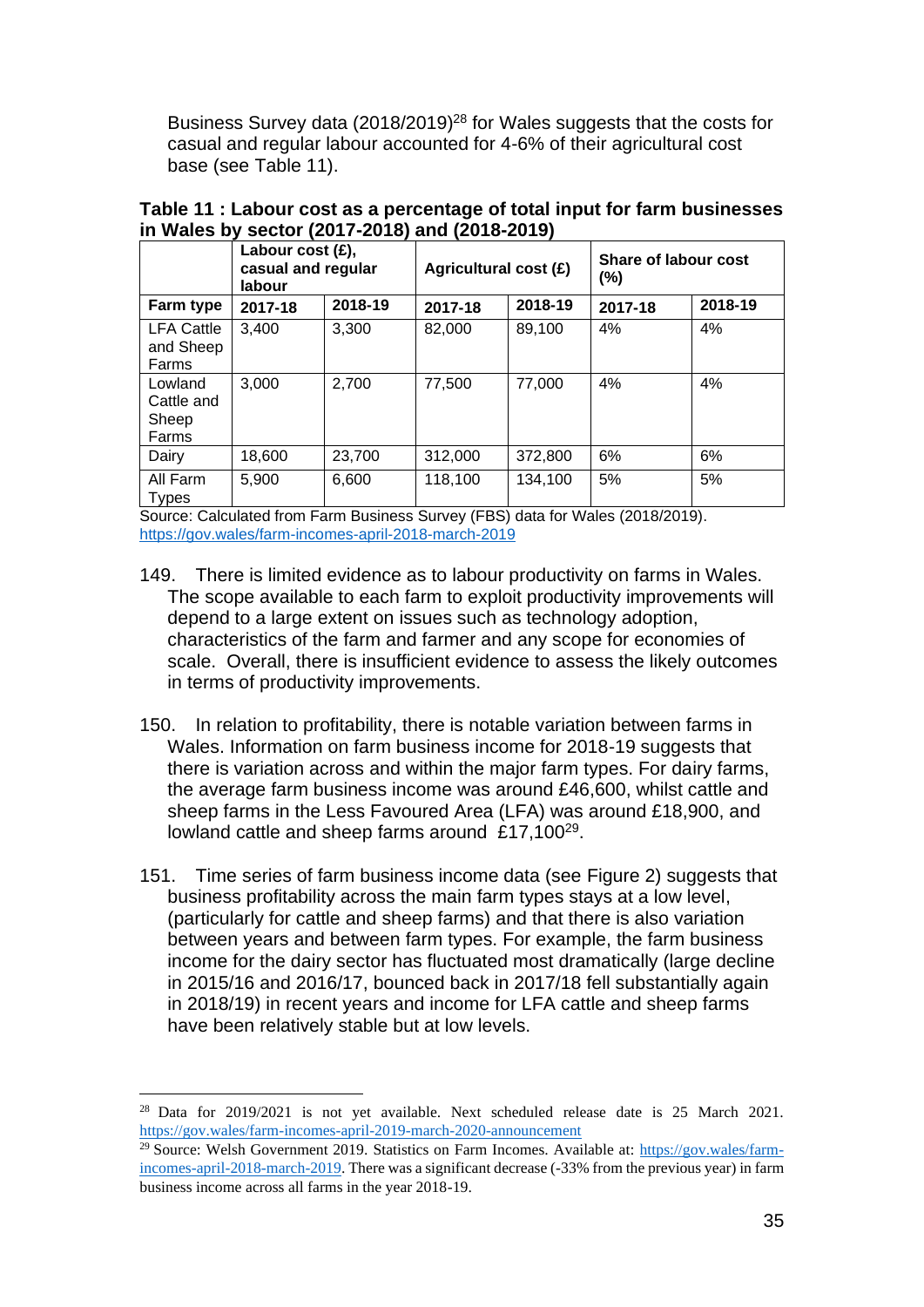

<span id="page-35-0"></span>**Figure 2: Farm Business Income (in real terms at 2019 /20prices) in Recent Years (2009/10-2019/20) by Farm Type** 

Source: Based on Statistics on Farm Incomes (2019-2020). Available at: https://gov.wales/sites/default/files/statistics-and-research/2021-03/farm-incomes-april-2019 march-2020-914.pdf

2014-15 2015-16

2016-17

2017-18

2018-19

2019-20

2011-12 2012-13(a) 2013-14

 $£0$ 

2009-10

2010-11

- 152. It should be noted however, the average profitability data of farm businesses should be interpreted in the context that the industry is currently heavily relying on public subsidies. According to the Farm Business Survey, over 50% of all farms either made a loss or would have do done so without subsidy in the past few years since 2013-14 and this percentage increased to over 60% in year 2018-19 (see [Figure 3\)](#page-35-1). The level of dependence varies between farm types. In 2018-19, around 70% of cattle and sheep (LFA) farms either made a loss or would have done so without subsidy, compared with around 50% of lowland cattle and sheep farms and around 25% of dairy farms.
- 153. As a wider context, this dependence on subsidy can leave farms vulnerable to policy changes and market conditions especially after Brexit. Increases in labour cost would add more pressure to farm business profitability particularly for those farms that are making a loss with and without subsidies.



<span id="page-35-1"></span>**Figure 3: Variation in subsidies\* as a share of farm business income in Wales** % of farms in each group % of farms in each group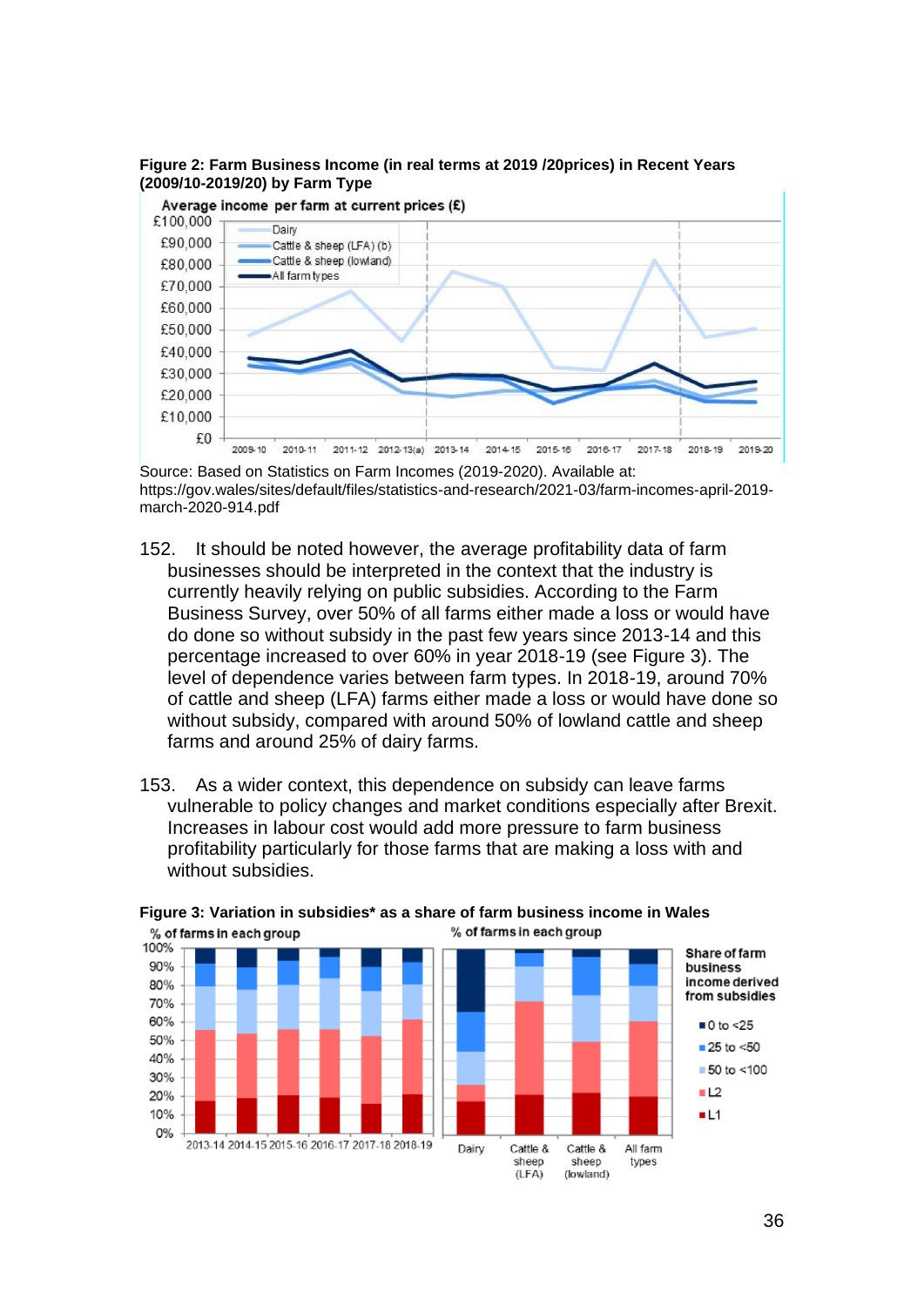Source: Farm Business Survey Quoted in Statistics Release on Farm Incomes in Wales 2018/19.

Note \*: subsidies include agri-environment payments and single farm payments; L1 - Including subsidy, the farm made a loss; L2 - Without subsidy, farm would have made a loss.

- 154. Several studies (AHDB 2017; Dwyer 2018; House of Commons Welsh Affairs Committee,  $2018$ <sup>30</sup> on the impacts of Brexit on agriculture in Wales suggest that many parts of the agricultural supply chain are heavily reliant on migrant workers from the EU. Often, the demand for labour in agriculture and the associated supply chain is on a seasonal basis as opposed to year-round employment. If there is no longer free movement of workers between the UK and the rest of the EU post-Brexit, availability and the cost of labour will be negatively impacted. The most vulnerable sectors include horticultural sector and wider agri-food sectors such as abattoirs, veterinary services, meat cutting, dairy processing plants and food packing.
- 155. In general terms, increases to the agricultural cost base will impact on farm income and profitability, but the extent of this cannot be accurately forecast. However, it is reasonable to assume that the 2022 Order may add further pressure on the cost base increases when compared to baseline, particularly under the multiple impacts from the Covid-19 pandemic, EU exit and the phase out of Direct Payments.

#### **8. Competition Assessment**

156. See Appendix C.

## **9. Conclusion**

157. Potential costs and benefits for both policy options are considered and compared. However, significant limitations exist across data and methodology. Specifically, disaggregated up to date data for Wales are not always available and few methodologies exist to demonstrate the relationship between employment, business performance of the agricultural sector and minimum wages. As a result, some impacts cannot be quantified with any degree of accuracy. The quantification was focused on the impact on wage costs/earnings for Grade 1-6 agricultural workers within current AWO 2020 grading system (equivalents of Grade B4, C-E in AWO 2022) where disaggregated data are most available. However, the distribution by grade of workers was based on the Defra study in 2012 which was not Wales specific. The impact on other categories of workers or the impact of changes in other allowances generally affect very small groups of workers and the impacts are expected to be minimal. Due to lack of detailed data on these groups, the impacts of changes related to them were not estimated. However, the administrative costs to the farmers

[https://ahdb.org.uk/documents/Horizon\\_Brexit\\_Analysis\\_20September2016.pdf](https://ahdb.org.uk/documents/Horizon_Brexit_Analysis_20September2016.pdf)

<sup>30</sup> AHDB, 2017. Brexit Scenarios: an impact assessment:

Dwyer, J. 2018. The Implications of Brexit for Agriculture, Rural Areas and Land Use in Wales. Report to Public Policy Institute for Wales.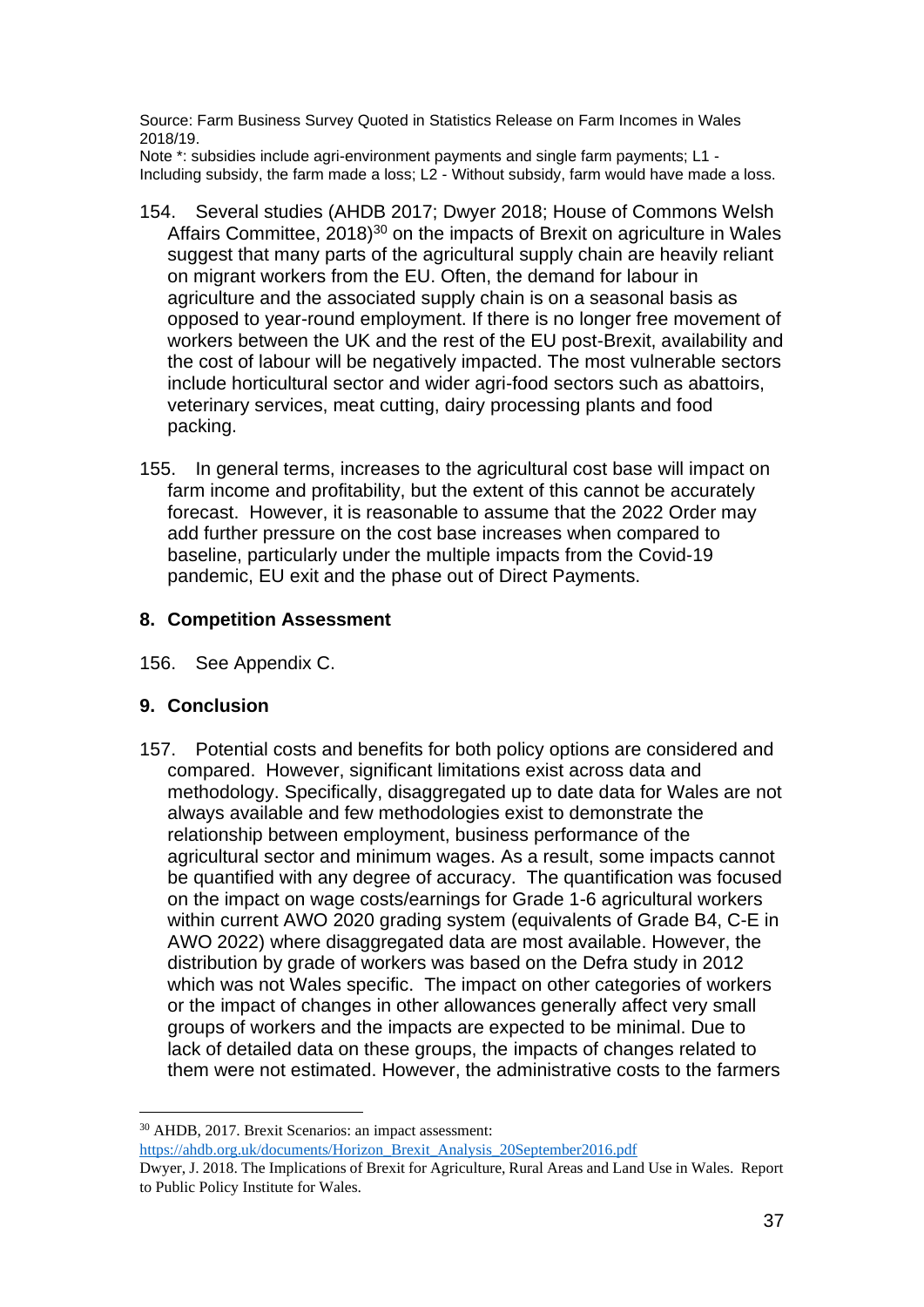are estimated for their time to familiarise themselves with and make adjustments in accordance to the 2022 Order. It should also be noted that the two policy scenarios are not the full difference between the 2022 Order and the 2020 Order; the differences in labour minimum wage rates also take account of the changes in NMW and NLW from April 2021.

- 158. In terms of the relative increases within the pay structure, the hourly wage rates for initial grades (Grade A and Apprentice grades) are set at the NMW/NLW level from April 2021. Grade B4, Grade C-E in the 2022 Order will have an increase between 3-6% from the AWO 2020 rates or above the NMW/NLW rates from April 2021. There is a provision of protection of pay for workers that will be assigned to a lower grade or lower rate of pay under the proposed new grading structure in AWO 2022.
- 159. In summary, potential costs that are additional for Option 2 are summarised as follows:

*Employment:* The proposed increases may lead to reduction of about 2-66 or fewer agricultural jobs in Wales. The overall impact on employment is negligible. Reductions in hours worked may take place, but cannot be quantified.

*Earnings:* The total transfer could be raised by £1.4 -3.5 million per annum. This is the estimate for additional earnings under the 2022 Order also taking account of changes in NMW/NLW from April 2021.

*Prices, productivity and profitability:* All else given, this is likely to put downward pressure on farm business profits, but with an unclear effect on productivity. Output price rises enabling margins to be maintained seem unlikely given that the farm businesses are generally price-takers and there is limited pricing power of farm businesses. In terms changes in agricultural outputs, they are more directly affected by broader agricultural market conditions.

*Administrative costs:* there will be a cost to farm businesses for adjusting to the requirements of the 2022 Order. It is estimated that this will cost farming businesses £59k-£71k.

*Government enforcement:* It is likely that administrative costs accruing to the Welsh Government would be broadly similar under both options as the Welsh Government is already enforcing the AWO regime that has been preserved under the 2014 Act, assuming no changes in the volume of case work to investigate each year.

160. Potential benefits that are additional to Option 2 include:

*Earnings:* The proposed minimum wage rate changes are estimated to transfer £1.4-£3.5 million per annum (pre-tax) to agricultural workers (from employers) (excluding the effects of non-wage labour costs) in terms of their total gross income, with potential impacts throughout the wages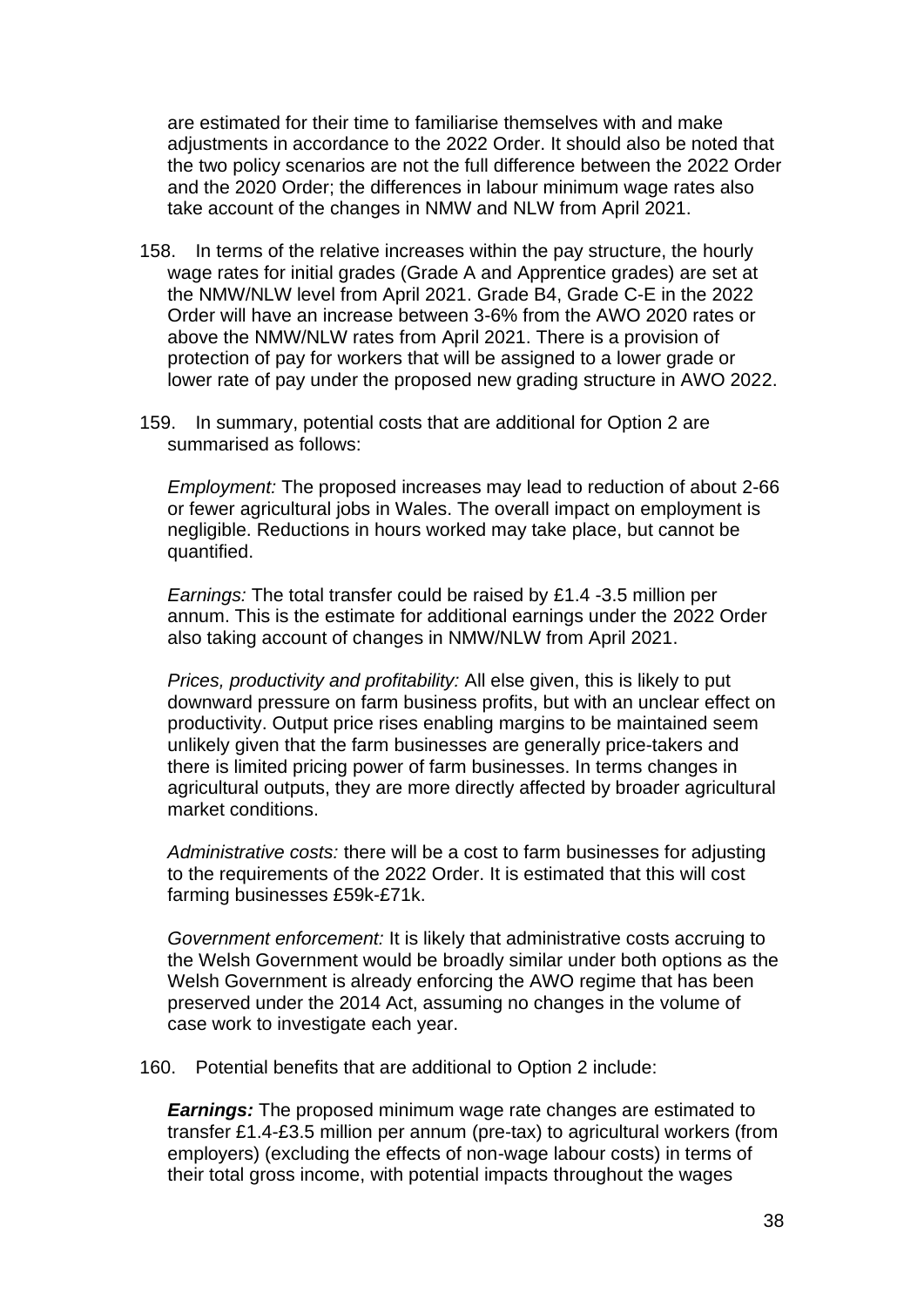distribution associated with the differential minimum wage rates for the different grades.

**In-work poverty**: Option 2 would be expected to reduce in-work poverty to some extent (to the extent that the higher hourly wage rates are not offset by reduced hours/employment), with a geographic focus on areas with a higher concentration of paid agricultural workers relevant to AWO. However, this effect varies across businesses and individual labours depending on individual circumstances and decisions.

*Training and skills:* Uprating minimum wages throughout the grade structure and for all categories of workers, including apprentices, will provide greater incentives for workers to acquire skills and progress through the grade system. However, for new entrants of younger agricultural workers (Grade A and Apprentices under 19 years old), they are no longer offered a preferential minimum wage rate above the NMW/NLW rates. This may have some negative impact on the sector to become a viable and appealing career choice particularly for young workers. Compared to other industries, as the AWO 2022 minimum wage rates for skilled workers at higher grades (Grade B4, Grade C-E) are generally higher than NMW/NLW, it maintains a privilege rate that is not universally enjoyed by other sectors than agriculture. This should help to retain the employment and skills within the agricultural industry, particularly more so for skilled workers. It is reasonable to conclude that Option 2 could be more likely to support up skilling within the sector, as well as potentially having a positive impact on efficiency. However, this up skilling benefit related to the grade structure depends on the ability of the businesses to pay for further training after the increase in labour costs.

161. In conclusion, Option 2 provides an established and previously accepted approach to the setting of minimum wages, changes to the pay structure and other aspects of the employment relationship. With wage rates increasing and linked to NMW/NLW (for Grade A and Apprentice grades), the 2022 Order will benefit the waged workforce in terms of increasing earnings and supporting further up skilling within the industry. It should be noted that the estimates on costs and benefits of Option 2 were based on the assumption that all paid agricultural workers and agricultural employers who employ paid labour will use AWO. In reality, only a small percentage of agricultural employers and workers are using AWO and will be impacted. Therefore, the actual impact of the changes in AWO 2022 may be smaller than estimated.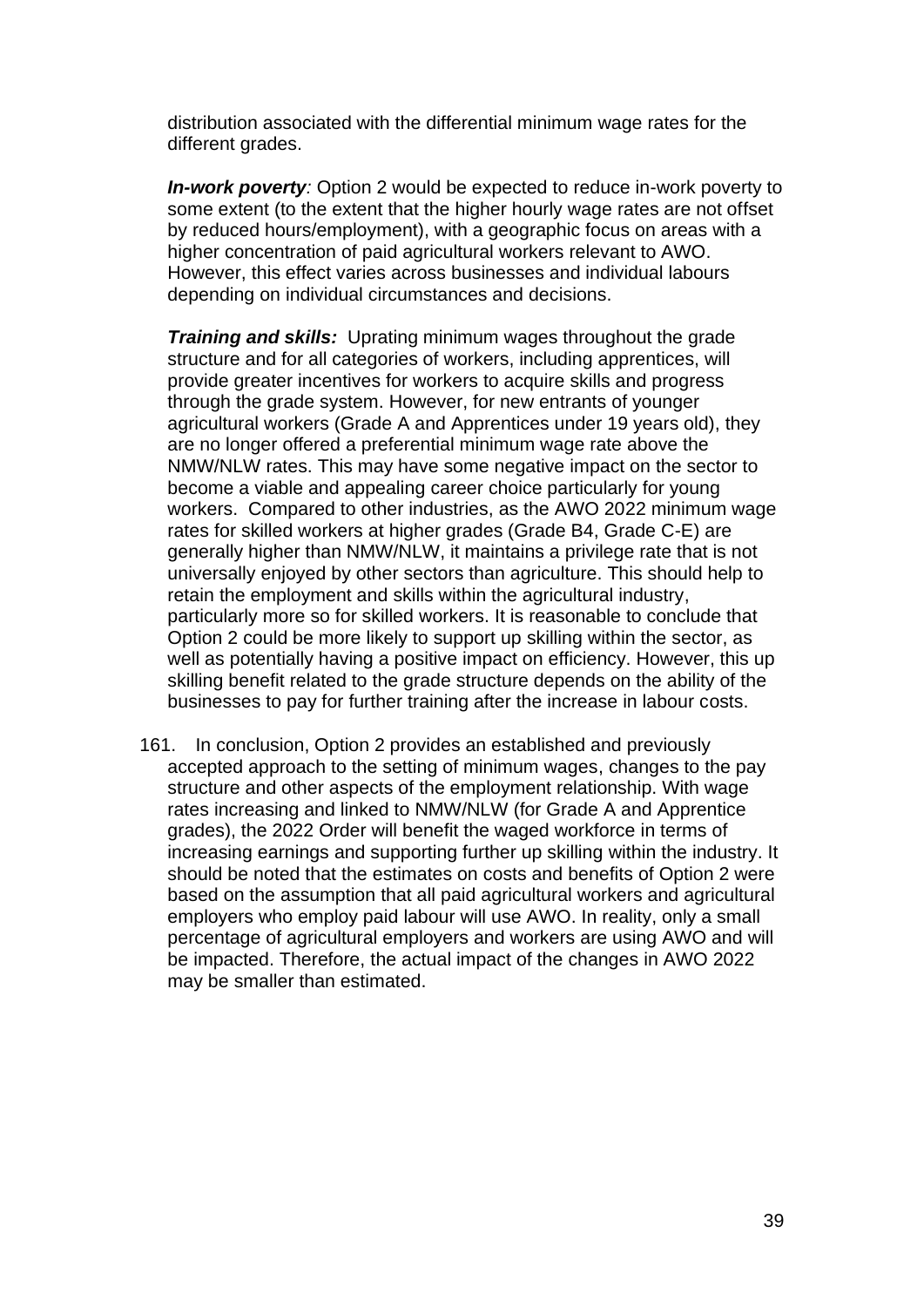## **APPENDIX A: Supporting Calculations for Cost and Benefit Estimates**

## **1. Employment Data**

#### <span id="page-39-0"></span>**Table 12: Persons engaged in work on agricultural holdings, Wales (2020)**

| <b>Type of Labour</b>                               |                               | <b>Number</b><br>of people |
|-----------------------------------------------------|-------------------------------|----------------------------|
| Total farmers, partners, directors and spouses: (a) |                               |                            |
|                                                     | Full-time                     | 18,700                     |
|                                                     | Part-time (b)                 | 18,600                     |
|                                                     | Total                         | 39,300                     |
| Farm workers:                                       |                               |                            |
|                                                     | Regular full-time (c)         | 4,400*                     |
|                                                     | Regular part-time (b) (c)     | 4,200*                     |
|                                                     | Seasonal or casual<br>workers | 6,900*                     |
|                                                     | Total farm workers            | 15,500                     |
| <b>Total labour force</b>                           |                               | 52,900                     |

*Source: Welsh Government, June 2020 Survey of Agriculture and*

*Horticulture: Results for Wales. [https://gov.wales/sites/default/files/statistics-and](https://gov.wales/sites/default/files/statistics-and-research/2020-12/survey-agriculture-and-horticulture-june-2020-932.pdf)[research/2020-12/survey-agriculture-and-horticulture-june-2020-932.pdf](https://gov.wales/sites/default/files/statistics-and-research/2020-12/survey-agriculture-and-horticulture-june-2020-932.pdf) Note:*

- *(a) Figures are for main and minor holdings.*
- *(b) Part-time defined as less than 39 hours per week.*
- *(c) Includes salaried managers.*

*\* Calculated based on percentage composition of different types of workers in 2016.*

## **2. Earnings**

## <span id="page-39-1"></span>**Table 13: Persons engaged in work on agricultural holdings, Wales (2020)**

|                             | Type of labour                    | No. of<br>people | %<br>composition |
|-----------------------------|-----------------------------------|------------------|------------------|
| Full-time                   | Regular full-time farm workers*   | 4,400            | 28%              |
|                             |                                   |                  |                  |
| Part-time                   | Regular part-time farm<br>workers | 4,200            | 27%              |
|                             |                                   |                  |                  |
| Casual                      | Seasonal or casual workers        | 6,900            | 45%              |
|                             |                                   |                  |                  |
| Total waged labour<br>force |                                   | 15,500           | 100%             |
| Note:                       |                                   |                  |                  |

*Source: Figures for farm workers by type are from Welsh Government, Welsh Agricultural Statistics are not available for 2020 but estimated base on 2016 figures on composition by type [online] <https://gov.wales/welsh-agricultural-statistics-2016>*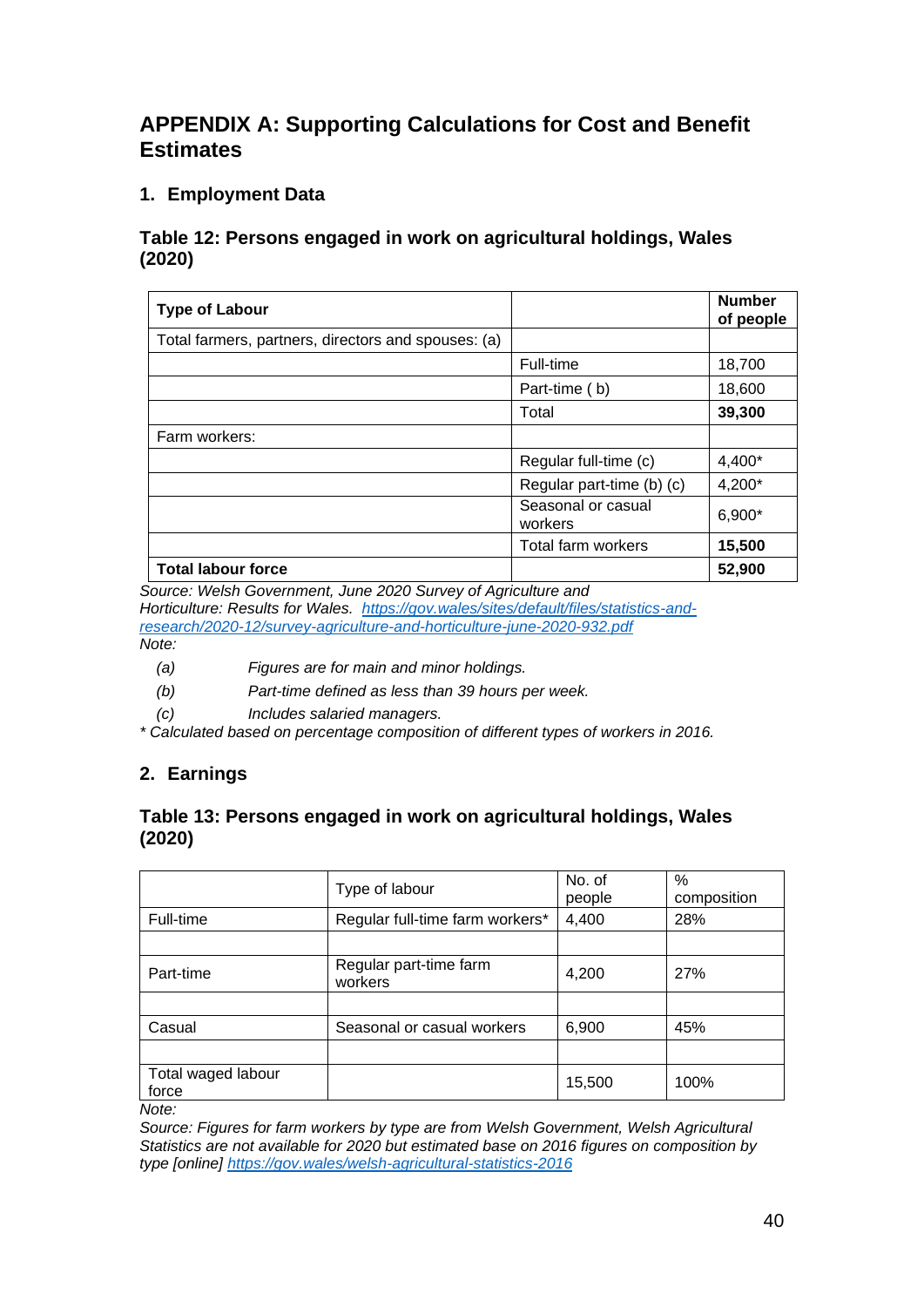*Number of workers in each category are calculated based on total no. of workers in 2020 and composition by type of workers in 2016.* 

| Grade   | <b>Full-time</b> | Part-time (a) | Casual |
|---------|------------------|---------------|--------|
| Grade 1 | 6%               | 14%           | 39%    |
| Grade 2 | 39%              | 63%           | 61%    |
| Grade 3 | 9%               | 7%            |        |
| Grade 4 | 30%              | 11%           |        |
| Grade 5 | 11%              | 3%            |        |
| Grade 6 | 5%               | 1%            |        |

## <span id="page-40-1"></span>**Table 14: Profile of workers at each AWO grade (average %), UK (2007- 2010)**

*Source: Defra Farm Labour and Wage Statistics, 2012. [online] [http://webarchive.nationalarchives.gov.uk/20130123162956/http://www.defra.gov.uk/statistics/](http://webarchive.nationalarchives.gov.uk/20130123162956/http:/www.defra.gov.uk/statistics/files/defra-stats-foodfarm-farmmanage-earnings-labour2012-120627.pdf) [files/defra-stats-foodfarm-farmmanage-earnings-labour2012-120627.pdf](http://webarchive.nationalarchives.gov.uk/20130123162956/http:/www.defra.gov.uk/statistics/files/defra-stats-foodfarm-farmmanage-earnings-labour2012-120627.pdf) , Table 12 on p.13.*

*Note: (a) Totals do not sum to 100% due to rounding.*

[Table 15](#page-40-0) combines data from [Table 13](#page-39-1) and [Table 14](#page-40-1) to provide rough estimates of the number of full time, part-time and casual staff within each grade in Wales using employment data for year 2020.

| Grade        | <b>Full-time</b> | <b>Part-time</b> | Casual |
|--------------|------------------|------------------|--------|
| Grade 1      | 264              | 588              | 2,691  |
| Grade 2      | 1,716            | 2,646            | 4,209  |
| Grade 3      | 396              | 294              |        |
| Grade 4      | 1,320            | 462              |        |
| Grade 5      | 484              | 126              |        |
| Grade 6      | 220              | 42               |        |
| <b>Total</b> | 4,400            | 4,158            | 6,900  |

#### <span id="page-40-0"></span>**Table 15: Number of workers at each AWO grade, estimated for Wales 2020(a)**

*Note: (a) Totals do not add up to 15,500 due to rounding in* [Table 14](#page-40-1)*.*

[Table 16](#page-40-2) provides Defra's estimates of the average hours worked by full time, part-time and casual staff.

#### <span id="page-40-2"></span>**Table 16: Hours worked by worker type per week, UK, 2003 to 2010 average**

| Worker type   | <b>Total hours worked</b> | <b>Basic hours</b> | <b>Overtime hours</b> |
|---------------|---------------------------|--------------------|-----------------------|
| full time (a) | 42.5                      | 36.3               | 6.2                   |
| part time (b) | 172                       | 17.2               |                       |
| Casual (c)    | 29.4                      | 26.5               | 2.9                   |

*Source: (a) and (b) Total no. of hours worked are based on estimates from Brookdale Consulting Report to the Welsh Government (2018). Agriculture in Wales: Welsh Labour Market Information. Basic and overtime hours are estimated based on total no. of hours and*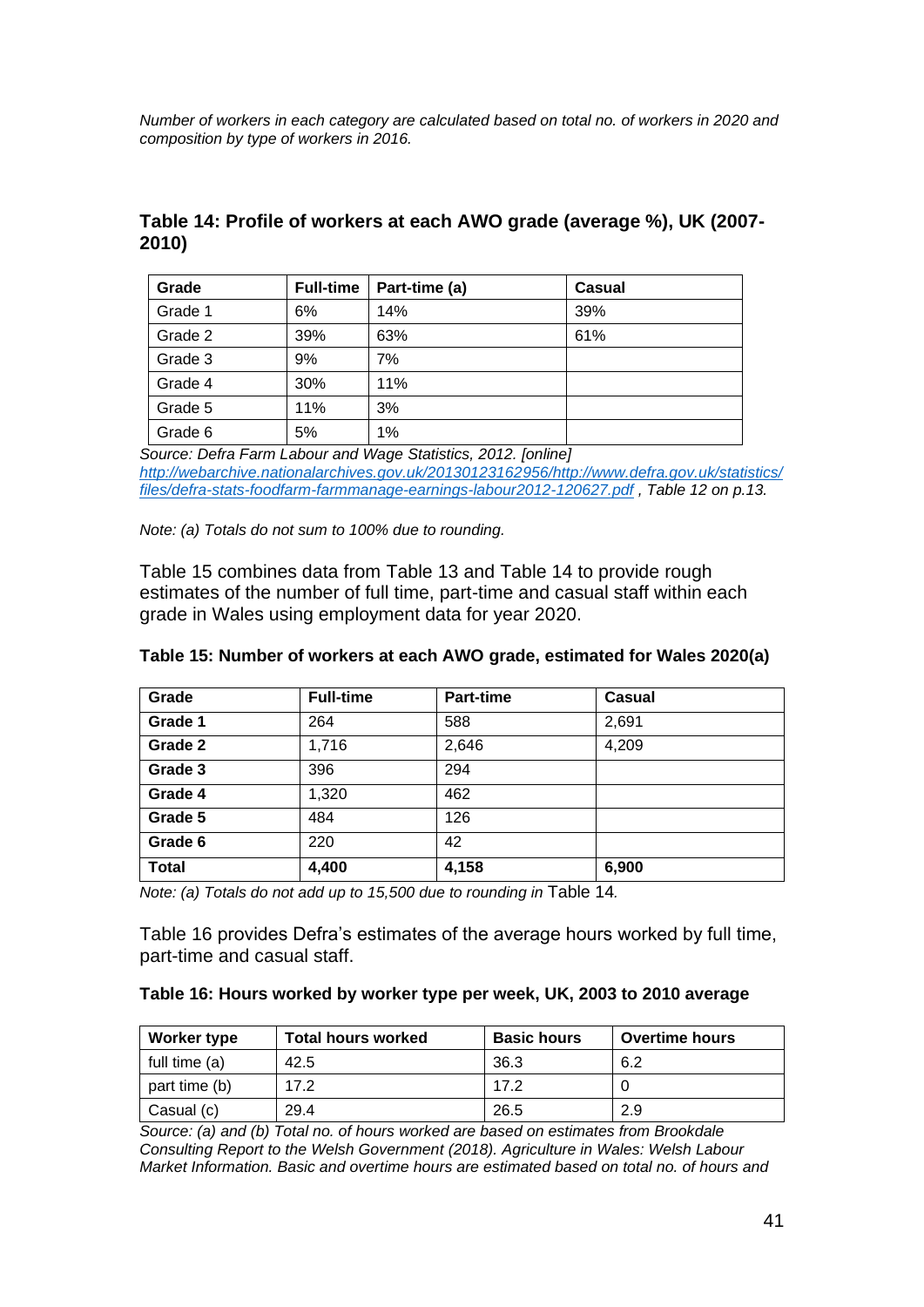*split between basic and overtime hours from the Defra (2012) Farm Labour and Wage Statistics..*

*(c) Defra Farm Labour and Wage Statistics, 2012. [online] [http://webarchive.nationalarchives.gov.uk/20130123162956/http://www.defra.gov.uk/statistics/](http://webarchive.nationalarchives.gov.uk/20130123162956/http:/www.defra.gov.uk/statistics/files/defra-stats-foodfarm-farmmanage-earnings-labour2012-120627.pdf) [files/defra-stats-foodfarm-farmmanage-earnings-labour2012-120627.pdf,](http://webarchive.nationalarchives.gov.uk/20130123162956/http:/www.defra.gov.uk/statistics/files/defra-stats-foodfarm-farmmanage-earnings-labour2012-120627.pdf) Table 10 on p.12.*

*Note: (b) Assumed that part-time workers do not work overtime.*

[Table 17](#page-41-0) summarises the number of weeks that each type of workers worked per year.

#### <span id="page-41-0"></span>**Table 17: Number of weeks worked per year by different type of employment**

| Worker<br>type   | No. of weeks worked at Basic<br>hours | No. of weeks worked at overtime<br>hours |
|------------------|---------------------------------------|------------------------------------------|
| full time        | 52                                    | 47.6                                     |
| part time<br>(a) | 52                                    | 49.2                                     |
| Casual           | 10                                    | 10                                       |

*Source: Defra Farm Labour and Wage Statistics, 2012. [online] [http://webarchive.nationalarchives.gov.uk/20130123162956/http://www.defra.gov.uk/statistics/](http://webarchive.nationalarchives.gov.uk/20130123162956/http:/www.defra.gov.uk/statistics/files/defra-stats-foodfarm-farmmanage-earnings-labour2012-120627.pdf) [files/defra-stats-foodfarm-farmmanage-earnings-labour2012-120627.pdf,](http://webarchive.nationalarchives.gov.uk/20130123162956/http:/www.defra.gov.uk/statistics/files/defra-stats-foodfarm-farmmanage-earnings-labour2012-120627.pdf) Table 39 on p.36.*

[Table 18](#page-41-1) provides the agricultural minimum wages set in the AWO 2020 and 2022 for the agricultural industry and the increases in wage rates by grade for both basic and overtime pay.

#### <span id="page-41-1"></span>**Table 18: AWO hourly pay rates, baseline and 2022**

| Grade or category of worker                | <b>Basic</b><br>pay 2022 | <b>Baseline</b><br><b>Basic pay</b> | <b>Basic pay</b><br>increase | Overtime pay<br>increase* |
|--------------------------------------------|--------------------------|-------------------------------------|------------------------------|---------------------------|
| Grade 1 work (aged 25+)<br>(Grade A4, 23+) | £8.91**                  | £8.91**                             | £0.00                        | £0.00                     |
| Grade 2 worker (Grade B4, 23+)             | £9.19**                  | £8.91**                             | £0.28                        | £0.42                     |
| Grade 3 worker (Grade C)                   | £9.47                    | £8.86                               | £0.61                        | £0.92                     |
| Grade 4 worker (Grade C)                   | £9.47***                 | £9.53***                            | $- f(0***$                   | $-£0***$                  |
| Grade 5 worker (Grade D)                   | £10.39                   | £10.06                              | £0.33                        | £0.50                     |
| Grade 6 worker (Grade E)                   | £11.40                   | £10.83                              | £0.57                        | £0.86                     |

*Source: UK Government, Agricultural Workers' Rights [online] [https://www.gov.uk/agricultural](https://www.gov.uk/agricultural-workers-rights/pay-and-overtime)[workers-rights/pay-and-overtime](https://www.gov.uk/agricultural-workers-rights/pay-and-overtime)*

*Note: \* Overtime pay levels are set at 1.5 times of basic rates.*

*\*\* The rates set at NLW levels from April 2021.*

*\*\*\*Subject to protection of pay* 

[Table 19](#page-42-0) combines data in [Table 13,](#page-39-1) [Table 15](#page-40-0)[-Table 18](#page-41-1) to provide a broad estimate of the additional labour costs per year for Option 2 relative to baseline in Wales across all grades for full time, part time and casual workers.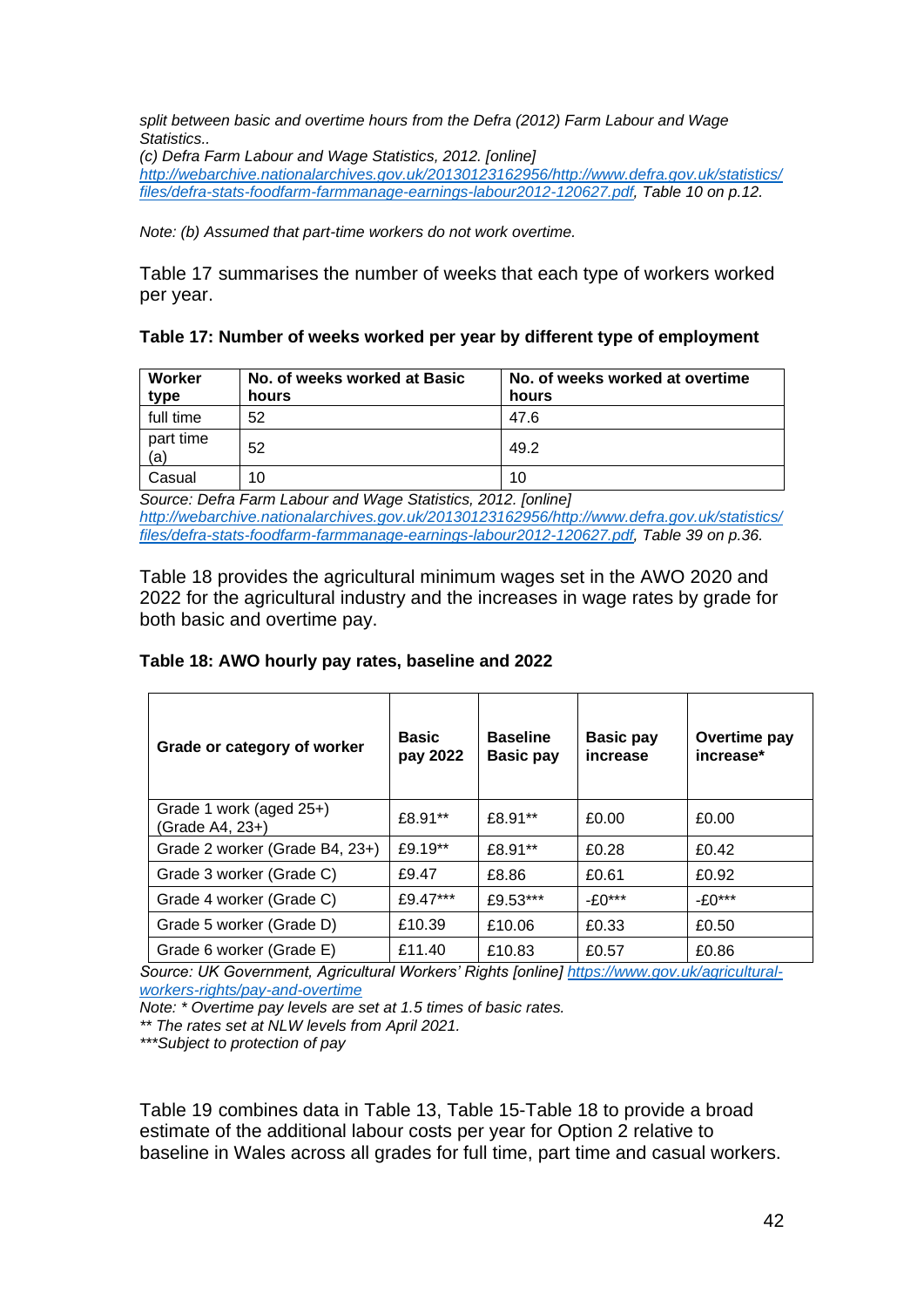The calculations for the additional wages costs were based on the number of workers in each grade by type (full time, part time and casual) multiplied by the increase per hour for the respective grades, the number of hours worked per week and the number of weeks worked per year. Given the uncertainty in terms of how many Grade 2 workers of current AWO 2020 will be classified as Grade B4 in the AWO 2022 (where there is a rise of hourly pay rate), four arbitrary percentages (0%, 25%, 50% and 100%) were used as the proportions of this group of works to demonstrate the range of values of wage cost changes. The results are presented in [Table 19](#page-42-0) to [Table 22.](#page-43-0)

#### <span id="page-42-0"></span>**Table 19: Additional labour costs per year for Option 2 (Grade B4 accounting for 0% of Grade B)**

| Grade             | Full-time (£) |          | Part-time(£) |          | Casual (£) |          | Total $(E)$ |
|-------------------|---------------|----------|--------------|----------|------------|----------|-------------|
|                   | Basic         | Overtime | Basic        | Overtime | Basic      | Overtime | All         |
| 1 (Grade A4, 23+) | £0            | £0       | £0           | £0       | £0         | £0       | £0          |
| 2 (Grade B4, 23+) | £0            | £0       | £0           | £0       | £0         | £0       | £0          |
| 3 (Grade C)       | £459,737      | £106,934 | £160,402     | £0       | £0         | £0       | £727,072    |
| 4 (Grade C)       | £0            | £0       | £0           | £0       | £0         | £0       | £0          |
| 5 (Grade D)       | £303,979      | £70,705  | £37,189      | £0       | £0         | £0       | £411,873    |
| 6 (Grade E)       | £238,661      | £55,512  | £21,412      | £0       | £0         | £0       | £315,585    |
| Total $(E)$       | £1,002,377    | £233,151 | £219,003     | £0       | £0         | £0       | £1,454,531  |

#### **Table 20: Additional labour costs per year for Option 2 (Grade B4 accounting for 25% of Grade B)**

| Grade            | Full-time (£) |          | Part-time(£) |          | Casual (£)   |          | Total (£)  |
|------------------|---------------|----------|--------------|----------|--------------|----------|------------|
|                  | <b>Basic</b>  | Overtime | <b>Basic</b> | Overtime | <b>Basic</b> | Overtime | All        |
| 1(Grade A4, 23+) | £0            | £0       | £0           | £0       | £0           | £0       | £0         |
| 2(Grade B4, 23+) | £228.612      | £53.175  | £165.661     | £0       | £78,077      | £12,816  | £538.341   |
| 3 (Grade C)      | £422.054      | £98.169  | £147.254     | £0       | £0           | £0       | £667.476   |
| 4 (Grade C)      | £0            | £0       | £0           | £0       | £0           | £0       | £0         |
| 5 (Grade D)      | £303,979      | £70,705  | £37,189      | £0       | £0           | £0       | £411,873   |
| 6 (Grade E)      | £238,661      | £55,512  | £21,412      | £0       | £0           | £0       | £315,585   |
| Total $(E)$      | £1,193,306    | £277,560 | £371,516     | £0       | £78,077      | £12,816  | £1,933,276 |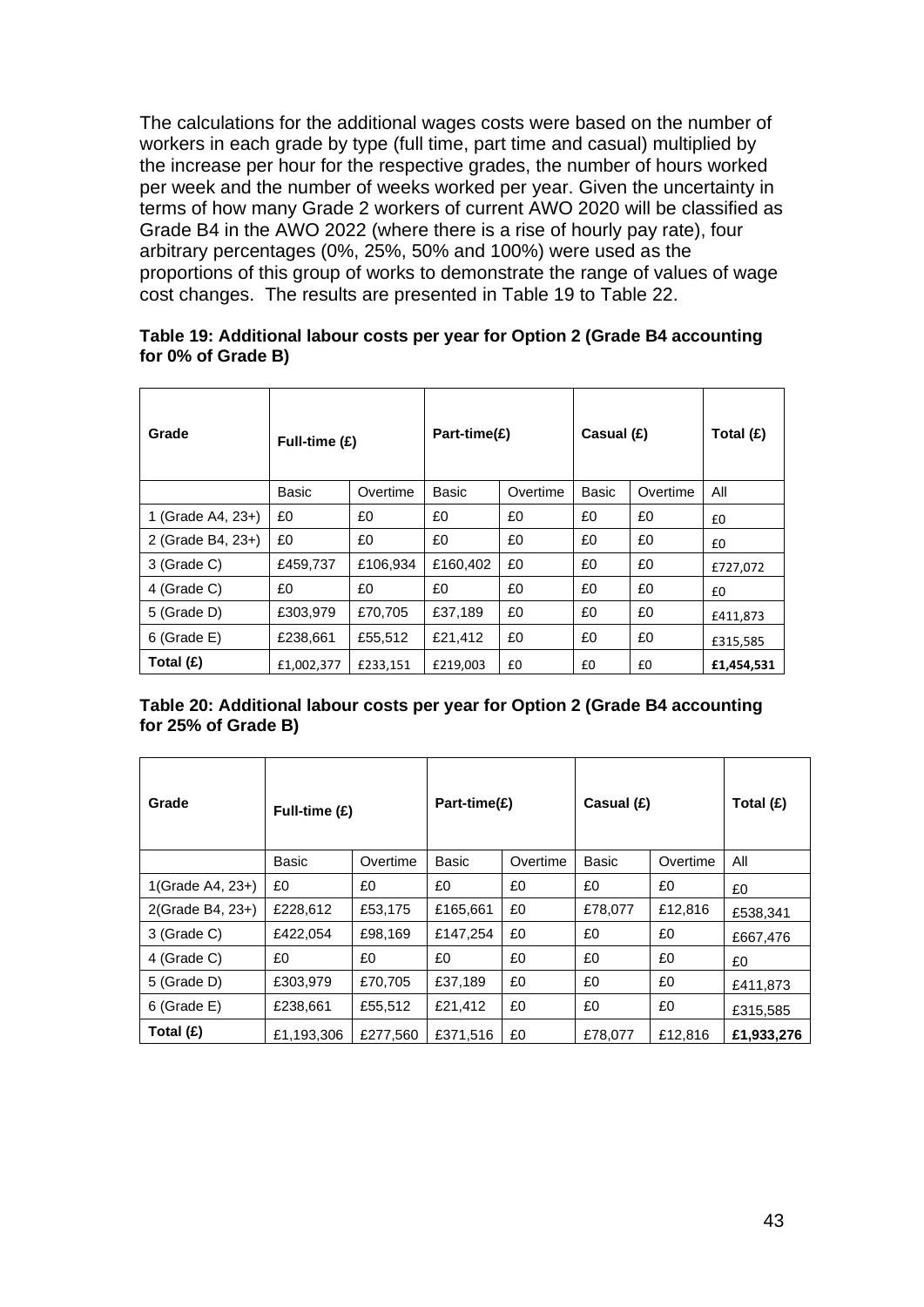#### **Table 21: Additional labour costs per year for Option 2 (Grade B4 accounting for 50% of Grade B)**

| Grade            | Full-time (£) |          | Part-time(£) |          | Casual (£) |          | Total $(E)$ |
|------------------|---------------|----------|--------------|----------|------------|----------|-------------|
|                  | Basic         | Overtime | Basic        | Overtime | Basic      | Overtime | All         |
| 1(Grade A4, 23+) | £0            | £0       | £0           | £0       | £0         | £0       | £0          |
| 2(Grade B4, 23+) | £457,225      | £106,349 | £331,322     | £0       | £156,154   | £25,633  | £1,076,682  |
| 3 (Grade C)      | £422,054      | £98,169  | £147,254     | £0       | £0         | £0       | £667.476    |
| 4 (Grade C)      | £0            | £0       | £0           | £0       | £0         | £0       | £0          |
| 5 (Grade D)      | £303,979      | £70,705  | £37,189      | £0       | £0         | £0       | £411,873    |
| 6 (Grade E)      | £238,661      | £55,512  | £21,412      | £0       | £0         | £0       | £315,585    |
| Total $(E)$      | £1,421,919    | £330,735 | £537,177     | £0       | £156,154   | £25,633  | £2,471,617  |

#### <span id="page-43-0"></span>**Table 22: Additional labour costs per year for Option 2 (Grade B4 accounting for 100% of Grade B)**

| Grade            | Full-time (£) |          | Part-time(£) |          | Casual (£) |          | Total (£)  |
|------------------|---------------|----------|--------------|----------|------------|----------|------------|
|                  | Basic         | Overtime | Basic        | Overtime | Basic      | Overtime | All        |
| 1(Grade A4, 23+) | £0            | £0       | £0           | £0       | £0         | £0       | £0         |
| 2(Grade B4, 23+) | £914,450      | £212,699 | £662,643     | £0       | £312,308   | £51,266  | £2,153,365 |
| 3 (Grade C)      | £422,054      | £98,169  | £147,254     | £0       | £0         | £0       | £667.476   |
| 4 (Grade C)      | £0            | £0       | £0           | £0       | £0         | £0       | £0         |
| 5 (Grade D)      | £303,979      | £70,705  | £37,189      | £0       | £0         | £0       | £411,873   |
| 6 (Grade E)      | £238,661      | £55,512  | £21,412      | £0       | £0         | £0       | £315,585   |
| Total $(E)$      | £1.879.144    | £437.085 | £868.498     | £0       | £312,308   | £51.266  | £3.548.300 |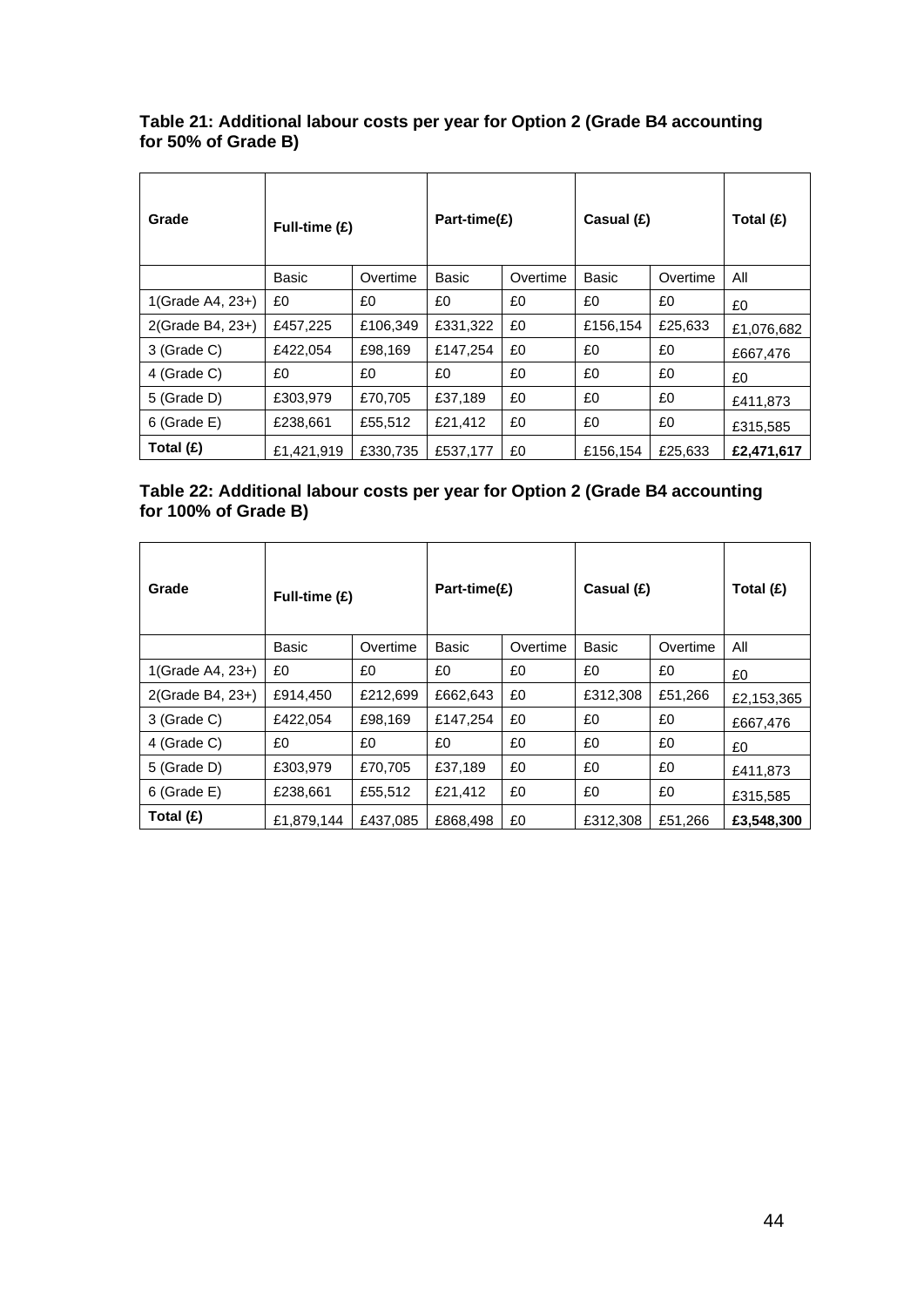## **APPENDIX B: Calculations of Employment Effect**

Wage elasticity of supply is the grade of influence on the supply of labour caused by a change of wages.

The formula for wage elasticity is: Wage elasticity =change of supply of labour in percentage / change of wage in percentage.

Therefore:

- Change of supply of labour in percentage=wage elasticity\*change of wage in percentage;
- Absolute change in labour supply=number of workers\*change of supply of labour in percentage (i.e. wage elasticity\*change of wage in percentage)

|                  | No. of<br>workers (a) | Wage elasticity<br>(b) | Change of<br>wage in $%$ (c) | Absolute<br>changes in no.<br>of workers (d)<br>$(d=a*b*c)$ |
|------------------|-----------------------|------------------------|------------------------------|-------------------------------------------------------------|
| 1(Grade A4, 23+) | 3,543                 | $-0.19$                | 0.00%                        | O                                                           |
| 2(Grade B4, 23+) | 8,571                 | $-0.19$                | 0.00%-3.00%                  | $-51 - 0$                                                   |
| 3 (Grade C)      | 690                   | $-0.19$                | 6.00%                        | -8                                                          |
| 4 (Grade C)      | 1,782                 | $-0.19$                | 0.00%                        | 0                                                           |
| 5 (Grade D)      | 610                   | $-0.19$                | 3.00%                        | -4                                                          |
| 6 (Grade E)      | 262                   | $-0.19$                | 5.00%                        | -3                                                          |
| <b>Total</b>     | 15,500                |                        | $\blacksquare$               | $-15 - -66$                                                 |

#### <span id="page-44-0"></span>**Table 23: Change in labour supply assuming wage elasticity=-0.19**

#### <span id="page-44-1"></span>**Table 24: Change in labour supply assuming wage elasticity=-0.03**

|                  | No. of<br>workers (a) | Wage elasticity<br>(b) | Change of<br>wage in $%$ (c) | Absolute<br>changes in no.<br>of workers (d)<br>$(d=a*b*c)$ |
|------------------|-----------------------|------------------------|------------------------------|-------------------------------------------------------------|
| 1(Grade A4, 23+) | 3,543                 | $-0.03$                | $0.00\%$                     | O                                                           |
| 2(Grade B4, 23+) | 8,571                 | $-0.03$                | 0.00%-3.00%                  | $-8-0$                                                      |
| 3 (Grade C)      | 690                   | $-0.03$                | 6.00%                        | -1                                                          |
| 4 (Grade C)      | 1,782                 | $-0.03$                | $0.00\%$                     | 0                                                           |
| 5 (Grade D)      | 610                   | $-0.03$                | 3.00%                        | -1                                                          |
| $6$ (Grade E)    | 262                   | $-0.03$                | 5.00%                        | 0                                                           |
| Total            | 15,500                | -                      |                              | $-2 - 10$                                                   |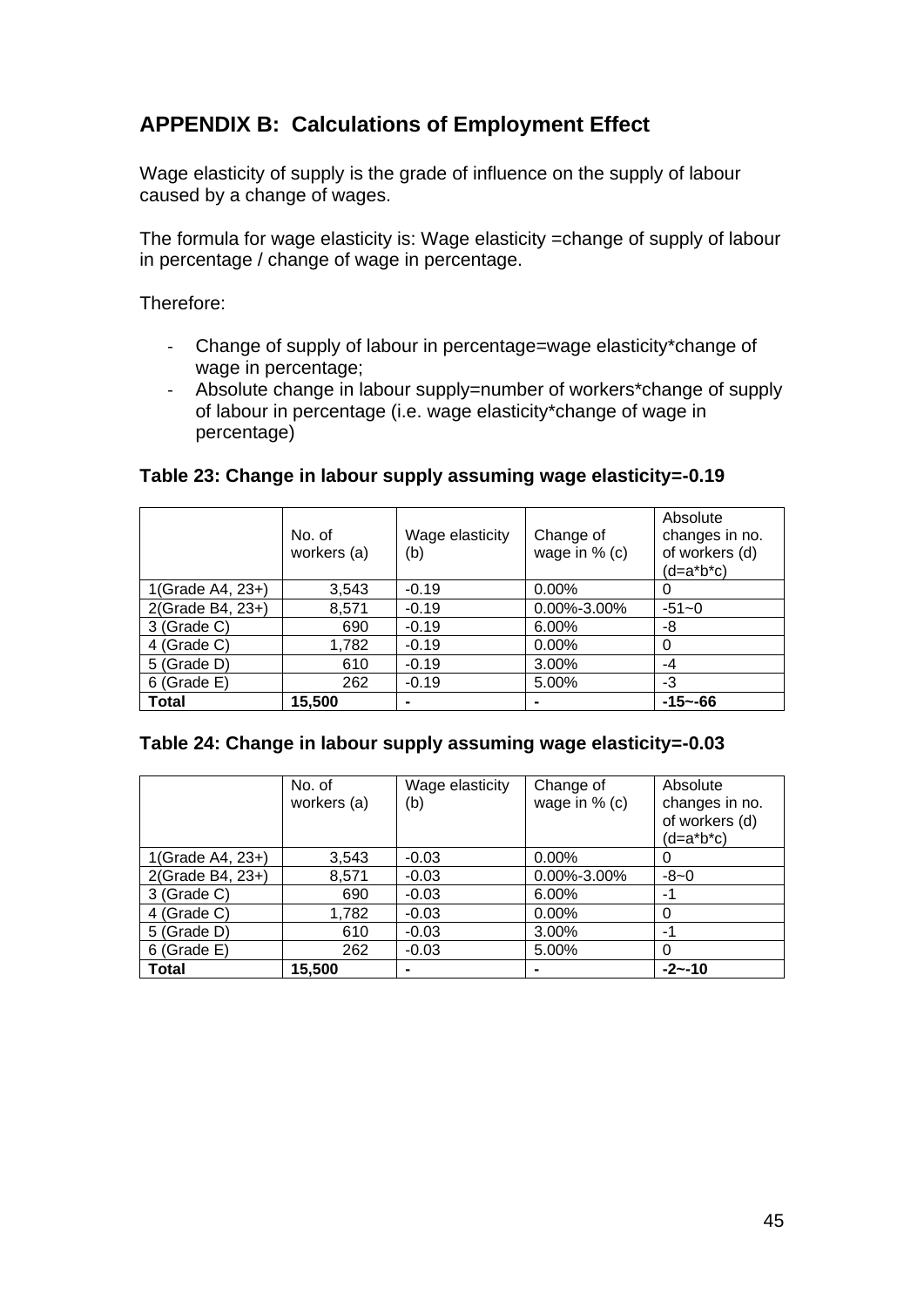# **APPENDIX C: The Competition Assessment**

# **Answers to the competition filter test**

| The competition filter test                                                                            |               |  |  |  |  |
|--------------------------------------------------------------------------------------------------------|---------------|--|--|--|--|
| Question                                                                                               | <b>Answer</b> |  |  |  |  |
|                                                                                                        |               |  |  |  |  |
|                                                                                                        | yes or no     |  |  |  |  |
| Q1: In the market(s) affected by the new regulation, does any firm<br>have more than 10% market share? | No.           |  |  |  |  |
| Q2: In the market(s) affected by the new regulation, does any firm                                     | <b>No</b>     |  |  |  |  |
| have more than 20% market share?                                                                       |               |  |  |  |  |
| Q3: In the market(s) affected by the new regulation, do the largest                                    | <b>No</b>     |  |  |  |  |
| three firms together have at least 50% market share?                                                   |               |  |  |  |  |
| Q4: Would the costs of the regulation affect some firms substantially                                  | <b>No</b>     |  |  |  |  |
| more than others?                                                                                      |               |  |  |  |  |
| Q5: Is the regulation likely to affect the market structure, changing                                  | No            |  |  |  |  |
| the number or size of businesses/organisation?                                                         |               |  |  |  |  |
| Q6: Would the regulation lead to higher set-up costs for new or                                        | No            |  |  |  |  |
| potential suppliers that existing suppliers do not have to meet?                                       |               |  |  |  |  |
| Q7: Would the regulation lead to higher ongoing costs for new or                                       | <b>No</b>     |  |  |  |  |
| potential suppliers that existing suppliers do not have to meet?                                       |               |  |  |  |  |
| Q8: Is the sector characterised by rapid technological change?                                         | No            |  |  |  |  |
|                                                                                                        |               |  |  |  |  |
|                                                                                                        |               |  |  |  |  |
| Q9: Would the regulation restrict the ability of suppliers to choose                                   | No            |  |  |  |  |
| the price, quality, range or location of their products?                                               |               |  |  |  |  |